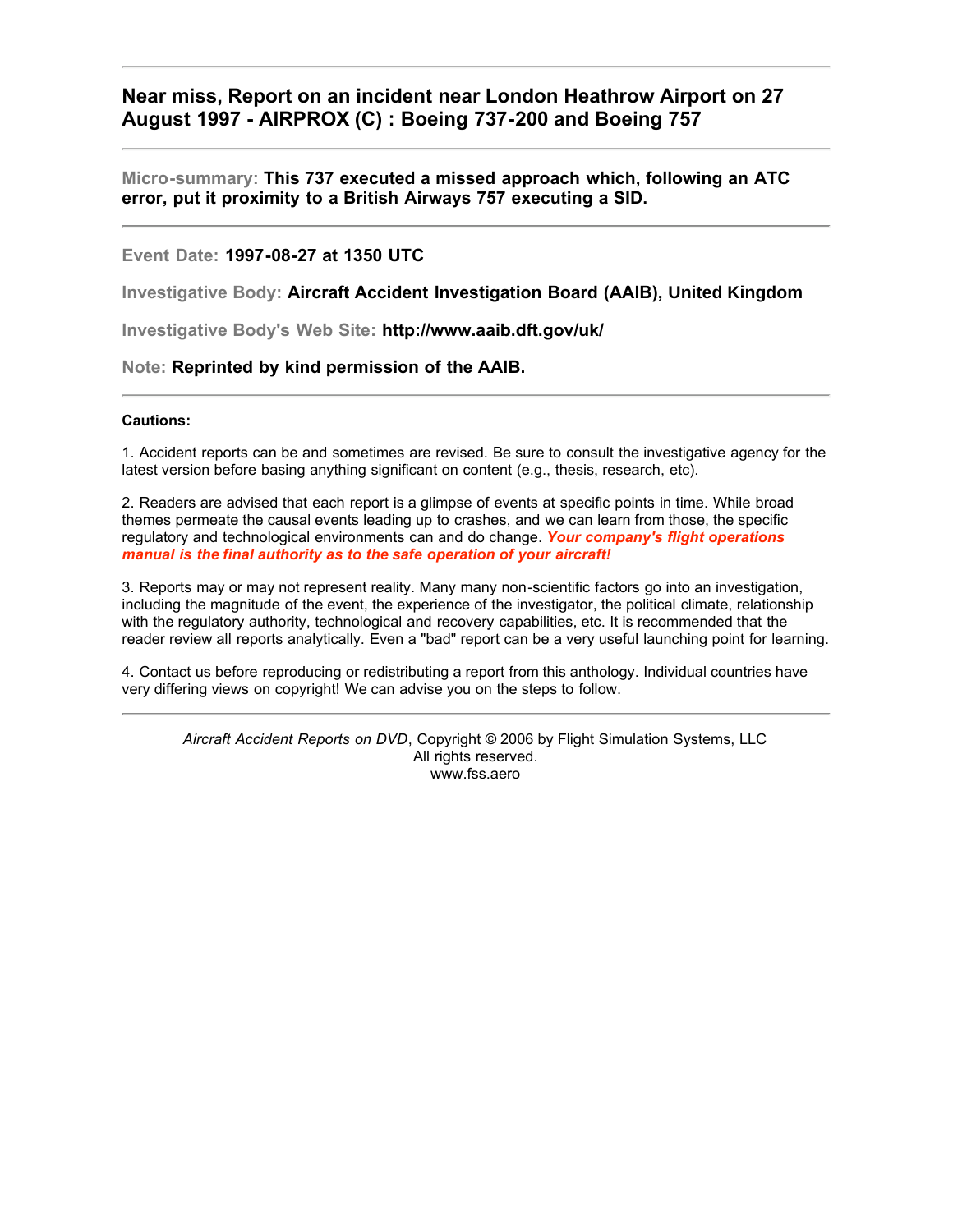# **Boeing 737-200 and Boeing 757: Main document**

**Aircraft Incident Report No: 5/98 - (EW/C97/8/11)**

# **Report on an incident near London Heathrow Airport on 27 August 1997 - AIRPROX (C) : Boeing 737-200 and Boeing 757**

- **[Synopsis](#page-2-0)**
- **1 Factual Information**
- [1.1 History of the incident](#page-3-0)
- **[1.2 Injuries to persons](#page-4-0)**
- **[1.3 Damage to aircraft](#page-4-0)**
- **[1.4 Other damage](#page-5-0)**
- **[1.5 Personnel information](#page-5-0)**
- **[1.6 Aircraft informatio](#page-6-0)n**
- **[1.7 Meteorological informatio](#page-6-0)n**
- **[1.8 Aids to navigation](#page-7-0)**
- **[1.9 Communications](#page-7-0)**
- **[1.10 Aerodrome informatio](#page-8-0)n**
- **[1.11 Flight recorders](#page-13-0)**
- **[1.12 Wreckage recovery and examinatiuo](#page-13-0)n**
- **[1.13 Medical and pathological informatio](#page-13-0)n**
- **[1.14 Fire](#page-13-0)**
- **[1.15 Survival aspects](#page-13-0)**
- **[1.16 Tests and research](#page-14-0)**
- **[1.17 Organisational and management informatio](#page-15-0)n**
- **[1.18 Additional informatio](#page-16-0)n**
- **[1.19 New investigation techniques](#page-19-0)**
- **2 Analysis**
- **[2.1 Introductio](#page-20-0)n**
- **[2.2 ATC instructions](#page-21-0)**
- **[2.3 Trainin](#page-21-0)g**
- **[2.4 VCR working environment](#page-23-0)**
- **[2.5 Workloads](#page-23-0)**
- **[2.6 Human factor considerations](#page-23-0)**
- **[2.7 Other aspects](#page-26-0)**
- **[2.8 Summary](#page-26-0)**
- **3 Conclusions**
- **[3\(a\) Findings](#page-28-0)**
- **[3\(b\) Causes](#page-28-0)**
- **[4 Safety recommendations](#page-28-0)**
- **5 Appendices**
- **Appendix A Midhurst SIDs**
- **Appendix B Brookmans Park SIDs**
- **Appendix C Extract from Manual of Air traffic Services Part 2**
- **Appendix D Unit Supplementary Instruction 29/97**

Registered Owner: 1. Virgin Express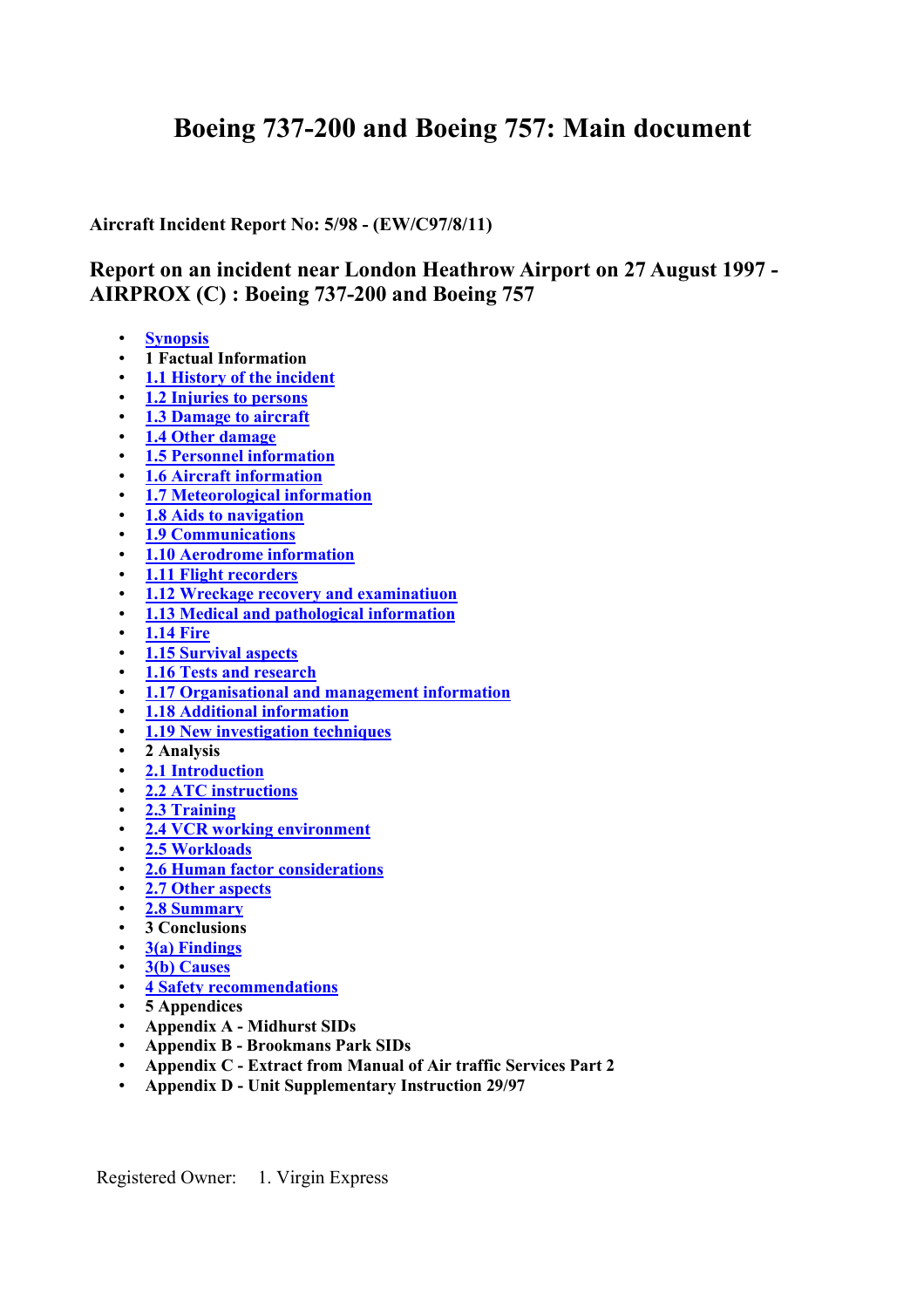<span id="page-2-0"></span>

|                    | 2. British Airways               |
|--------------------|----------------------------------|
| Operator:          | 1. Air Foyle Charter Airlines    |
|                    | 2. British Airways               |
| Aircraft Type:     | 1. Boeing 737-200                |
|                    | 2. Boeing 757                    |
| Nationality:       | <b>British</b>                   |
| Registration:      | 1. G-BECG (callsign SAB 603)     |
|                    | 2. G-BMRD (callsign BAW 818)     |
| Place of incident: | Near London Heathrow Airport     |
|                    | Latitude: $-51^{\circ} 28'N$     |
|                    | Longitude: - 000°30'W            |
| Date and Time:     | 27 August 1997 at 1350 hrs       |
|                    | All times in this report are UTC |

# **Synopsis**

The incident was notified to the Air Accidents Investigation Branch (AAIB) on 28 August 1997 at 0900 hrs and the investigation was initiated that day. The AAIB team comprised Mr M M Charles (Investigator-in-Charge), Mr R W Shimmons (Operations), Mr I J Weston (Air Traffic Control) and Dr S M Baker (Human Factors).

The incident occurred when a Boeing 737, callsign SAB 603, initiated a missed approach from Runway 27 Left (27L) at London Heathrow (LHR). The air traffic controller of SAB 603, who was operating as the Air Arrivals controller, asked his colleague, the Air Departures controller sitting adjacent, for information on departing aircraft. The Air Departures controller who was working under the supervision of a Mentor, informed Air Arrivals that an Air France aircraft, callsign AFR 813, was airborne on a 'Midhurst' Standard Instrument Departure (SID). The Mentor also indicated to the Air Arrivals controller both verbally and by signs that AFR 813 would be turned to the right onto a north-westerly track. The Air Arrivals controller then turned SAB 603 right onto a heading of 310°. Shortly afterwards, the Mentor heard the Air Arrivals controller announcing that he had turned SAB 603 onto 310° and immediately informed him that a British Airways aircraft, callsign BAW 818, was also airborne on a 'Brookmans Park' SID. The two controllers then instructed their respective aircraft to alter heading and noted from their Air Traffic Monitor (ATM) screens that the two aircraft symbols were very close.

Subsequent calculations revealed that the minimum separation was 200 feet vertically and 0.16 nm horizontally when the highest aircraft was at 2,400 feet agl. All the flight crews involved in the incident complied fully and correctly with ATC instructions. At the time of the incident, both SAB 603 and BAW 818 were in cloud and none of the crew members in either aircraft saw the other.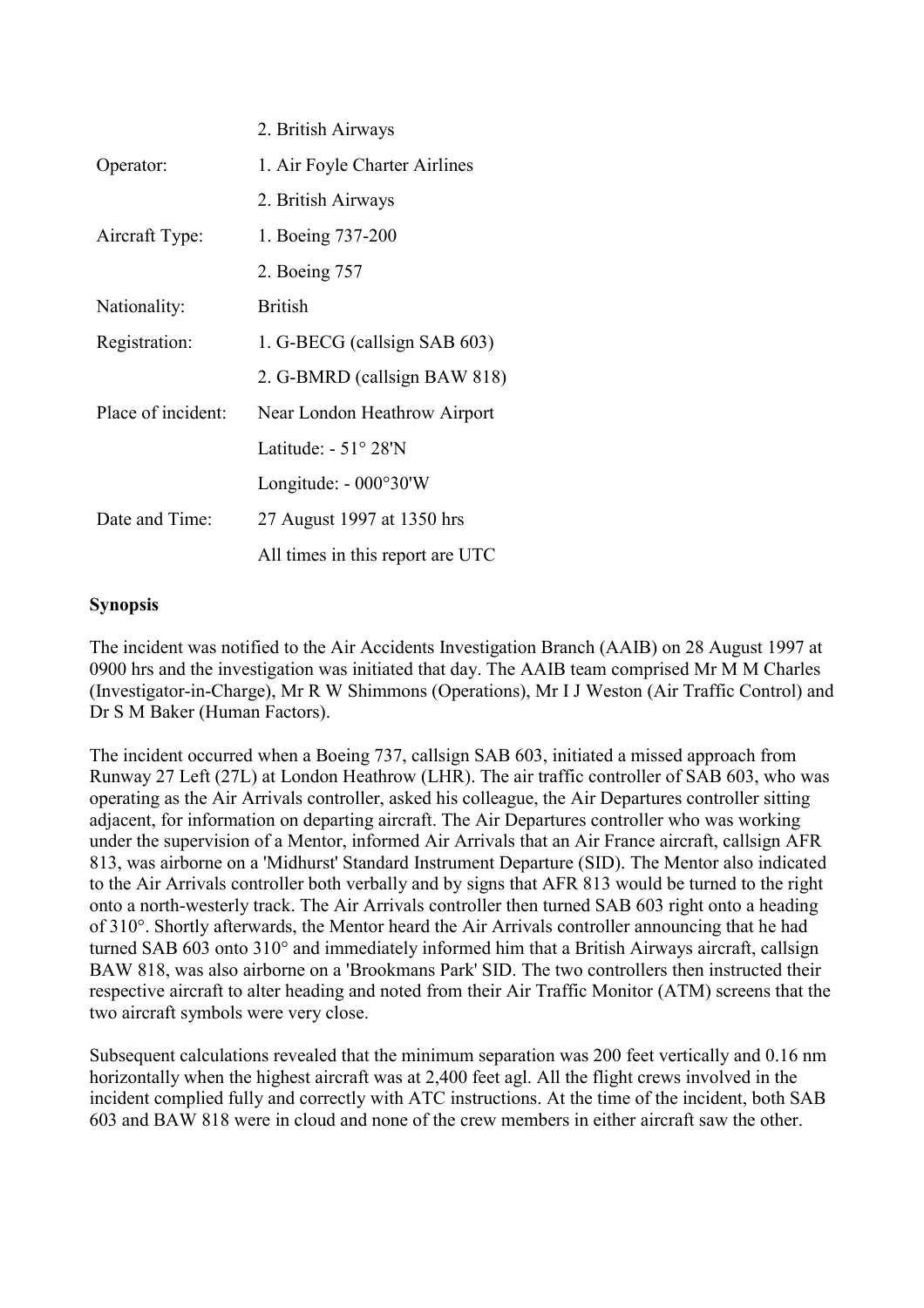<span id="page-3-0"></span>The investigation revealed the following causal factors:

(i) Co-ordination between Air Arrivals and Air Departures during the missed approach of SAB 603 was incomplete, primarily because neither Air Departures nor the Mentor advised Air Arrivals that BAW 818 was airborne, but also because Air Arrivals did not obtain agreement from Air Departures before turning SAB 603 to the right.

(ii) The ATC procedures current at the time of the incident for the integration of the missed approach aircraft into the departure flow placed too great a reliance on potentially fallible human communication at a time of increased workload.

(iii) The LHR ATC instructions relating to missed approaches were not sufficiently clear or comprehensive regarding the co-ordination required and the definition of a conflicting aircraft.

Two safety recommendations were made during the course of this investigation.

# **RETURN TO INDEX**

# **1. Factual Information**

# **1.1 History of the incident**

Heathrow ATC was using Runway 27 Right (27R) for take off and Runway 27 Left (27L) for landing. The weather had been good but was temporarily deteriorating with heavy rain showers. A Boeing 737 of Air Foyle Charter Airlines, operating as SAB 603, was making an Instrument Landing System (ILS) approach to Runway 27L; at approximately two to three miles range from touchdown, the Air Arrivals controller advised the crew that the weather had deteriorated and that they might not see the runway until they were at their minimum approach height. The crew acknowledged this message and advised the controller that they would be "Going Around" if they were not visual at their minimum approach height. This information was passed by the Air Arrivals controller to the Air Departures controller.

The Air Departures controller, who was undergoing training, was sitting to the right of the Air Arrivals controller; between these two controllers was another controller, the On the Job Training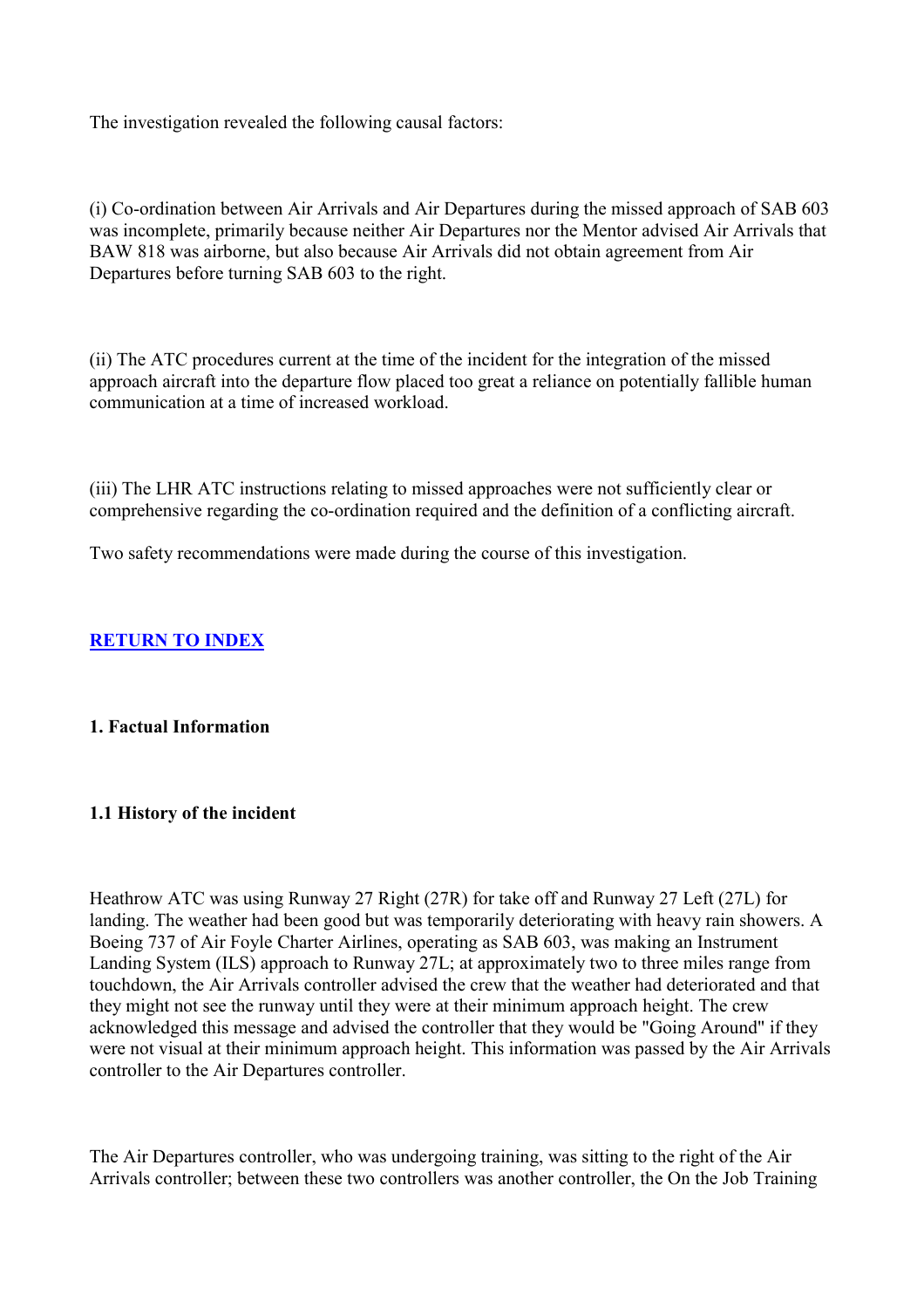<span id="page-4-0"></span>Instructor (OJTI, referred to as the Mentor throughout this report), who was supervising the training of the Air Departures controller. At around the time that SAB 603 was between two and three miles from touchdown, the Air Departures controller had given an Air France aircraft (AFR 813) clearance to take off on a 'Midhurst 3 Foxtrot' departure; this departure involves a left turn onto the London 244° radial and a subsequent crossing of the extended centre-line of Runway 27L (see Appendix A). Then, after the required interval, the Air Departures controller cleared a British Airways Boeing 757 (BAW 818) to take off on a 'Brookmans Park 6 Foxtrot' departure; this departure involves a northerly turn at approximately 3 miles from the airport (see Appendix B).

When SAB 603 reached its decision height, the crew could not see the runway and initiated a missed approach; they complied with the laid down procedure which was to 'Climb straight ahead to 3,000 feet, then as directed by ATC'. Air Arrivals had seen the aircraft going-around and had acknowledged the manoeuvre by radio to the crew. He activated the missed approach alarm, turned to Air Departures to inform her of the missed approach and to obtain information on departing aircraft. Air Departures informed him of the 'Midhurst' departure and the Mentor indicated that this aircraft would be turned to the right; Air Arrivals saw this aircraft on his Air Traffic Monitor (ATM) screen. As he then considered that the 'Midhurst' aircraft was close to the extended centreline of Runway 27L and apparently going left, the controller decided to turn SAB 603 right onto a heading of 310°; he transmitted this message to SAB 603 and listened to the acknowledgement. After announcing his actions to his colleague he then used a direct landline to advise Terminal Control (TC) of the aircraft's direction. The Mentor heard this message and immediately advised Air Arrivals that there was also a 'Brookmans Park' departure aircraft airborne. Air Arrivals instructed SAB 603 to turn left and Air Departures instructed BAW 818 to turn right. Almost immediately, all three controllers saw the aircraft symbols for BAW 818 and SAB 603 appear very close together on the ATM with the two aircraft tracks beginning to diverge.

At the time of the incident, both SAB 603 and BAW 818 were in cloud and none of the crew members in either aircraft saw the other. They were not aware of the incident until their respective companies were informed by the AAIB.

#### **1.2 Injuries to persons**

None.

#### **1.3 Damage to aircraft**

None.

#### **1.4 Other damage**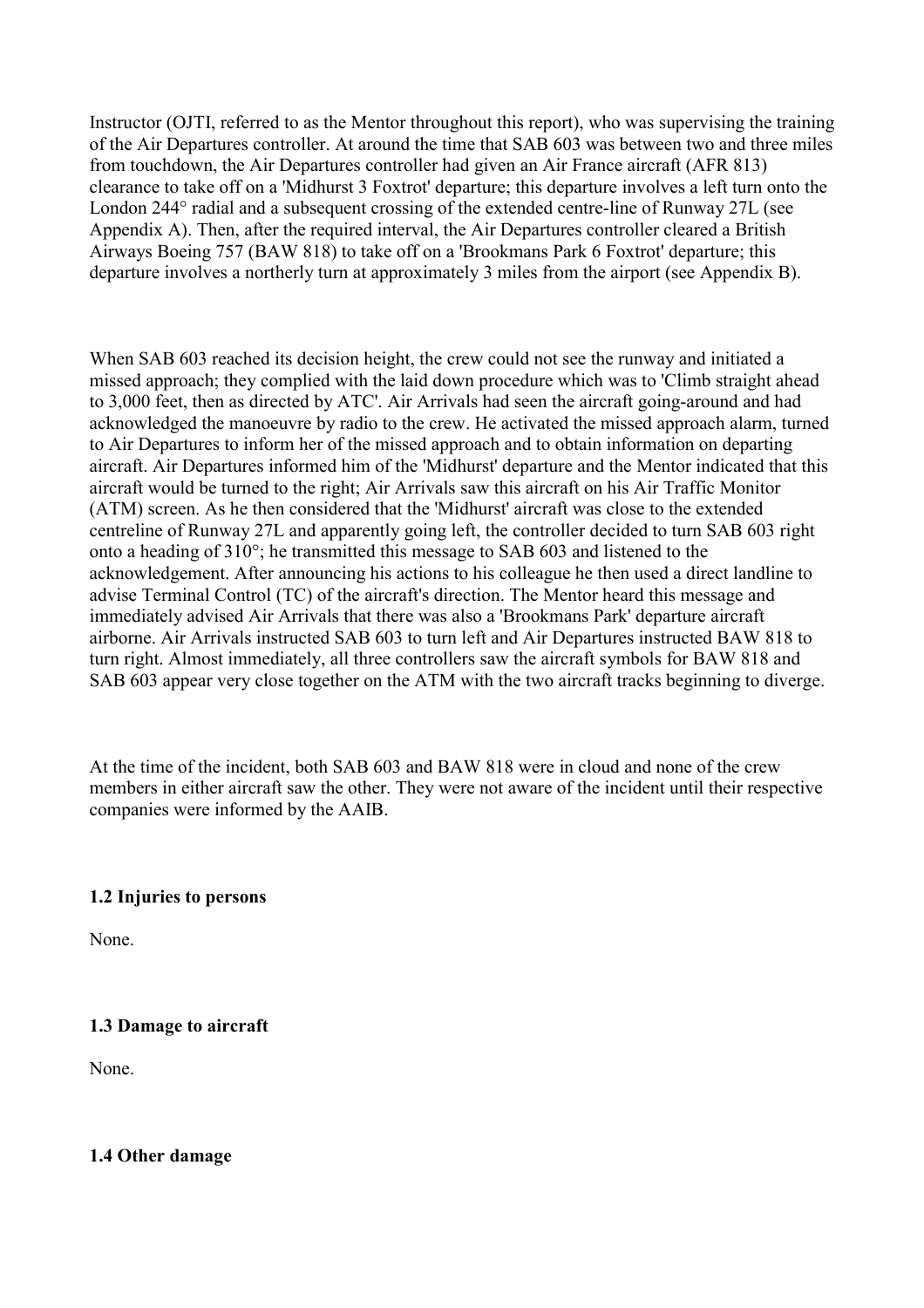<span id="page-5-0"></span>None.

# **1.5 Personnel information**

| 1.5.1 | Mentor:               | Male aged 43 years                             |
|-------|-----------------------|------------------------------------------------|
|       | Licence:              | Initial issue 23 June 1980                     |
|       | Ratings:              | Aerodrome control issued 23 June 1980          |
|       |                       | Approach control issued 11 November 1980       |
|       |                       | Approach radar control issued 8 September 1981 |
|       | Medical certificate:  | Current                                        |
|       | Start of duty period: | 1330 hrs                                       |
|       | Previous rest period: | 16 hours 30 minutes                            |

The controller arrived at London Heathrow in 1985 and qualified in aerodrome control in May 1985; he was validated in approach control and approach radar control in May 1986. He became involved in controller training in 1988 and was acting as a Mentor to the Air Departures controller.

| 1.5.2 | Air Departures controller: Female aged 36 years |                                          |
|-------|-------------------------------------------------|------------------------------------------|
|       | Licence:                                        | Initial issue 11 July 1981               |
|       | Ratings:                                        | Aerodrome control issued 11 July 1981    |
|       |                                                 | Approach control issued 8 September 1981 |
|       |                                                 | Approach radar issued 11 July 1982       |
|       | Medical certificate:                            | Current                                  |
|       | Start of duty period:                           | 1330 hrs                                 |
|       | Previous rest period:                           | 16 hours 30 minutes                      |

The controller arrived at London Heathrow in July 1997 and was still undergoing refresher training. She had also been at Heathrow as a controller from 1985 to 1995 and had then been validated in aerodrome control, approach control and approach radar control. In the intervening period, she had been engaged in ATC related, but non-operational, duties.

1.5.3 Air Arrivals controller: Male aged 49 years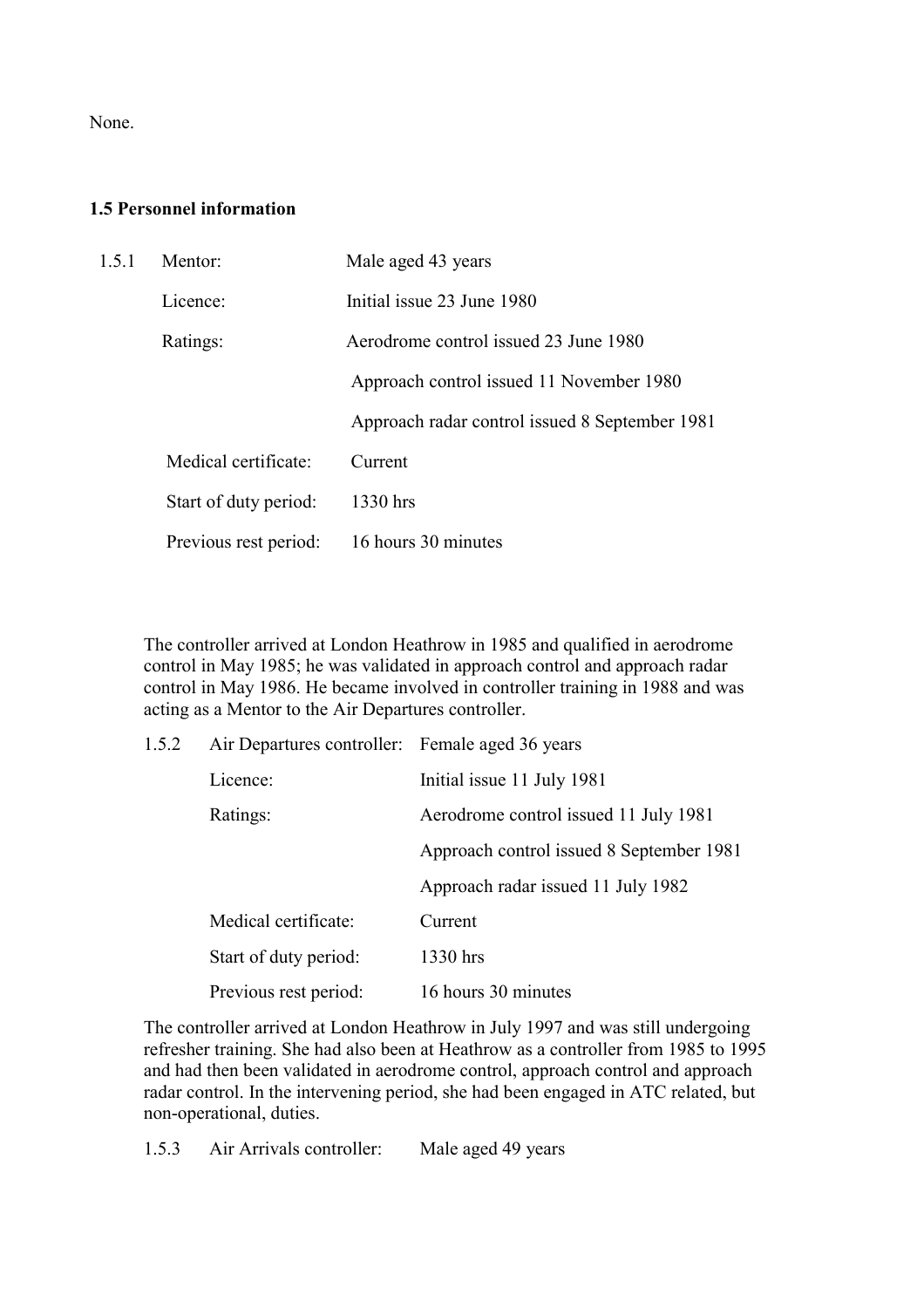<span id="page-6-0"></span>

| Licence:              | Initial issue 9 October 1970            |
|-----------------------|-----------------------------------------|
| Ratings:              | Aerodrome control issued 9 October 1970 |
|                       | Approach control issued 9 October 1970  |
|                       | Approach radar issued 9 October 1970    |
| Medical certificate:  | Current                                 |
| Start of duty period: | 1330 hrs                                |
| Previous rest period: | 16 hours 30 minutes                     |

The controller arrived at London Heathrow in 1987 and qualified in aerodrome control in June 1987; on 11 March 1988, he was validated in both approach control and approach radar control. He had been involved in training at LHR but other duties had precluded him doing any training during the few months prior to the incident.

Note: The LHR approach/approach radar control validations for these controllers lapsed when these functions were transferred to London Area Terminal Control Centre.

# **RETURN TO INDEX**

# **1.6 Aircraft information**

Neither of the aircraft involved in the incident was equipped with the Airborne Collision-Avoidance System (ACAS).

Current proposals are that all turbine powered civilian aircraft, with a maximum take-off weight of 15,000 kg or with a maximum approved seating configuration of more than 30, which are registered in UK or operate in UK will require the fitment of ACAS by 1 January 2000. The ACAS equipment currently available for implementation is the Traffic Alert and Collision-Avoidance System (TCAS II). Studies are continuing as to whether there is a requirement for TCAS to be fitted to aircraft with more than 19 passengers seats or a maximum take-off weight in excess of 5,700 kg.

# **1.7 Meteorological information**

# 1.7.1 Automatic Terminal Information Service (ATIS)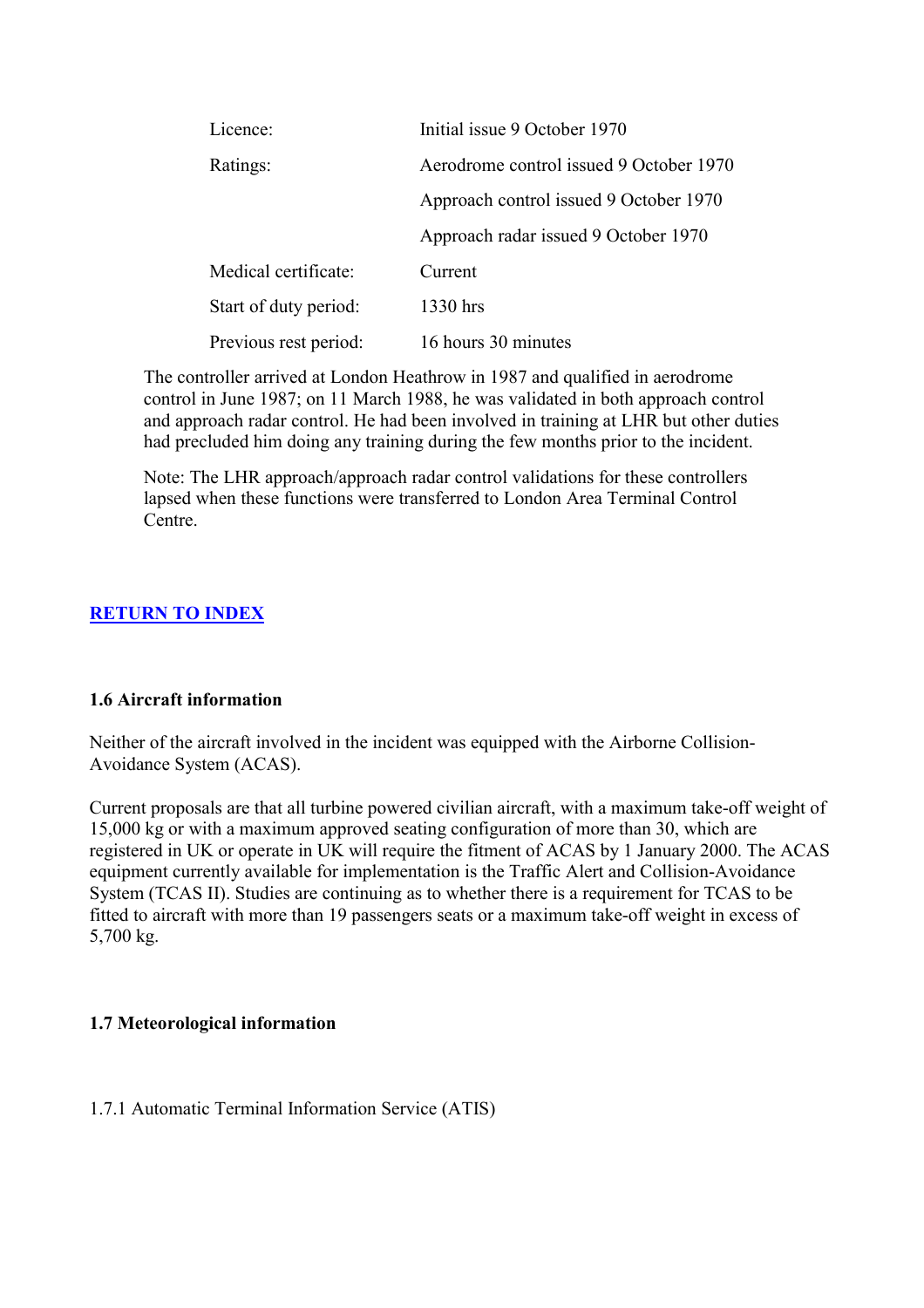<span id="page-7-0"></span>The 1320 ATIS broadcast included the following information:

" \*\*\*\*\* THIS IS HEATHROW INFORMATION XRAY ONE THREE TWO ZERO HOURS WEATHER LANDING RUNWAY TWO SEVEN LEFT DEPARTURE RUNWAY TWO SEVEN RIGHT THOUGH PILOTS SHOULD EXPECT TO CHANGE TO ER TWO SEVEN RIGHT FOR LANDING AND TWO SEVEN LEFT FOR DEPARTURE AT TIME ONE FOUR ZERO ZERO HOURS TWO ZERO ZERO DEGREES ONE THREE KNOTS ONE FOUR KILOMETRES IN RAIN CLOUD SCATTERED ONE ONE ZERO ZERO FEET OVERCAST ONE FOUR ZERO ZERO FEET TEMPERATURE ONE EIGHT DEWPOINT ONE FIVE QNH NINE NINE NINE MILLIBARS PILOTS BE ADVISED THAT WINDSHEAR HAS BEEN REPORTED RUNWAY TWO SEVEN LEFT APPROACH BETWEEN EIGHT HUNDRED AND ONE THOUSAND FEET WITH A LOSS OF SPEED OF BETWEEN TEN AND ONE FIVE KNOTS \*\*\*\*\* "

1.7.2 Weather actual

The actual weather at 1350 hrs was recorded as follows:

Surface wind was 180°/10 kt, varying between 130° and 210°; visibility was 2,800 metres in heavy rain; cloud was 3 oktas at 800 feet, 6 oktas at 1,100 feet and 8 oktas at 1,400 feet.

Flight crew at LHR, and controllers in ATC confirmed that the weather had been good but that heavy rain was falling at the time of the incident.

#### **1.8 Aids to navigation**

Not relevant.

#### **1.9 Communications**

1.9.1 Aircraft

Aircraft on approach were on different frequencies from aircraft on departure and there was no requirement for the crews to monitor the other frequency. At the time of the incident, SAB 603 was on the Air Arrivals frequency of 118.7 MHz and both BAW 818 and AFR 813 were on the Air Departures frequency 118.5 MHz. Both frequencies were recorded automatically and clear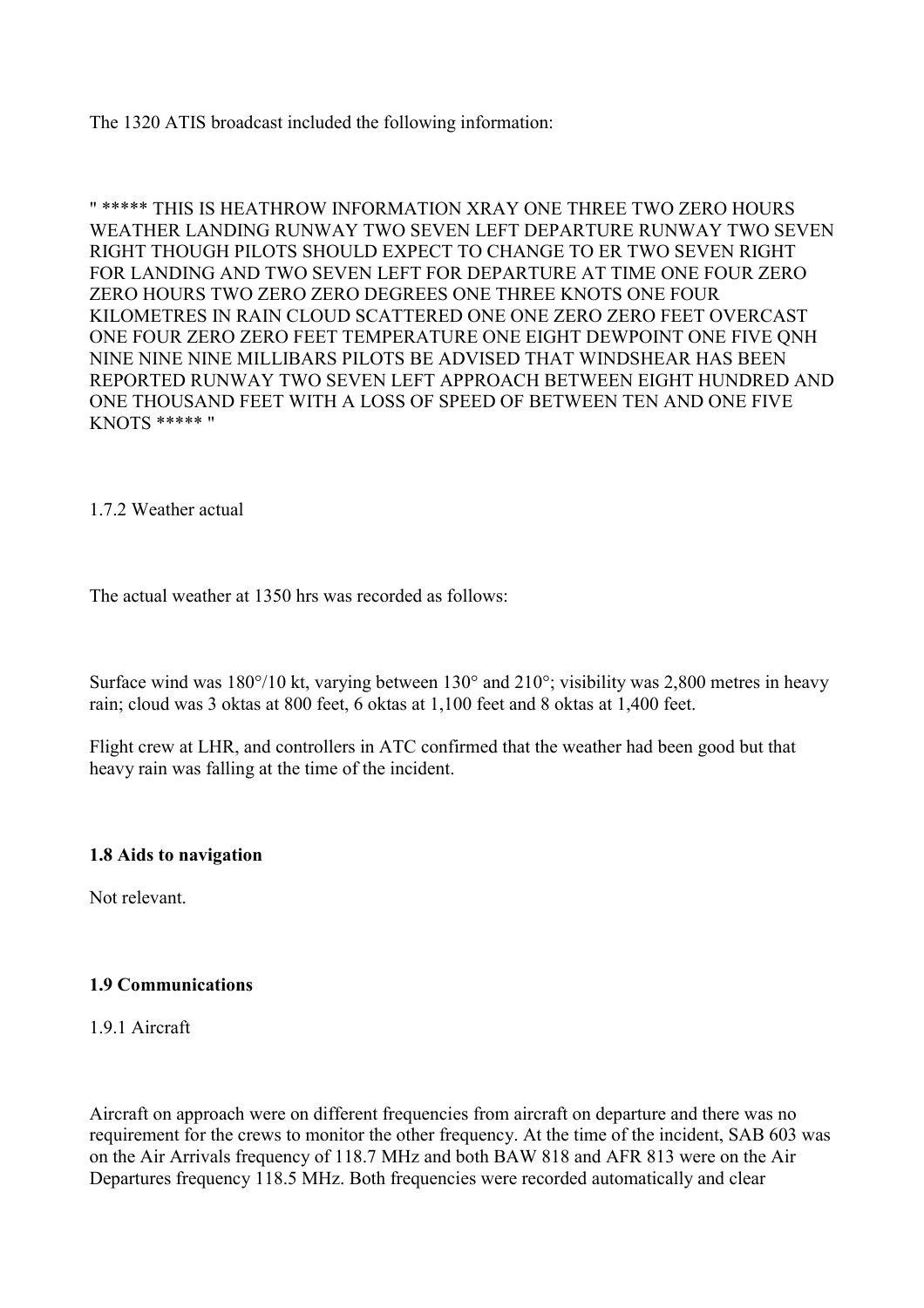<span id="page-8-0"></span>recordings were made of the period covering the incident. All transmissions and replies were made in accordance with standard Radio Telephone (R/T) procedures.

1.9.2 Air Traffic Control

Air Arrivals, Air Departures and the Mentor were sitting adjacent to each other and each was wearing an approved headset which incorporated a 'Boom' microphone. The controllers were only in R/T contact with aircraft on their respective frequency i.e. Air Arrivals could only speak to and hear aircraft on frequency 118.7 MHz and Air Departures was only in contact with aircraft on frequency 118.5 MHz; the Mentor was using the Air Departures frequency. The controllers also received telephone messages through one earpiece of their headset. There was no electronic communication between the two air controllers; any necessary communication was verbal. All ATC frequencies and telephone messages were recorded automatically and clear recordings were made of the period covering the incident. There is no system to record any verbal exchanges within the ATC control room.

## **1.10 Aerodrome information**

#### 1.10.1 Background information

The Heathrow Airport aerodrome control operation is complex and busy. The task is split into air and ground movement control with the former task being sub-divided into Air Arrivals and Air Departure positions. Air controllers are not only required to issue appropriate landing and take-off clearances but also to integrate inbound and outbound flights and ensure that the requirements of other airspace users in the area are taken into account. To reflect the size and complexity of the task, the airspace surrounding the airport has been accorded a Class A classification in accordance with Annex 11 to the Convention on International Civil Aviation; details are published in the UK Aeronautical Information Package (UK AIP). In such airspace, all aircraft are required to operate in accordance with Instrument Flight Rules (IFR) and under an air traffic control clearance. Controllers are required to provide standard separation between aircraft. This can be achieved by the provision of either vertical or horizontal separation. In the case of Heathrow, this is either 1,000 feet vertically or a minimum of 2.5 nm radar separation. In accordance with the Manual of Air Traffic Services (MATS) Part 1, these minima may be reduced in the vicinity of the aerodrome under any of the following conditions:

'(a) Adequate separation can be provided by the aerodrome controller when each aircraft is continuously visible to this controller; or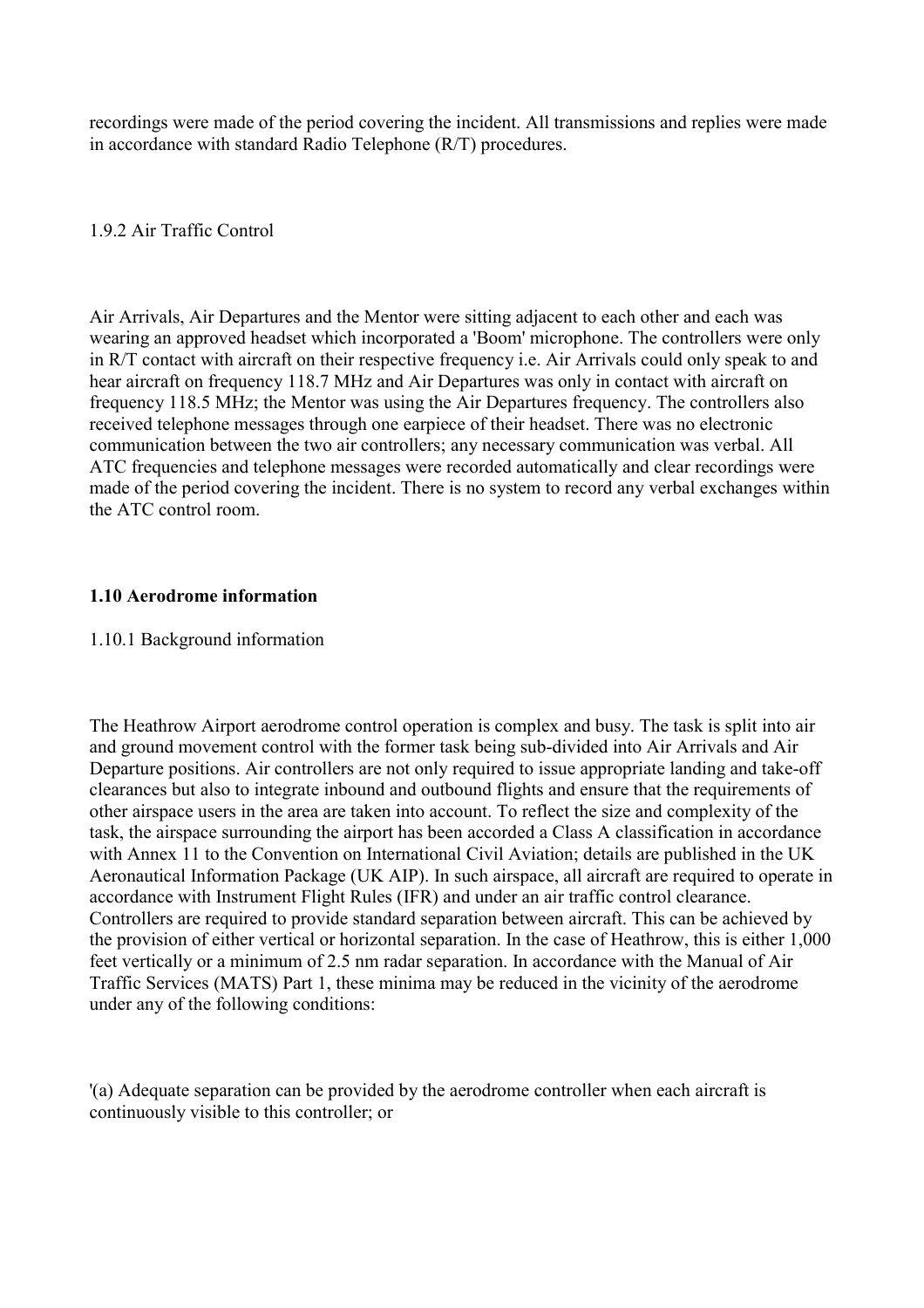(b) Each aircraft is continuously visible to the pilots of other aircraft concerned, and the pilots report that they can maintain their own separation, or

(c) When one aircraft is following another the pilot of the succeeding aircraft reports that he has the other in sight and can maintain separation.'

1.10.2 Separation requirements

The International Civil Aviation Organisation (ICAO) requirements, laid down in Annex 14, are that parallel runways should be a minimum of 760 metres apart in order to permit 'segregated parallel operations' (Defined in Annex 14 as: 'Simultaneous operations on parallel or near-parallel instrument runways in which one runway is used exclusively for approaches and the other runway is used exclusively for departures'). The two main runways at LHR are parallel and are 1,415 metres apart.

MATS Part 1 requires that, for airborne aircraft: 'Standard vertical or horizontal separation shall be provided, unless otherwise specified, between . . . . All flights in Class A and B airspace . . .'. The normal minimum prescribed radar separation is 3 nm although LHR has been approved to operate to lower limits of 2.5 nm minimum radar separation on final approach under certain circumstances.

1.10.3 Normal operations

LHR uses 'segregated parallel operations' as a normal mode of operation but, for 'noise reduction' reasons, the westerly runway roles are reversed each morning and afternoon. With this operation, provided that aircraft on approach complete their landings, there is no risk of conflict. However, when a landing aircraft commences a missed approach, there will be a potential breach of minimum separation with any aircraft taking off.

1.10.4 Visual Control Room (VCR)

The Heathrow Visual Control Room (VCR) is manned by a Supervisor, five air traffic controllers and various supporting staff. Three of the controllers deal with Ground Movement and two, Air Arrivals and Air Departures, are responsible for all movements on the respective arrival and departure runways. The Air controllers' positions are on a raised dais, facing east and west, to allow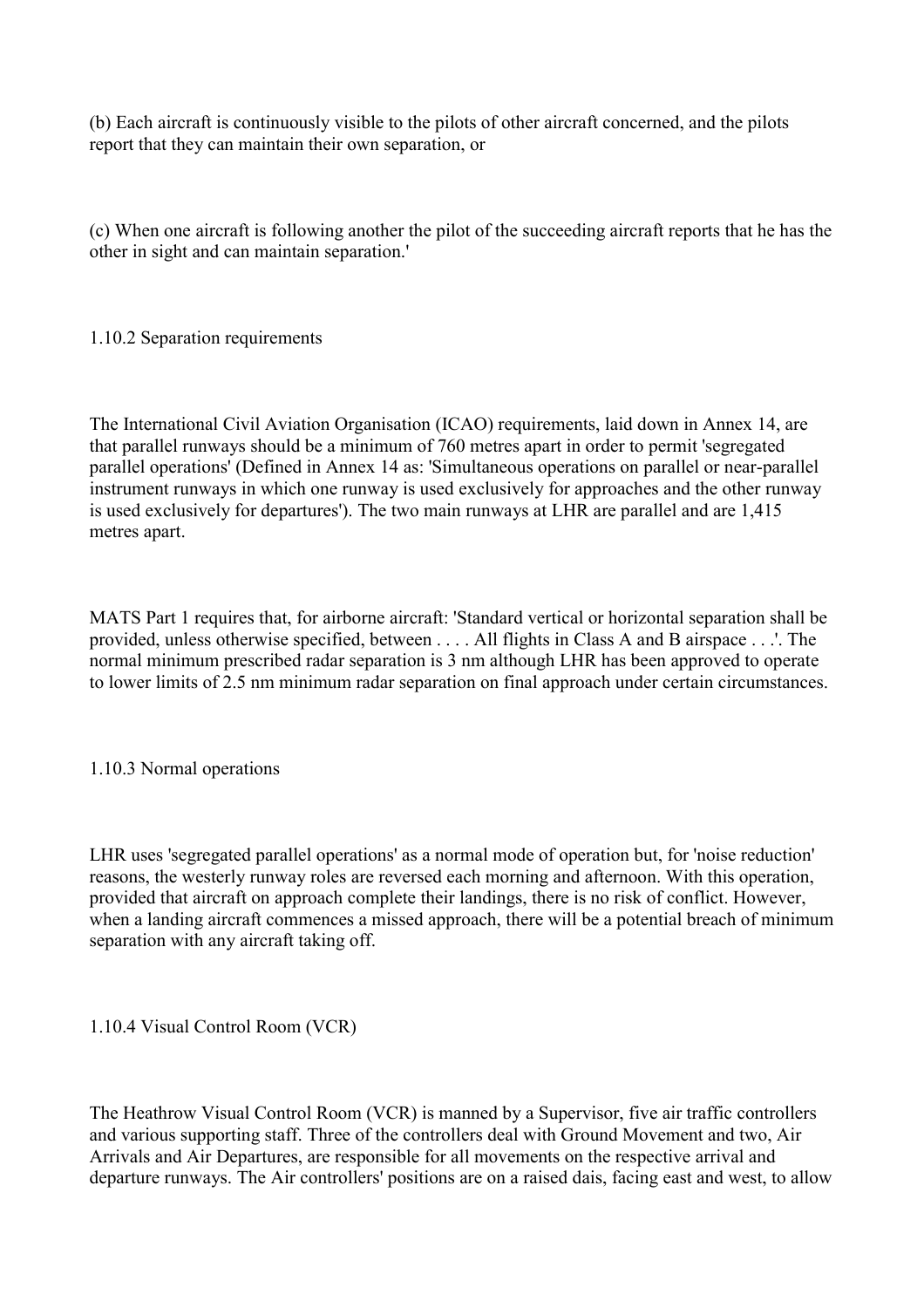a good view of the runways and the approach and departure tracks, although the VCR roof interrupts sightings of aircraft climbing away when close to the airfield. Both Air positions are fully equipped including flight progress strip displays and the controllers have access to dedicated radio telephony and telephone facilities together with Air Traffic Monitor (ATM) and Surface Movement Radar. Air Arrivals occupies the northerly position (i.e. on westerly operations the left hand console), with Air Departures sitting to the south. Although space within the VCR is constrained, there is sufficient room available to enable training staff to be adjacent to each of the operational positions. Co-ordination between all of the staff is direct person to person without the use of any electronic medium. Such co-ordination is not automatically recorded.

1.10.5 Aerodrome Traffic Monitor (ATM)

An ATM is provided to assist in achieving maximum runway utilisation and aerodrome capacity. Operation of an ATM is not associated with a particular air traffic control rating and, although it displays radar data, it must not be used as a surveillance radar to provide approach radar services. At LHR, both Air controllers are provided with an individual ATM to assist them in their task. The equipment consists of a high brightness monochrome display utilising radar data and allows confirmation of airborne aircraft position and identity. It is operated by control panels and a menu/windows system manipulated by a rollerball/cursor. Controllers can select a pre-determined set of ranges (10 miles, 15 miles, 20 miles or 30 miles) and may use either a preset central position or an off-centre function to allow for personal choice. At Heathrow, the ATM has a filter to reduce interference from aircraft on the ground. There is also an Approach Monitoring Aid (AMA) associated with the ATM which provides an alert if the aircraft is not on the final approach track.

MATS Part 2 for LHR details the following use for which the ATM can be used.

- '(a) Determine the landing order, spacing and distance from touchdown of arriving aircraft.
- (b) Assist in providing initial separation in the event of a missed approach. It may be assumed that Mode C readouts on arriving aircraft have been verified unless otherwise notified.
- (c) Confirm that the initial tracks of departing aircraft are coincident with the allocated SIDs/departure clearances.
- (d) Verify, when possible, that the correct SSR code has been selected by departing traffic and to correct when necessary.
- (e) Assess a specific departure interval between aircraft departing from the same runway. Where 2 minutes separation is specified, a departure interval of at least 5 nm may be used as an alternative for aircraft on diverging tracks only.
- (f) Assess a specific departure interval between aircraft departing from parallel runways provided that the tracks of the aircraft involved do not converge.
- (g) Monitor Air Departures from different runways where the (SID) tracks will cross. Vertical separation based only on pilot reports may be used.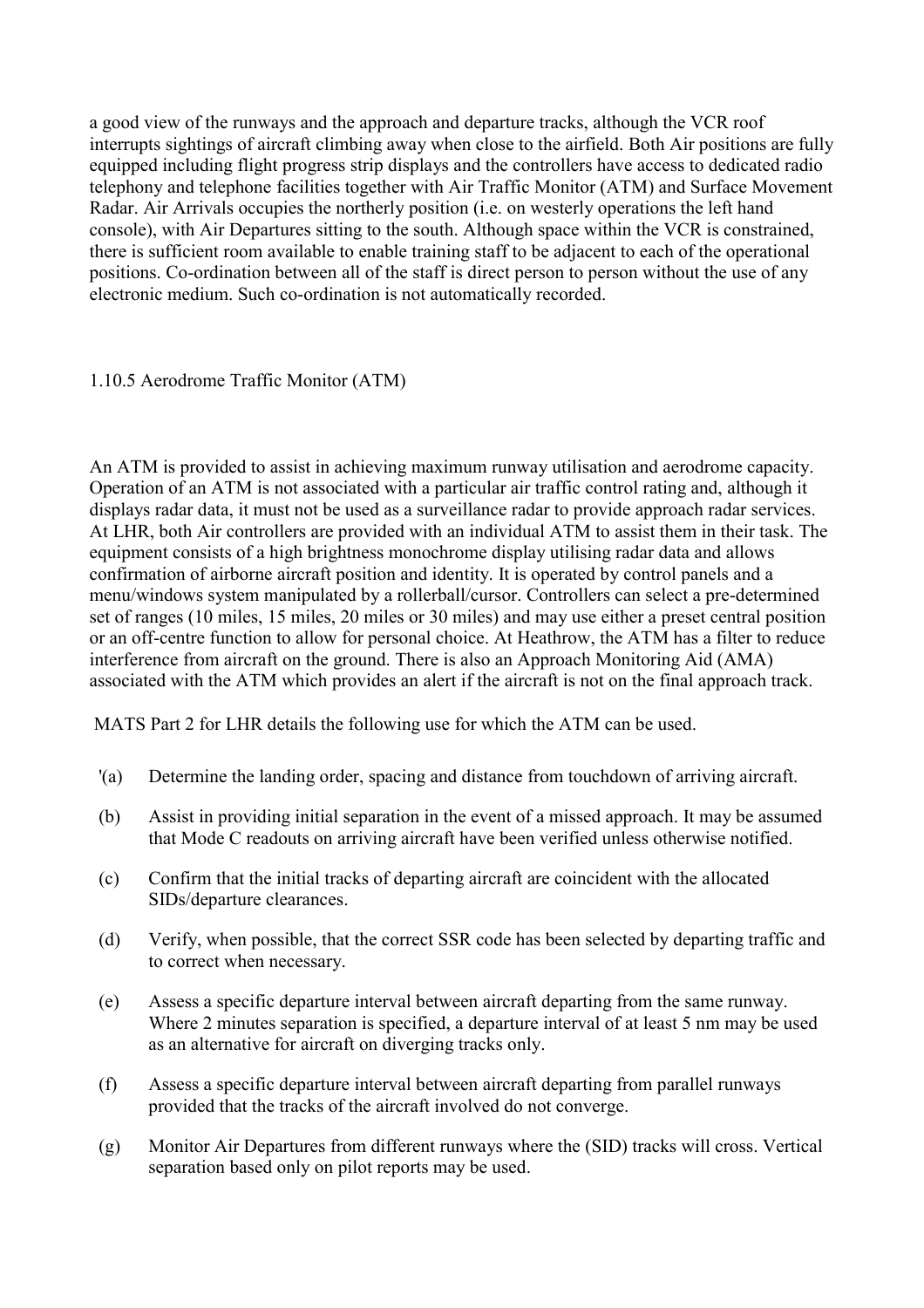- (h) Ensure that arriving, departing and overflying helicopters do not conflict with the tracks of arriving or departing fixed wing traffic.
- (i) Pass traffic information to pilots when required.
- (j) When requested, pass range from touchdown.'

# **1.10.6 Arrival procedures**

Aircraft inbound to Heathrow are radar vectored onto the final approach track by controllers in the Terminal Control (TC) room at the London Area and Terminal Control Centre (LATCC), West Drayton. The TC controller will normally retain control of inbound aircraft until such time as the pilot reports that he is established on the ILS or, during a surveillance radar approach, that he can continue the approach visually at which time transfer to Air Arrivals takes place. It is the responsibility of the TC controller to establish the necessary separation between aircraft, which will be either equal to, or greater than, any vortex wake spacing requirements, but Air Arrivals monitors the aircraft on the ATM to check that the spacing requirements are being achieved. No instructions to alter speed on the final approach can be issued by Air Arrivals without obtaining the approval of TC. Similarly, no other instructions or advice can be offered to aircraft which would reduce the separation established by TC until the aircraft crew are flying with visual reference to the surface when reduced separation, applicable within the vicinity of the airport, can be used. Air Arrivals issues landing clearance when appropriate.

# **RETURN TO INDEX**

# 1.10.7 Departure procedures

The LHR Ground Movement Controller (GMC) is responsible for aircraft taxiing for departure from the time that they are authorised to push back until they are transferred to Air Departures. Taxi clearance is given from the parking stand to the appropriate runway holding area. Once no further ground movement confliction exists, control of the aircraft is passed from GMC to Air Departures and the accompanying Flight Progress Strip (FPS) is passed by hand for display on the Air Departures controller's board. Aircraft intending to enter the airways system are required to be cleared via one of a number of Standard Instrument Departures (SIDs) which detail position and altitude requirements. Compliance with the SID ensures that the aircraft remains within controlled airspace and that a degree of separation is achieved from aircraft operating on other SIDs and from aircraft operating to the north of Heathrow within the Northolt Radar Manoeuvring Area. The knowledge that departing aircraft will be following a pre-determined track and a minimum climb gradient also allows controllers to plan separation for aircraft operating within the Heathrow Control Zone on Special Visual Flight Rules (SVFR) clearances.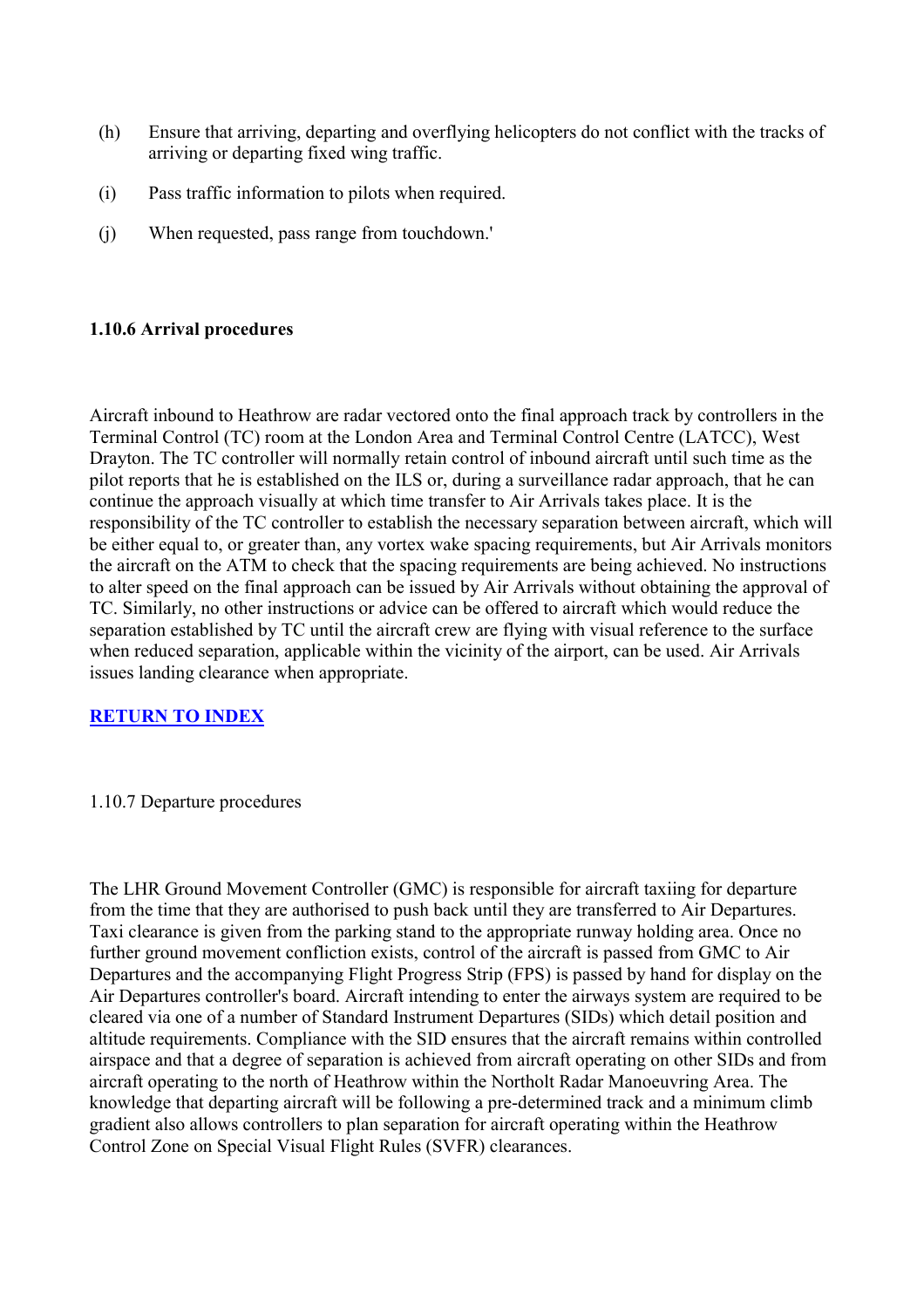The Air Departures controller co-ordinates the departures in accordance with MATS Part 2, Chapter 6 for London Heathrow Airport. This document details restrictions on separation requirements and the controller must comply with these while optimising the departure rate. However, the controller must take into account wake turbulence considerations and many additional factors. These include standard separations depending on whether following aircraft are on the same SID and an awareness of the 'Speed Group' of the respective aircraft. To assist the controller, all departing aircraft from LHR are initially restricted to 250 kt (300 kt in the case of Concorde) whilst flying below Flight Level (FL) 100.

Transfer of control to the appropriate outbound radar controller is made as soon as possible after resolving any aerodrome conflictions but the aircraft's FPS is retained in the Air Departure controller's display for at least five minutes after the aircraft's departure time.

#### 1.10.8 Missed approach procedures

The missed approach procedures in use at the time of this incident had been developed over a number of years in the light of operational experience. Previously, each runway had procedures which took the aircraft away from the parallel runway towards a Non-Directional Beacon (NDB) at which low level holding could take place. However, due to the dynamic nature of the task, flights rarely completed the procedures and were regularly radar vectored, during the initial stages of the missed approach, back into the arrival sequence. In the light of comments made by flight crew and operators, a common missed approach procedure was introduced which required flights to climb straight ahead to 3,000 feet and then to proceed as directed by ATC. This allowed controllers the tactical freedom to vector the aircraft back into the arrival sequence.

At the time of the incident, the missed approach procedure for aircraft approaching any of the east/west runways at Heathrow, published in the UK Aeronautical Information Publication (now reissued as the Aeronautical Information Package), was for aircraft to 'climb straight ahead to 3,000 feet, then as directed by ATC'. The LHR ATC missed approach instructions for controllers (Appendix C) amplified this procedure but included a note that: 'Normally missed approaches from Runways 27 R/09 L will be turned, after co-ordination, towards the north and from Runways 27 L/09 R towards the south. ........... The aerodrome controller may issue a tactical heading to an aircraft executing a missed approach to resolve an immediate confliction.' The instruction also included the statement that: 'Aircraft carrying out a missed approach shall not be instructed to make any turns below 1,500 feet QNH unless there are overriding safety reasons.'

A missed approach increases the workload of the Air Arrivals controller. Apart from co-ordinating with Air Departures, there is a requirement to activate the alarm (to warn the VCR supervisor,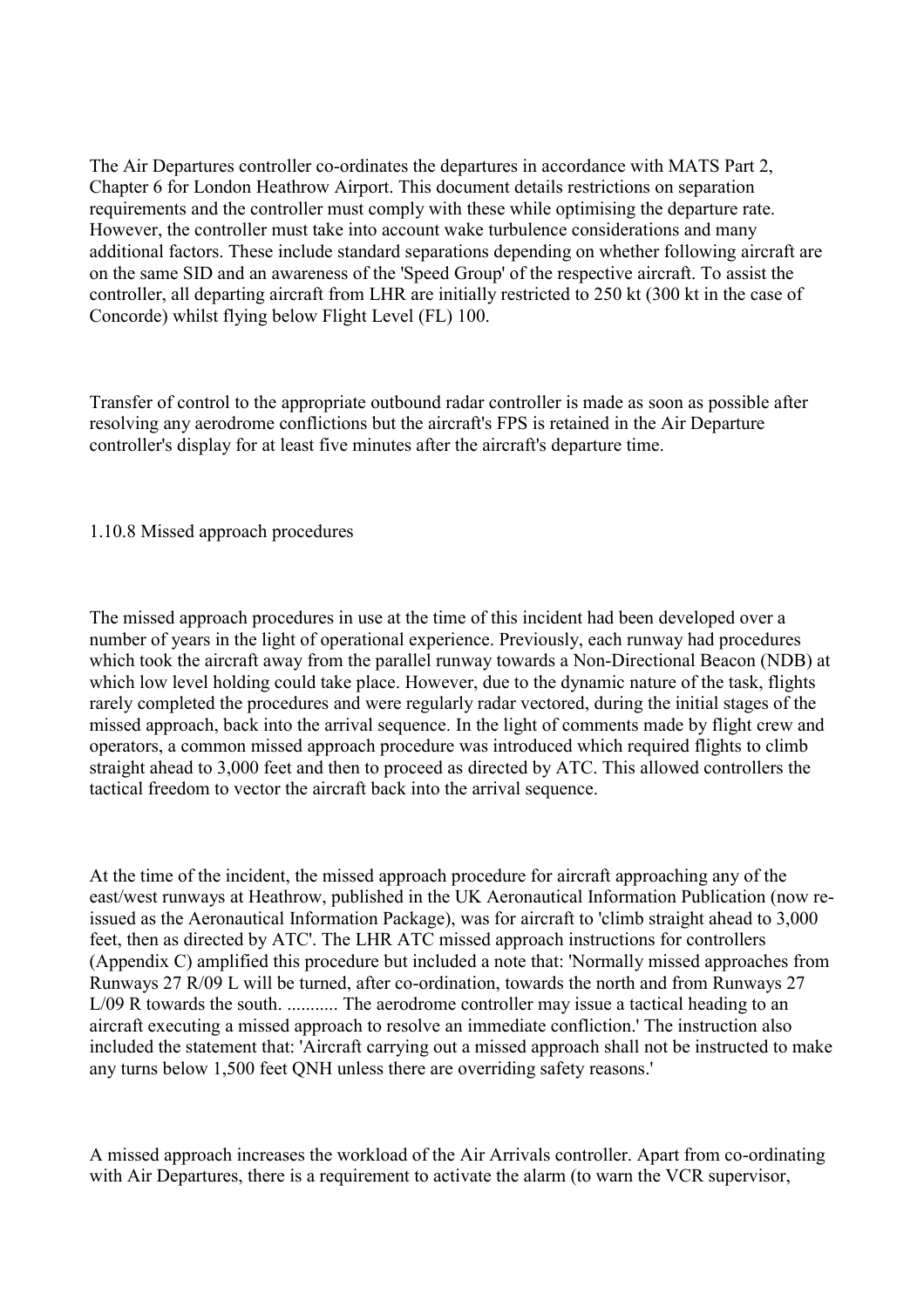<span id="page-13-0"></span>Terminal Control, Northolt and the SVFR controller), liaise with the Terminal Controller over headings for the missed approach and pass instructions to that aircraft, while continuing to work the constant flow of aircraft on approach to land. Furthermore, if an accident occurs, or the runway is obstructed, he must also liaise with the Aerodrome Fire Service (AFS) or initiate actions to clear the runway.

Following the incident, LHR management issued a replacement instruction for missed approaches (Appendix D). This confirmed the procedures already in effect but, amongst other aspects, stressed that: 'if a decision is made to turn a missed approach aircraft towards the departure runway, the Air Arrivals controller must ensure that specific authority is obtained from the departure controller and acknowledged. The arrival controller may issue a tactical heading to an aircraft executing a missed approach to solve conflictions with departing traffic.'

Missed approaches were acknowledged by the National Air Traffic Services Ltd (NATS) Heathrow Technical Committee as 'potential emergency situations'. In such circumstances, the Technical Committee considered that the procedures should give the flexibility to regain standard separation as soon as possible. Therefore, it would be unusual for an aircraft to complete the published missed approach procedure before the controller intervenes with tactical instructions.

# **1.11 Flight recorders**

Not relevant.

# **1.12 Wreckage recovery and examination**

Not relevant.

# **1.13 Medical and pathological information**

There were no medical contributions to the causes of the incident.

# **1.14 Fire**

Not applicable.

# **1.15 Survival aspects**

Not relevant.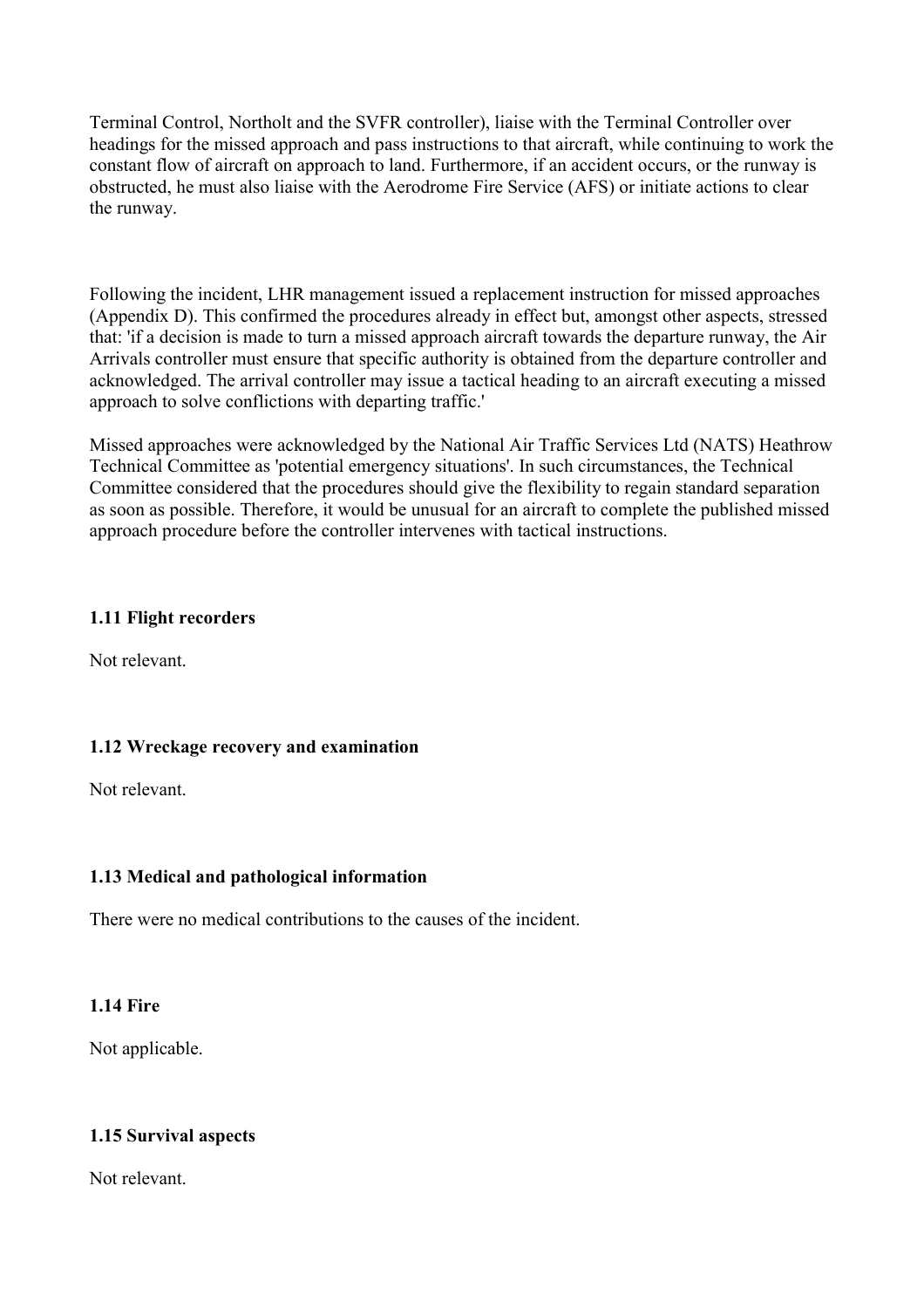### <span id="page-14-0"></span>**1.16 Tests and research**

1.16.1 Following this incident, a Principal Psychologist from the Centre for Human Sciences at the Defence Evaluation and Research Agency (DERA) Farnborough, was contracted by the AAIB to report on the human factors likely to have a bearing on the incident. The report was based on this incident and an earlier incident on 18 December 1992 together with a visit to Heathrow and a meeting with ATC staff. The objectives were to identify promising lines of enquiry for improvements in flight safety rather than firm recommendations for changes in current practice.

He considered that the specified instruction for dealing with missed approaches (NATS Heathrow Unit Supplementary Instruction 29/97 effective 11 September 1997, issued following the incident on 27 August 1997) appeared comprehensive and sound in principle. However, practice and principle inevitably correspond imperfectly in real systems. He based his report on the scope for deviation in the system and considered the effects of this under the following three headings**:** 

- a. The co-ordination process. Co-ordination between Air Arrivals and Air Departures is essentially verbal, but is, potentially, enhanced by their close proximity and by the fact that each has an ATM. However, the advantages are limited by Air Arrivals typically sitting more than a metre away from the Air Departures flight strip display and not having an uninterrupted view of all the progress strips; a re-arrangement of the displays may be appropriate. Additionally, the extent of blanking of the centre portion of the ATM at present may be more than necessary and a review to minimise the present blanking could be considered. Finally, with the number of missed approaches occurring, there were probably occasions when a breakdown in communication happened but with no subsequent investigation because the lapse did not result in a serious incident; a monitoring scheme could be put in place to determine the frequency of incomplete co-ordination and to characterise the form and causes of it.
- b. The effects of expectation. On average, most controllers should expect to experience about 8 missed approaches per year and will have a reasonable idea of what to expect by the time they have completed their local validation. However, it may take several years before a controller has experienced the full range of challenges that may be posed by a missed approach. Expectation in this context is a fundamental part of skilled behaviour; it reduces workload and has a powerful effect on decision making, attention and even on perception. Training is a powerful tool to complement or even pre-empt actual missed approaches and the quality of instruction is more important than the complexity of the hardware; the training at LHR appears both sensitive and imaginative.
- c. Workload. The visual control room (VCR) is a busy and noisy environment. Under normal operations, both Air Arrivals and Air Departures are working hard but within tolerable limits. Missed approaches represent a potential source of rapidly escalating workload. However, the workload increases more significantly for Air Arrivals because of the additional tasks imposed and because the normal flow rate is continuing On the other hand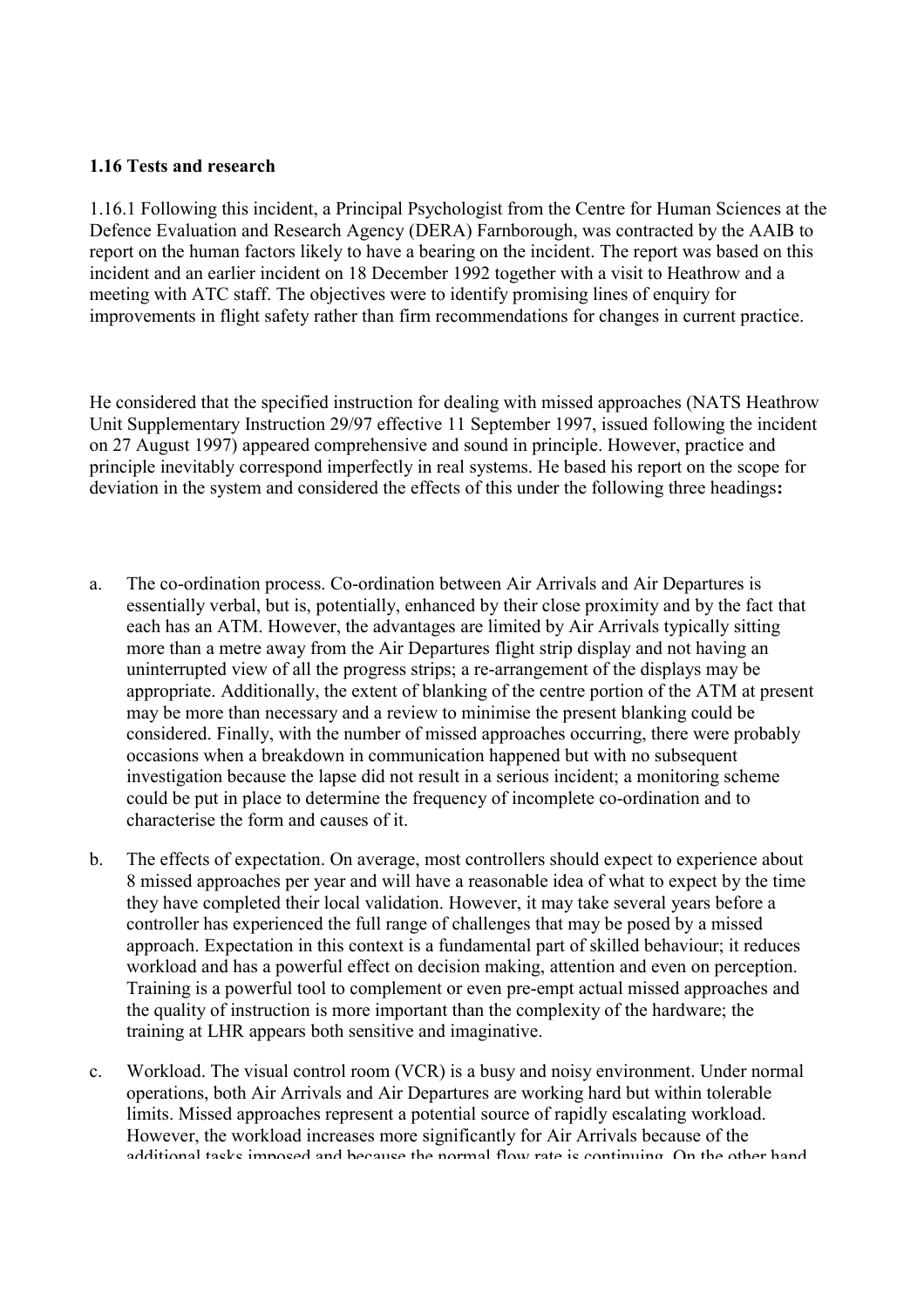<span id="page-15-0"></span>Air Departures can suspend departures by not giving take-off clearances. Consideration of re-assigning tasks stemming from the missed approach to reduce the workload of Air Arrivals would be difficult without compromising the controller's responsibility for the aircraft on frequency. One possibility would be for the missed approach aircraft always to follow a standard procedure; the Air Departures controller would then have the responsibility for ensuring separation. In principle, all the missed approach and standard instrument departures could be designed to ensure separation during missed approaches without the need for co-ordination between the two controllers.

The psychologist concluded his report with the comment that, whatever the future improvement in ergonomics or training, or revision of instructions, co-ordination failures should be expected to occur. Routine monitoring of co-ordination during all missed approaches is necessary; this should allow early identification of future trends or problems.

# **RETURN TO INDEX**

# **1.17 Organisational and management information**

### 1.17.1 Training

LHR has its own in-house simulator and training personnel. The equipment in the simulator suite is not totally representative of that in the VCR and the room itself is much quieter than the VCR; this could lead trainees to underestimate the difficulty of communicating in the real environment. Both the human factors psychologist team member and the DERA psychologist involved in the investigation commented that these apparent shortcomings are not altogether unusual in simulators and can be overcome, to some extent, by imaginatively designed training scenarios. At LHR, the training appears well considered and effective given the constraints placed upon it.

The training of controllers is tailored to suit the trainee's ATC experience and ability in order to achieve the required level of competence. The training required will generally be different between those with no prior ATC experience and those coming from another unit or having had a break from operational controlling. Prior to being allowed to conduct solo duties, a controller will have been judged by local unit management to have reached the required standard and will then have undergone a satisfactory assessment of competence.

Typically, a new arrival with no previous experience would undergo initial classroom and simulator training in Aerodrome Control including Air Arrivals and Ground Movement Planning. This would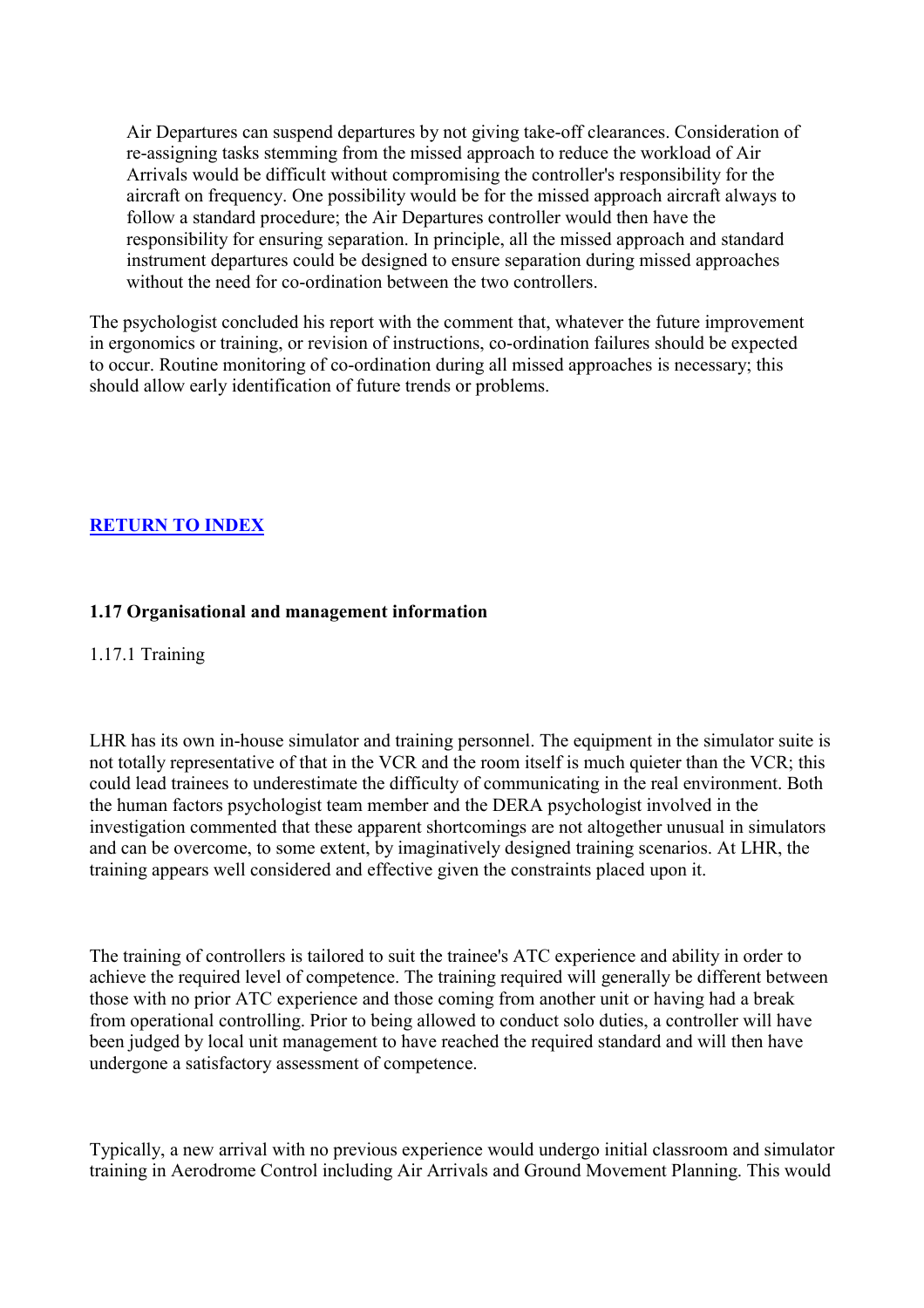<span id="page-16-0"></span>be followed by a period of approximately 6 weeks live training in Air Arrivals being monitored by an experienced Mentor; this provides a useful period to allow the trainee time to settle into the operational environment. The initial classroom training on missed approaches is very limited due to the trainee's level of experience and understanding and therefore, during this period, the Mentor would take the lead in any missed approach events.

After the initial live training, the trainee returns to the training section for classroom and simulator work on GMC and Air Departures. At this stage, a higher level of appreciation of missed approaches can be attained since the trainee can now relate better to the conflict areas; however, there is still insufficient understanding to develop fully all the necessary actions by Air Departures during missed approaches. Thereafter, the trainee returns to live training in both Air Arrivals and Air Departures. The trainee is still under the supervision of a Mentor who retains overall responsibility; however, as time passes and the trainee gains experience and competence, the Mentor allows the trainee greater flexibility.

Prior to a controller being considered for a certification of competence the trainee returns to the training section for an emergency/unusual incident training course. This consists of videos, lectures (including actions in the event of a missed approach) and simulator work covering a wide number of emergency scenarios and a high number of missed approaches. It is only at this stage that the trainee has sufficient knowledge and capacity to appreciate fully the problems of missed approaches. A video of a previous incident is shown to provide a real example of the co-ordination and teamwork required during a missed approach; at this stage, the trainee is well used to working as both Air Arrivals and Air Departures under minimal supervision. During this period, the trainee will experience approximately 10 different missed approach scenarios in the simulator. Successful completion of this phase leads to the final competence assessment; the average time for a new trainee to progress to this stage is 9 months.

Experienced controllers or those returning to LHR would be given training commensurate with their previous experience and/or the period of time away from controlling. However, all would be required to complete the emergency training course and successfully complete the competence board.

Thereafter, all controllers are subject to continual monitoring by Local Competency Examiners and by annual continuation training; this annual training involves classroom and simulator work. During this period, emergency and unusual situations are chosen from a pre-determined list. However, missed approaches are one of three topics which are always covered. They are discussed in the classroom and then the controller is exposed to various scenarios during the simulator session.

All three controllers involved in this incident were totally familiar with the operational environment at LHR.

# **1.18 Additional information**

1.18.1 Controllers' working hours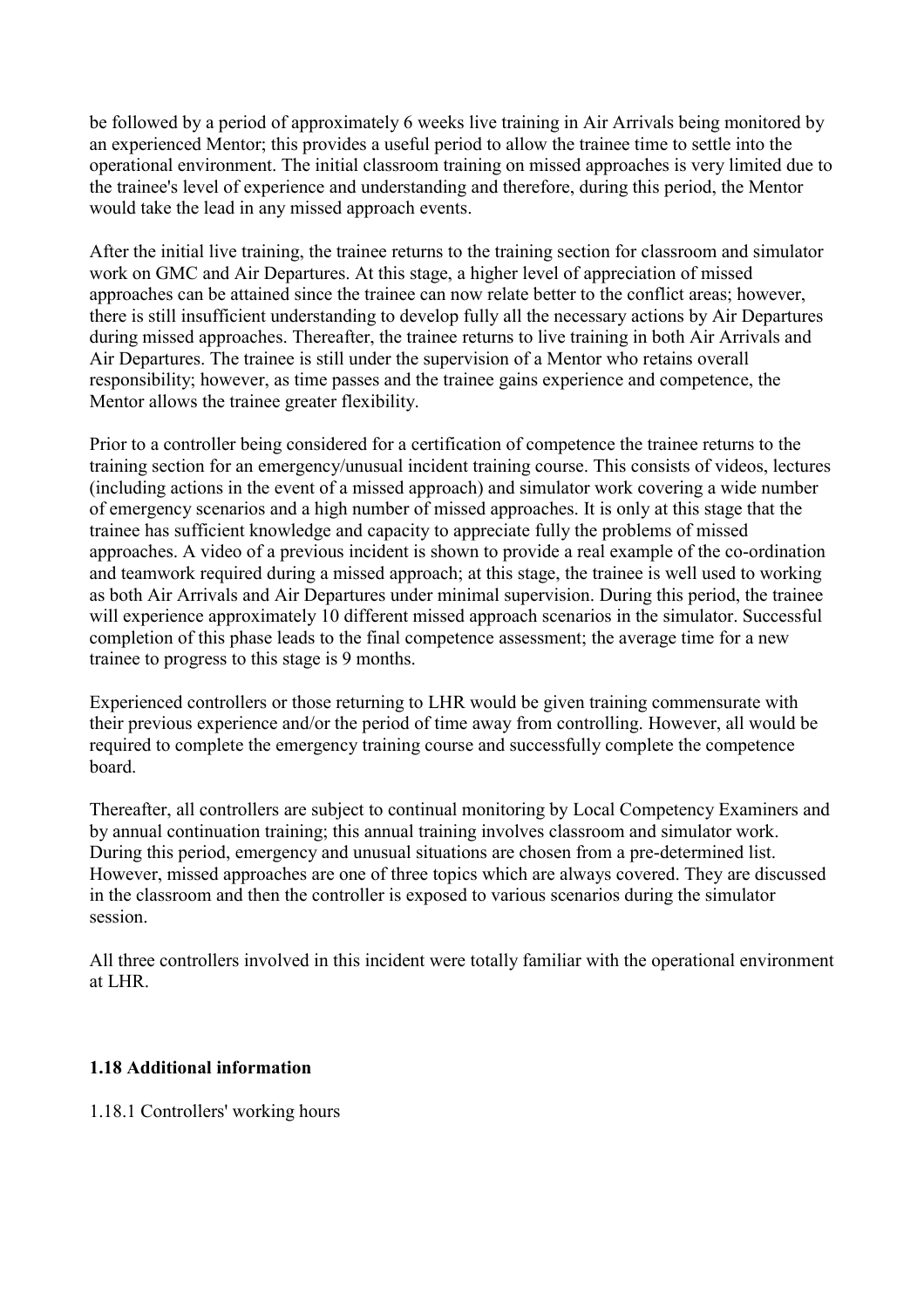Limitations on controllers' working hours are detailed in 'The Scheme for the Regulation of the Hours of Civil Air Traffic Controllers in the UK' issued by the Civil Aviation Authority (CAA). The purpose of the scheme is to ensure, so far as reasonably possible, that controller fatigue does not endanger aircraft thereby supporting controllers in providing a safe and effective service.

The scheme details maximum duty and operational periods, together with requirements for breaks and intervals between periods of duty. At LHR, at the time of the incident, no operational duty period was to exceed a maximum of two hours, followed by a break of not less than 30 minutes. Furthermore, in recognition of the complexity and demands of the task, the Air Departures position was limited by local instruction to a maximum of 90 minutes.

All personnel on duty at the time of the incident had complied with these limitations.

# 1.18.2 ATC Separation Monitoring Function (SMF)

Subsequent reference to the SMF equipment, which monitors aircraft separation but is not contemporaneously displayed to controllers, recorded that the closest the aircraft came to each other was 200 feet vertically and 0.16 nm horizontally; at this point, the highest aircraft was at 2,400 feet agl.

#### 1.18.3 Previous incidents

A very similar incident occurred at LHR on 18 December 1992 and this resulted in a recommendation by the Joint AIRPROX Assessment Panel (JAAP) for the CAA to review the missed approach procedures at LHR. A review was completed by the NATS but it was decided, and agreed by the CAA, that the procedures were satisfactory when enhanced by improved ATC training. A further incident occurred in April 1996 (reported in the AAIB Bulletin 7/96) in which the cause was attributed to ineffective co-ordination between Air Departures and Air Arrivals.

A survey of landings and missed approaches at LHR from January 1996 to August 1997 shows that, with an average of over 18,000 landings per month, there are approximately 43 missed approaches each month. The main reason for missed approaches is that the runway is still occupied by the preceding aircraft. The rate of missed approaches has shown a slight increase from those in 1994 and 1995. An investigation is not initiated for missed approaches unless it is considered that there has been an infringement of separation requirements.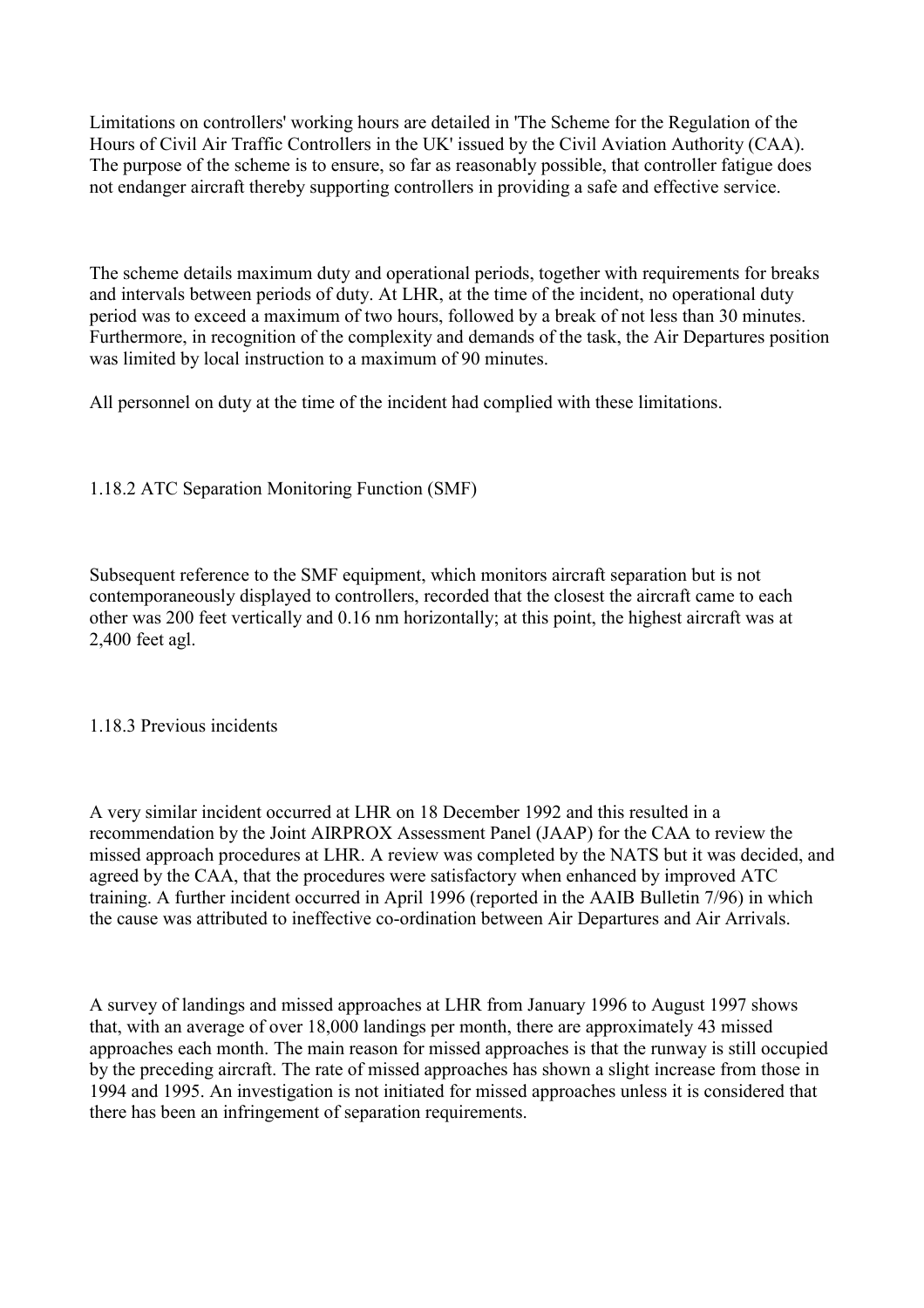#### 1.18.4 NATS investigation

Shortly after the incident, the Chief Executive of NATS initiated an investigation; the terms of reference of the NATS Team were as follows:

- '1. To determine the circumstances of the Airprox C incident in accordance with procedure SP301 (NATS Safety Management Procedure).
- 2. To determine the sequence of events which led to the incident, the immediate action taken, and the operational effects.
- 3. To ascertain if relevant procedures and instructions were complied with.
- 4. To determine the causes of the incident and any contributory, or aggravating, factors.
- 5. To make appropriate recommendations.
- 6. To produce a detailed report of the incident by 19 September 1997.'

The NATS Team concluded that the direct cause of the incident was ineffective co-ordination and communication between the two controllers. Additionally, they made two recommendations for changes to the wording of the LHR missed approach procedure; one to reinforce the need for coordination prior to the issue of instructions to the pilot, and the other to emphasise that all 'departing traffic' was potentially 'conflicting traffic' to missed approaches. These recommendations were included in the replacement instruction issued by LHR.

#### 1.18.5 Psychological aspects

In addition to the report commissioned from the DERA by the AAIB (described at paragraph 1.16.1), the AAIB co-opted a psychologist from the CAA to work with the investigating team.

1.18.6 Controller interviews

The three controllers involved were interviewed separately. All three co-operated fully with the investigation and all were agreed on the sequence of events; there were no conflicting statements made. Relevant contents of the interviews are detailed below: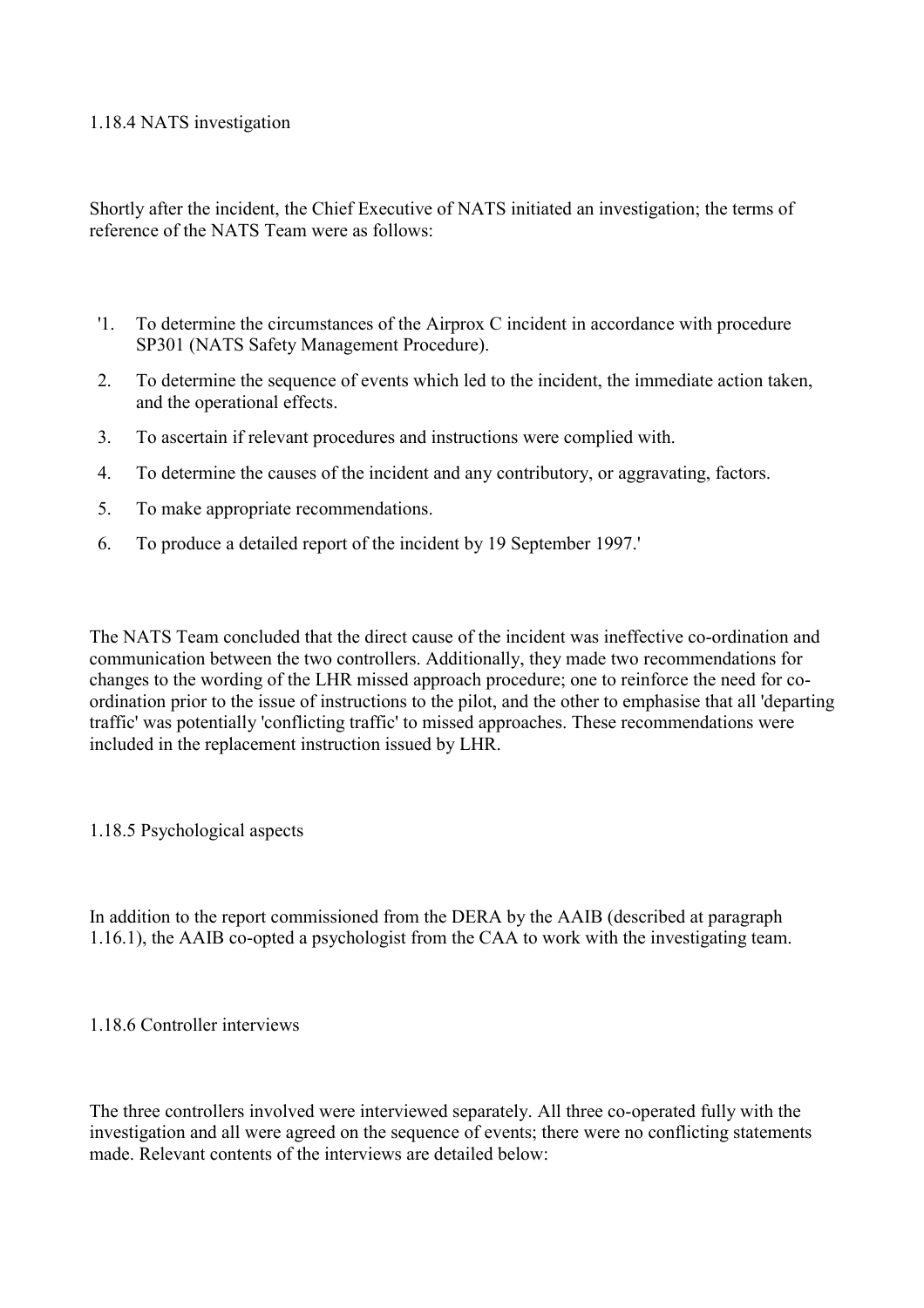- <span id="page-19-0"></span>1. The flight crews complied with all instructions.
- 2. Air Arrivals informed Air Departures about the missed approach.
- 3. Air Departures informed Air Arrivals about the 'Midhurst' departure and stated that she would turn the aircraft to the west.
- 4. Air Departures did not advise Air Arrivals about the 'Brookmans Park' departure because she did not consider it as a confliction.
- 5. The Mentor agreed with all the actions that Air Departures was taking and never felt it necessary to assume control.
- 6. All controllers were aware of the fact that missed approaches from Runway 27L are normally turned left.
- 7. Air Arrivals decided to turn SAB 603 right because he considered that a left turn would have been a possible confliction to the 'Midhurst' departure and a right turn would cause less disruption as he was not aware of the 'Brookmans Park' departure.
- 8. Both the Mentor and Air Departures expected the missed approach aircraft to be turned left.
- 9. The Mentor had never seen an aircraft turn right from a missed approach to Runway 27L.
- 10. All three controllers considered that the atmosphere and noise in the VCR leading up to the incident was normal and that they were not distracted.
- 11. The three controllers had worked together many times.
- 12. Air Departures had noticed no changes in the duties and procedures for Air Departures and only a few minor ones in Air Arrivals since her previous time at LHR.

1.18.7 Immediately after the incident, all three controllers were relieved from duty. Then, following a table-top exercise with Manager ATC, Unit Training Manager and a Local Competency Examiner, the two current controllers completed a simulator session before being allowed to reassume their duties. Both were offered but declined the use of counselling. Air Departures, who was under training, also participated in the table-top exercise. Thereafter, she received counselling and agreed with management that she could resume her duties when she wished. She recommenced her training and, after a successful competency assessment, assumed solo duties from 11 March 1998.

# **1.19 New investigation techniques**

None.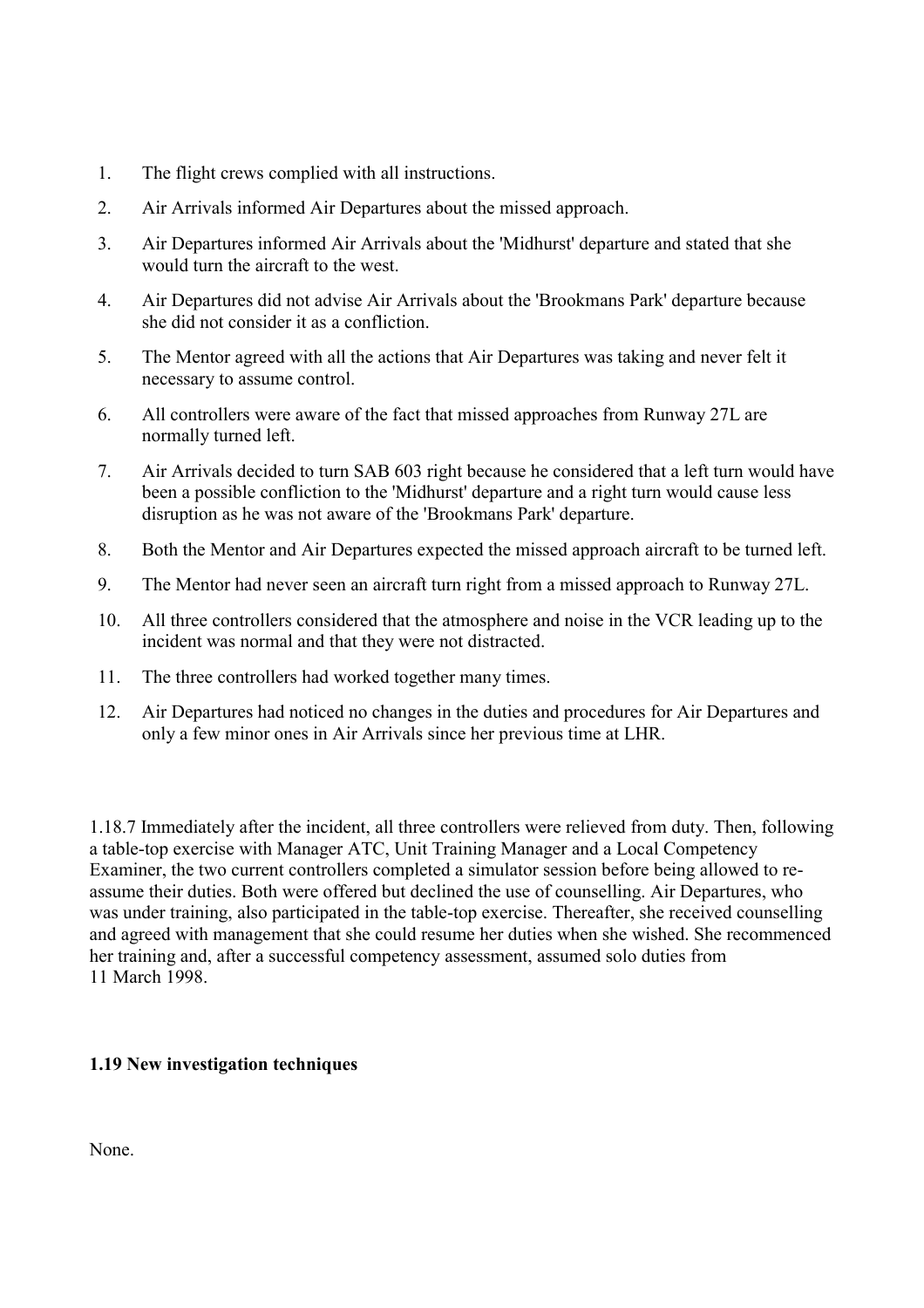#### <span id="page-20-0"></span>**RETURN TO INDEX**

#### **2 Analysis**

#### **2.1 Introduction**

The incident occurred when the weather at LHR deteriorated to conditions below that required by SAB 603 on approach. In consequence, the commander initiated a standard missed approach. Air Arrivals saw the aircraft climbing, acknowledged the missed approach to the crew and activated the missed approach alarm. He also informed his colleague, Air Departures, of the manoeuvre and received the information that AFR 813 was airborne on a 'Midhurst' SID and that AFR 813 would be turned onto a westerly heading. However, he neither saw nor was informed that another aircraft, BAW 818, was also just taking off on a 'Brookmans Park' SID. Based on the information that he had received, Air Arrivals turned SAB 603 to the right to achieve maximum separation with AFR 813 and also to minimise any disruption to the latter aircraft's flightpath. This resulted in SAB 603 and BAW 818 coming into close proximity to each other. Air Departures failed to inform Air Arrivals of all the aircraft on departure at the time of the missed approach because she did not consider BAW 818 as a confliction. This omission was apparently endorsed by the Mentor since he failed to amplify the information passed. Although Air Departures was sitting in the controller's position, the Mentor retained overall responsibility for the duty.

All of the controllers involved were familiar with the procedures at LHR and had worked together many times. They had been on duty for some 20 minutes and none considered that the environment of the VCR or fatigue was a factor in the incident.

A missed approach is not an unusual occurrence at LHR although it is acknowledged by the LHR Technical Committee as a potential emergency situation; however, strict adherence to the published instructions would have prevented this incident. This leads to the conclusion that a human failing, i.e. a breakdown in communications, was the only cause of this incident. However, the fact that two experienced controllers, albeit one undergoing refresher training, failed to comply with the procedures raises the possibility that there may be additional factors. Accordingly, this analysis examines other aspects which may be relevant to the incident; these include instructions and orders, training, the VCR working environment and the relative workloads of Air Arrivals and Air Departures including the additional factor of the presence of the Mentor. Human factors are a significant element in this incident and are discussed in some detail.

#### **2.2 ATC instructions**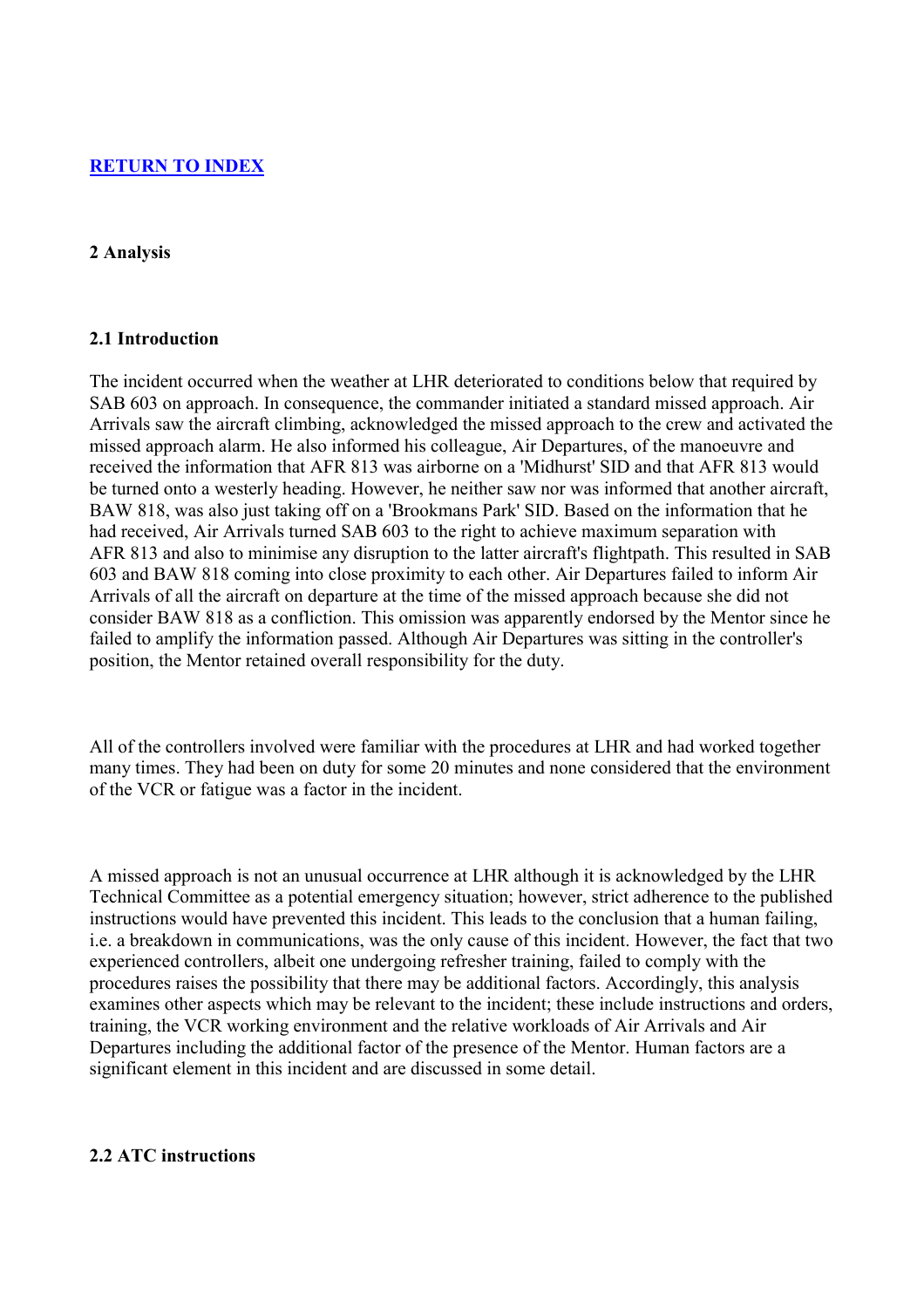<span id="page-21-0"></span>Prior to the incident, the extant instructions for dealing with missed approaches were contained within MATS Part 2 for LHR; the appropriate instruction, which was dated February 1997, is reproduced as Appendix C. This confirms the normal missed approach as: 'Climb straight ahead to 3,000 feet then as directed by ATC'. It also contains a note to the effect that 'Normally missed approaches from Runways 27R/ 09L will be turned, after co-ordination, towards the North and from runways 27L/ 09R towards the South.' It also states that 'The aerodrome controller may issue a tactical heading to an aircraft executing a missed approach to solve an immediate confliction.' Other relevant instructions are that Air Arrivals and Air Departures are to co-ordinate with each other to establish separation between the 'go-around' and any conflicting departing traffic. These regulations are clear but assume a satisfactory conclusion to the instruction to 'Co-ordinate'; there is also a subjective consideration as to what constitutes 'conflicting departing traffic'. After the incident, all three controllers were aware of the contents of the instruction. However, the actions of Air Departures was based on the supposition that Air Arrivals would turn SAB 603 to the left. She did not consider that BAW 818 was a confliction and therefore did not inform Air Arrivals of its departure. The Mentor agreed with all the actions of Air Departures and subsequently stated that he had never seen a missed approach from Runway 27L being turned right.

Following the incident, a Unit Supplementary Instruction (USI) was published by LHR management on 11 September 1997; the text replaced entirely the existing missed approach procedures in MATS Part 2 for LHR and the USI is included as Appendix D. It clarified the actions required of Air Arrivals and Air Departures and fulfilled the recommendations made by the NATS investigation team i.e. to reinforce the need for co-ordination prior to the issue of instructions to the pilot and to emphasise that all departing traffic was potentially conflicting traffic to missed approaches.

The new instruction clarified certain aspects of procedures in a way that indicates that the previous instruction was not as clear as it could have been.

# **2.3 Training**

Both Mentor and Air Arrivals controller had received training in the handling of missed approaches as part of the Emergency Continuation Training (ECT) programme. Furthermore, all three were experienced in operating at LHR; Air Departures considered that she had noticed no changes in the duties or procedures of Air Departures and only a few minor changes in Air Arrivals since her previous time at LHR.

During discussions with the controllers, none made any comment that they misunderstood the missed approach procedures and the impression was that they were all very familiar with them. Logically, this would indicate a satisfactory training and monitoring system and indeed the training staff are motivated and imaginative in their approach.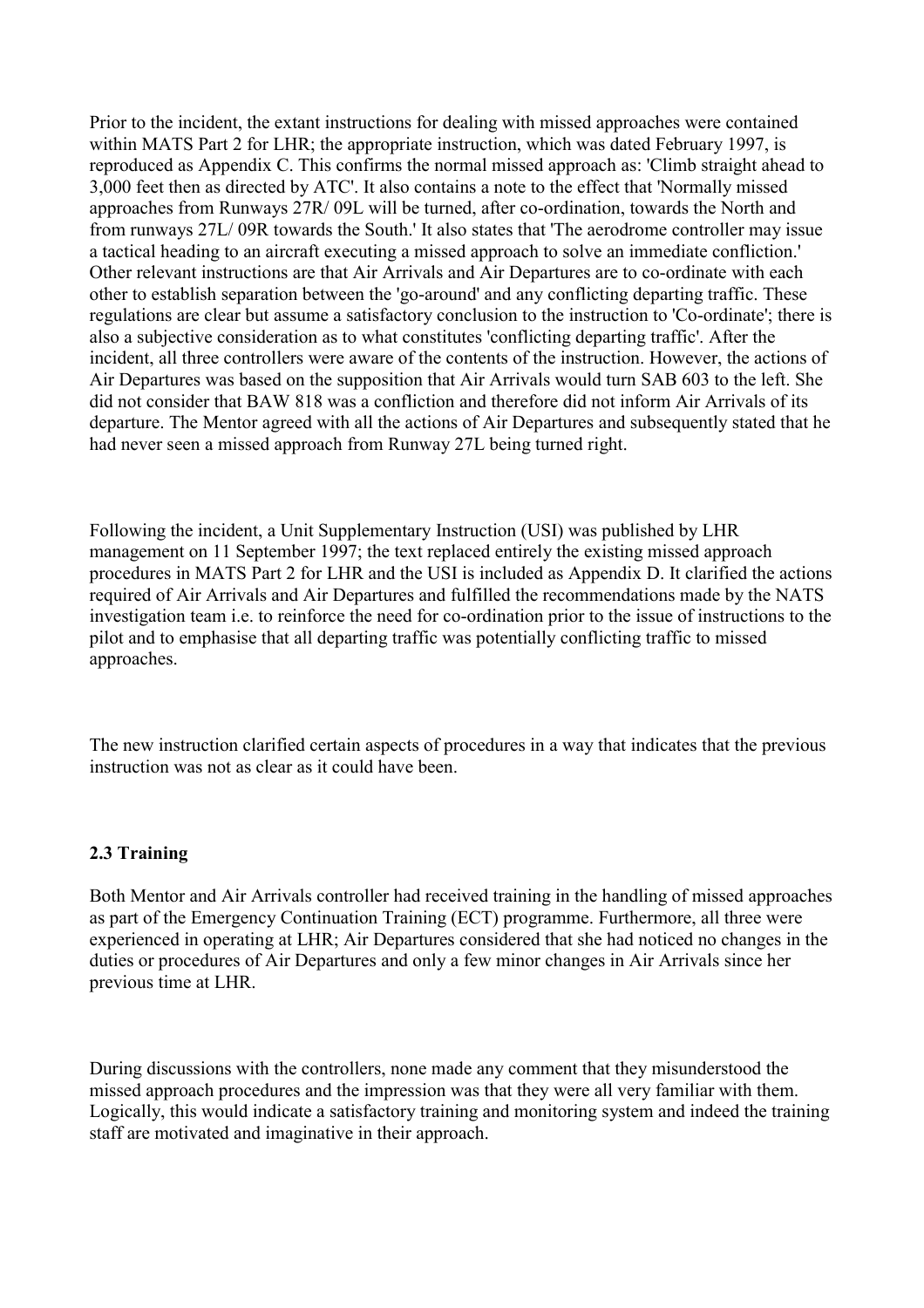The ECT programme is designed to provide necessary training in those unusual occurrences which controllers may face only rarely in the day to day course of the control task. In this context missed approaches can be included, although they are not particularly rare events with the number of missed approaches averaging 43 per month. Time and limited resources preclude providing experience in all possible emergency scenarios. What is feasible, however, is to provide a relatively broad experience in the handling of unusual events and to build controllers' confidence in their own abilities to deal with them.

The training issues raised by this incident are, however, not altogether straight forward. If asked, even prior to the incident, any one of the controllers involved would have been able to describe accurately the correct course of action to be taken in handling a missed approach. In all probability, this would also have included a consideration of the appropriate direction of turn and an emphasis on the need for co-ordination in the event of a manoeuvre such as a missed approach from Runway 27L being turned right. The issue then is not the level of knowledge each controller possessed, but rather the manner in which that knowledge was utilised on the day in question and the factors which eventually led to the incident. What needs to be emphasised in training, therefore, is not only the basic knowledge of how to perform the task, but also information on the types of error which can occur and some explanation of the underlying mechanisms which contribute to this human error. Errors in communication should come high on any list of training requirements in ATC. Reports from past incidents are a rich source of data on the types of communications problems which occur and constitute valuable practical examples for training purposes. However, training can not be relied upon to 'plug the holes' which might be caused by missing, inadequate or ambiguous procedures.

# **2.4 VCR working environment**

As stated in paragraph 2.1, none of the controllers considered the environment of the VCR as a factor in the incident. A subjective opinion from the DERA psychologist (paragraph 1.16.1) is that the room is busy and noisy. However, it has evolved from experience into a layout where the controllers are familiar and comfortable with it. Any changes being considered should therefore be required to demonstrate a significant improvement.

The only significant aspect detected by the investigation involved the ATM. At the time of the incident, there was an area filtered out in the centre of the display to reduce the clutter produced by returns from aircraft transponding but still on the ground. The incident highlighted the value of the ATM for indicating potential conflicts but the artificial blanking effectively deprived the controllers of the only way of establishing the aircrafts' relative positions. It would be sensible to minimise the current blanking in terms of altitude or range to ensure that the display is fully effective whilst minimising extraneous information. Accordingly the following recommendation was made on 6 February 1998: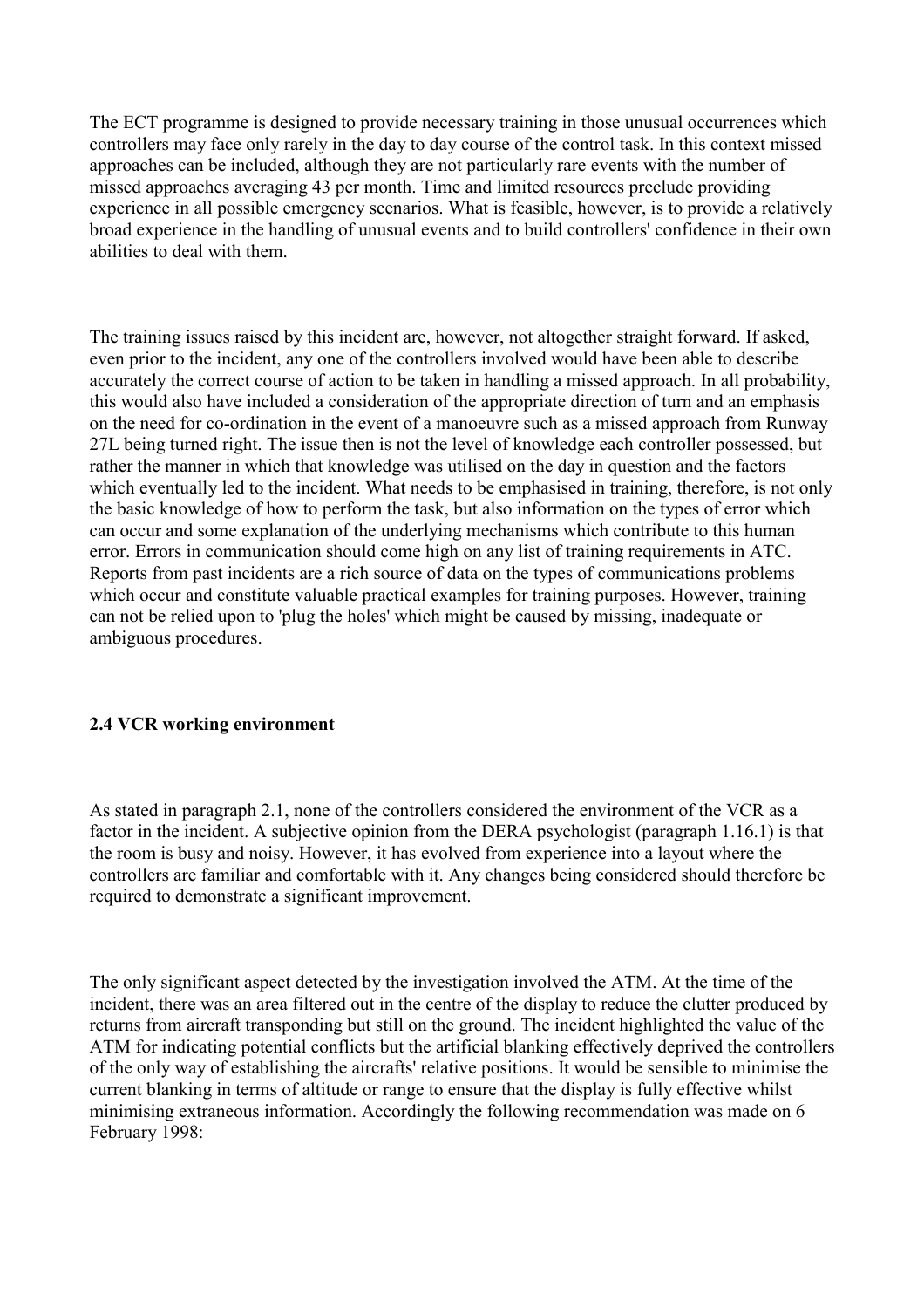<span id="page-23-0"></span>'The National Air Traffic Services Ltd should reduce the present blanking on the Air Traffic Monitor screens at London Heathrow Airport to maximise the operationally relevant information presented to controllers. [Recommendation 98-20].'

This recommendation was fully accepted by NATS.

## **2.5 Workloads**

The workload of Air Arrivals and Air Departures is high but tolerable. However, the relative workloads of the two controllers alters substantially when a missed approach occurs. With the system in operation at the time of the incident, the work of Air Departures can be relieved when a missed approach occurs. Air Departures is mainly concerned with maintaining a departure flow rate but aircraft need a clearance before commencing take off; the controller can simply reduce the workload by not giving a clearance. On the other hand, Air Arrivals has no such control over his/her workload. Apart from co-ordinating with Air Departures, there is a requirement to activate the alarm, liaise with the terminal controller over headings for the missed approach aircraft and pass instructions to that aircraft, while continuing to work the constant flow of aircraft on approach to land.

It would appear sensible to reduce the workload on Air Arrivals and to reduce the amount of coordination required at a time of suddenly increased activity. However, before making any recommendation it would be better to consider the influence of human factors; this is done in subsequent paragraphs.

#### **2.6 Human factor considerations**

The major element in this incident, from the human factors perspective, is the breakdown in communication among the individuals involved i.e. Mentor, Air Departures and Air Arrivals.

An important element of Air Traffic Control is communication. It is not altogether surprising, therefore, that communication breakdown occurs or that it should figure so prominently in the occurrence of incidents. The issue is to understand why communication fails and what can be done to prevent such failure in the future or, at least, to mitigate its effects.

Communication between people has a number of positive elements; it can be immediate, flexible and relevant to the situation in hand. However, it can also be incomplete, ambiguous or even non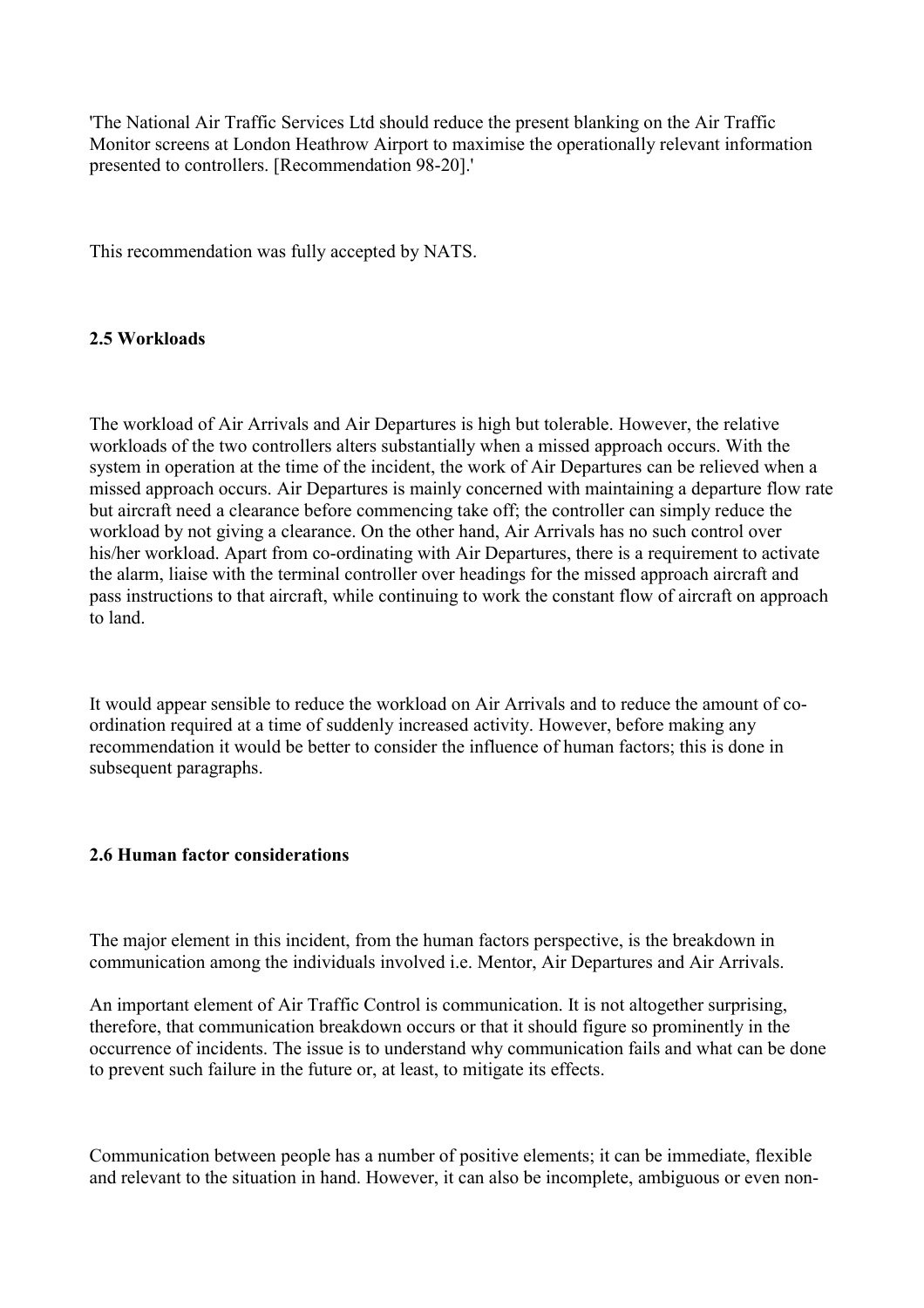existent. Communication among human beings is prone to a number of human failings including expectation (hearing what one wants or expects to hear); distraction; slips of the tongue and lack of clarity which may or may not be caused by equipment problems. It can also be affected by the perspective of the people communicating in which the situation is so clear to one party in the communication loop that he or she assumes it must be equally obvious to everyone else and so fails to communicate fully.

In modern aviation, human communication still plays a large and necessary part. This may change with the wider utilisation of technological advances but, with the current level of technology, accurate person to person communication is vital. The communication related problems which contributed to this incident are dealt with in turn.

# 2.6.1 Assumption and expectation

The positive role that expectation plays in skilled behaviour has already been alluded to but it is the more negative aspects of expectation and assumption that are of greater relevance to this incident.

All three parties involved made assumptions concerning both the situation and the actions of their colleagues. The overriding assumption made by Air Departures and the Mentor was that the aircraft on missed approach would be turned left. Missed approaches are not a rare occurrence at the unit and both the Mentor and trainee had a good deal of experience in dealing with them. Indeed, the Mentor stated that he had never previously witnessed a missed approach from Runway 27L being turned right. The assumption was therefore made that SAB 603 would be turned left away from the departure runway and Air Departures, acting on this expectation, failed to inform Air Arrivals of the second departure i.e. BAW 818 since she perceived the main requirement at the time as dealing with AFR 813. In this case, the expectation concerning the future actions of Air Arrivals led to incomplete and inadequate communication of the traffic picture. Air Arrivals, in turn, assumed that the only aircraft to affect the missed approach was AFR 813, since he would have expected to have been informed of any other imminent departures.

#### 2.6.2 The role of procedures

Expectation can lead to communication failure but does not always have a negative outcome. If robust, unambiguous procedures are in place and followed, it is possible to capitalise on expectation in that all the players in a given situation know what they are expected to do and, in addition, what others will be doing. This goes a long way to reducing both the uncertainty in the situation and the need for person-to-person communication which is prone to error. This helps to ensure a more prompt and effective response. However, even this is not fail safe and relies on any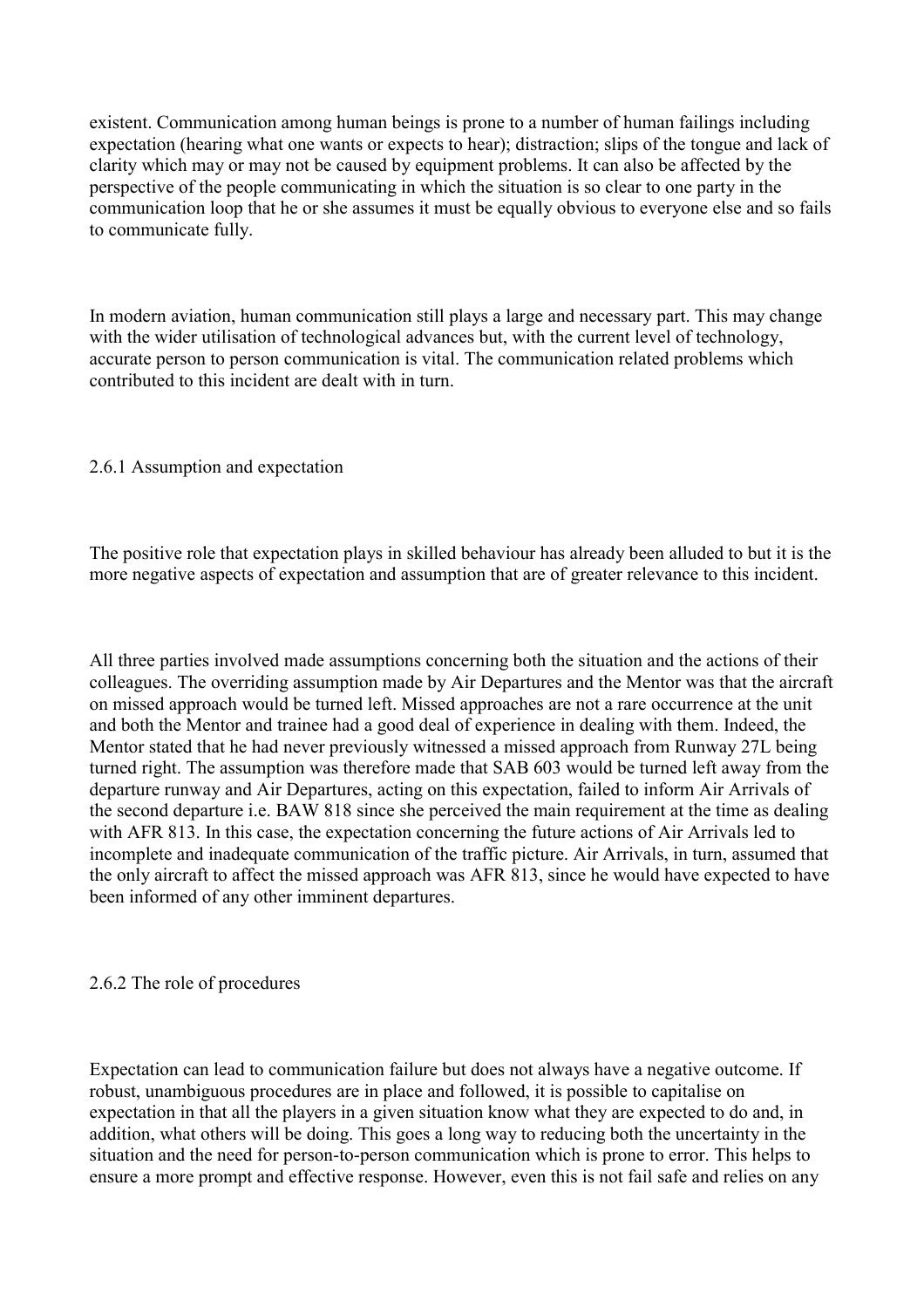deviation from the set procedure to be communicated to those who need to know. Nevertheless, the safety and integrity of a system cannot, and ideally should not, be predicated on something as potentially fallible as human communication. Although person-to-person communication is valuable, in that it can provide redundancy in a system by serving as a back up, it is no substitute for effective procedures.

Placing emphasis on following procedures does not preclude the possibility of taking tactical action which may run counter to the procedure. For example, in the event of a missed approach due to an aircraft technical malfunction, where an aircraft may not be able to follow a pre-determined flightpath. However, such an event would be the exception to the standard, anticipated procedure and would need effective communication among the individuals involved.

## 2.6.3 Mentor/trainee interaction

While attention has justifiably been placed on the communication between Air Departures and Air Arrivals, the interaction between the Mentor and trainee also warrants consideration.

The function of the Mentor is not an easy one and the controller acting as Mentor performs a dual role. He or she must fulfil the training function while, at the same time, ensuring the safe and efficient management of the traffic being controlled. On the job training requires that the trainer make some fine judgements as to how much or how little to intervene in what the trainee is doing. If training is progressing satisfactorily, the degree of direct intervention will be gradually reduced over time until the trainee is, to all intents and purposes, working alone (but still being monitored). One difficulty many Mentors experience is that of maintaining vigilance as the trainee becomes more skilled and direct intervention less necessary. The training situation in this incident, though not unique, was somewhat unusual in that the trainee was an experienced controller, having begun work at the unit in 1982 where she remained for eleven years before taking up a non-operational ATC position. At the time of the incident she had been back at the unit as a trainee for approximately one month. The Mentor was therefore faced with the task of monitoring a trainee with whom he had worked previously and who already possessed many years ATC experience. This is not a situation conducive to maintaining adequate vigilance. In this situation, Air Departures assumed that the Mentor would pick up on any omission on her part and also ensure adequate coordination with Air Arrivals.

The communication between Air Arrivals and Air Departures was inadequate. Air Departures did not mention BAW 818 while Air Arrivals turned SAB 603 in an unusual direction without the required co-ordination. Air Arrivals stated, however, that, had he known about BAW 818, he would have turned the missed approach aircraft left in the manner anticipated by his colleagues. Overall, assumption and expectation led to ambiguous and faulty communication.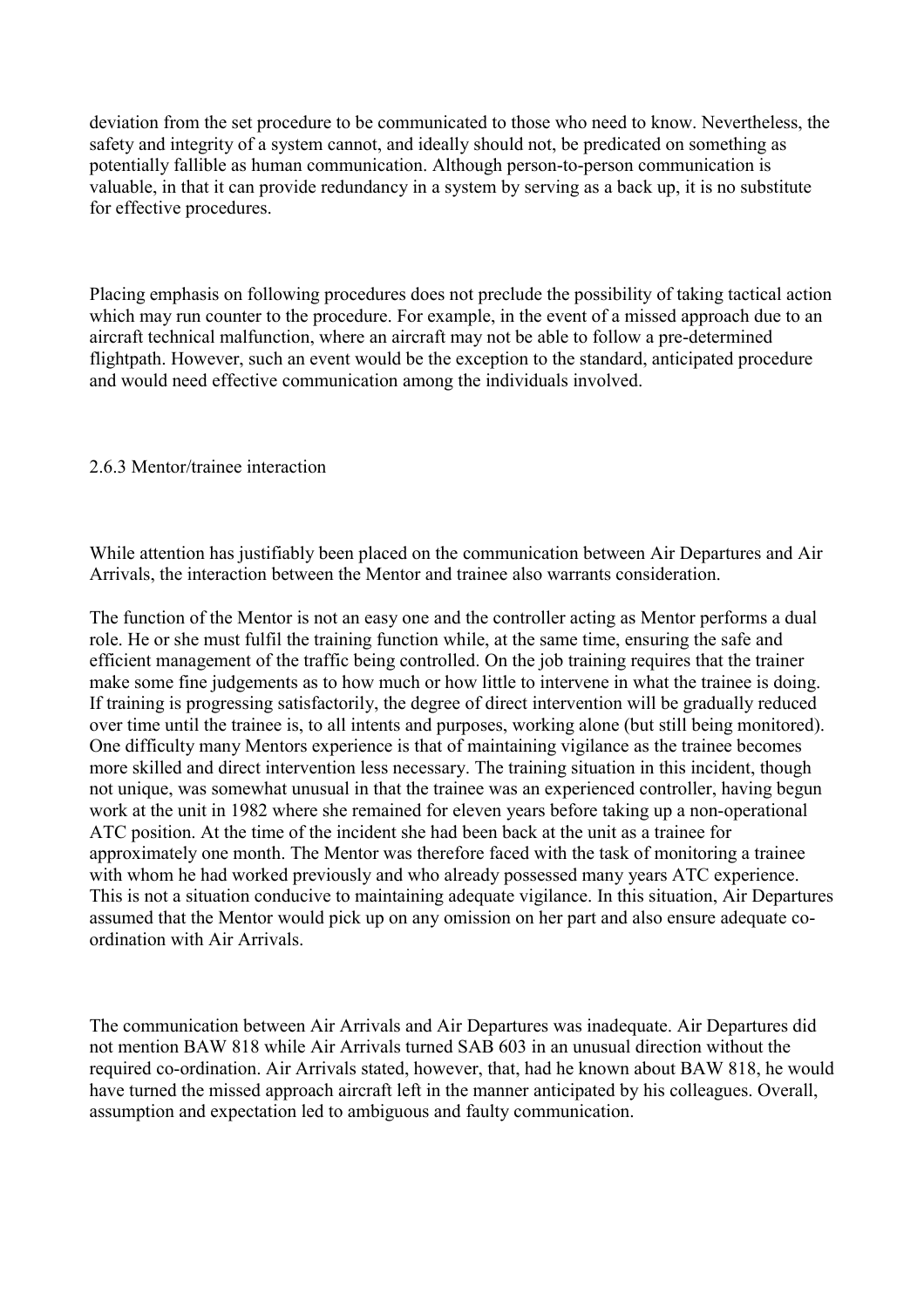## <span id="page-26-0"></span>**2.7 Other aspects**

2.7.1 One other relevant aspect was that not all of the parent companies of the aircraft involved were not aware of the incident until the next day when they were informed by the AAIB. While it is understandable that the crews would not be informed immediately because of any possible adverse reaction, it is a requirement of MATS Part 1 that the ATC unit inform the 'Aircraft Operator' of the AIRPROX. On this occasion, the omission did not affect the investigation but evidence can be lost following late or incomplete notification.

2.7.2 None of the aircraft was equipped with ACAS. There are advantages to having this equipment even when approaching an airport and present plans are that the larger public transport aircraft operating in UK will have TCAS II fitted by January 2000. However, the closer they are to the runway, the more crews will concentrate on take off or landing. In this instance, TCAS may have given the crews more 'situational awareness'; it may not have prevented the initiation of the incident but may have helped to prevent it developing.

## **2.8 Summary**

The basic cause of this incident was a breakdown in co-ordination. However, historical evidence is that an error will occur at some stage whenever co-ordination is required between individuals. This will happen even with comprehensive training, well considered and clear procedures and instructions, and high calibre individuals. The instructions detailed in MATS Part 2 for LHR were quickly revised after the incident and are now clearer and more comprehensive. However, emphasis placed on the need for effective co-ordination during training will only have a time limited value; the effect will decrease as time passes. Following the incident in December 1992, improved training was introduced; this failed to prevent a similar incident in April 1996 and also failed to prevent this latest incident. Finally, the LHR controllers have a well deserved reputation for competence throughout the flying community. Therefore, it would seem sensible to minimise the amount of human co-ordination required at a time of suddenly increased activity.

Ideally, both the missed approach aircraft and the departing aircraft should be on pre-determined flight paths where the probability of conflict is minimal. On those occasions where conflict occurs the responsibility for providing a satisfactory resolution should then rest with the controller with the lowest workload. Considering the various departure tracks and the relative workloads between the two controllers, it would be most effective if the aircraft executing a missed approach established an initial track away from the departing runway. Air Departures would then have the responsibility to manoeuvre departing aircraft away from the pre-determined and anticipated track of the aircraft making the missed approach.

Of the approximately 40 missed approaches per month currently experienced by LHR, almost all are for reasons unrelated to aircraft technical malfunctions. In the unlikely event of a missed approach due to an aircraft technical malfunction, where an aircraft may not be able to follow a pre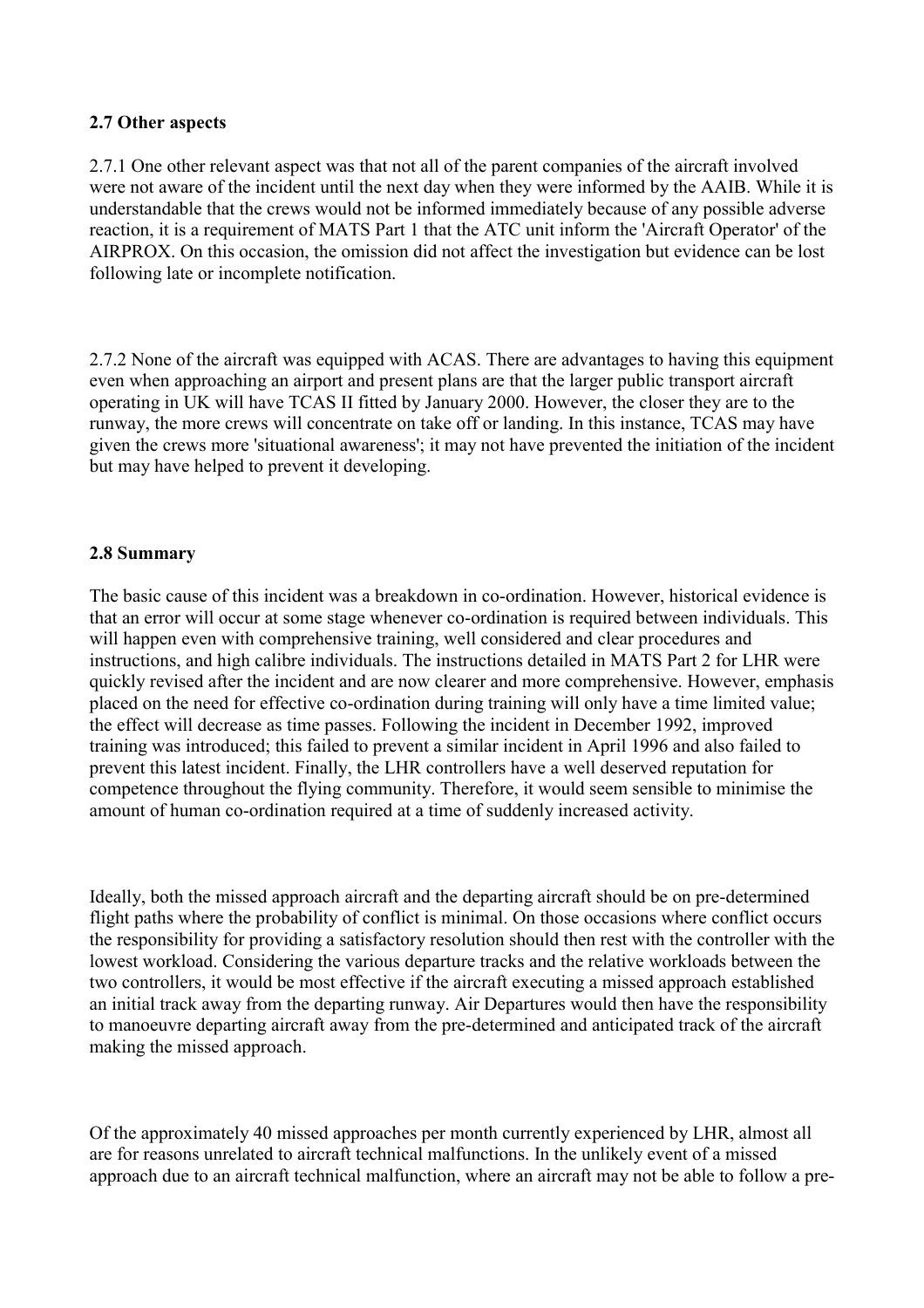determined flightpath, it is accepted that tactical and more drastic intervention may be required by the controllers. Therefore, the following recommendation was made on 6 February 1998:

'The National Air Traffic Services Ltd should ensure that the missed approach procedures at London Heathrow Airport are revised to minimise the potential for confliction with departing traffic and to reduce the requirement for ATC co-ordination. [Recommendation 98-19]'

This recommendation was fully accepted by NATS. The amended procedures required consultation with airlines, simulation to validate the new missed approach procedures, and the dissemination of those procedures in aeronautical documents. The proposed implementation date for the new missed approach procedures is 10 September 1998. Following implementation, the procedures will be subject to the NATS Safety Management Process which will continually monitor the new procedures and highlight any operating or procedural deficiencies.

## **3 Conclusions**

## **(a) Findings**

- (i)(ii) The Air Departures controller was still undergoing training and thus operating under the supervision of the Mentor.
- (iii) The Air Departures controller did not inform the Air Arrivals controller that BAW 818 was taking off.
- (iv) The Mentor did not advise the Air Arrivals controller that BAW 818 was taking off.
- (v) There was nothing in the extant ATC procedures which precluded the Air Arrivals controller from turning SAB 603 to the right but he did not co-ordinate with Air Departures before doing so.
- (vi) When the Mentor detected the potential confliction, he acted correctly and quickly to advise the two operating controllers.
- (vii) Once they became aware of the confliction both the Air Departures and Air Arrivals controllers acted quickly and correctly to resolve the situation.
- (viii) The flight crew in both BAW 818 and SAB 603 complied fully with all ATC instructions.
- (ix) None of the flight crew in either BAW 818 or SAB 603 saw the other aircraft during the incident.
- $(x)$  The commanders of  $RAM$  818 and  $SAR$  603 were unaware of the incident until advised by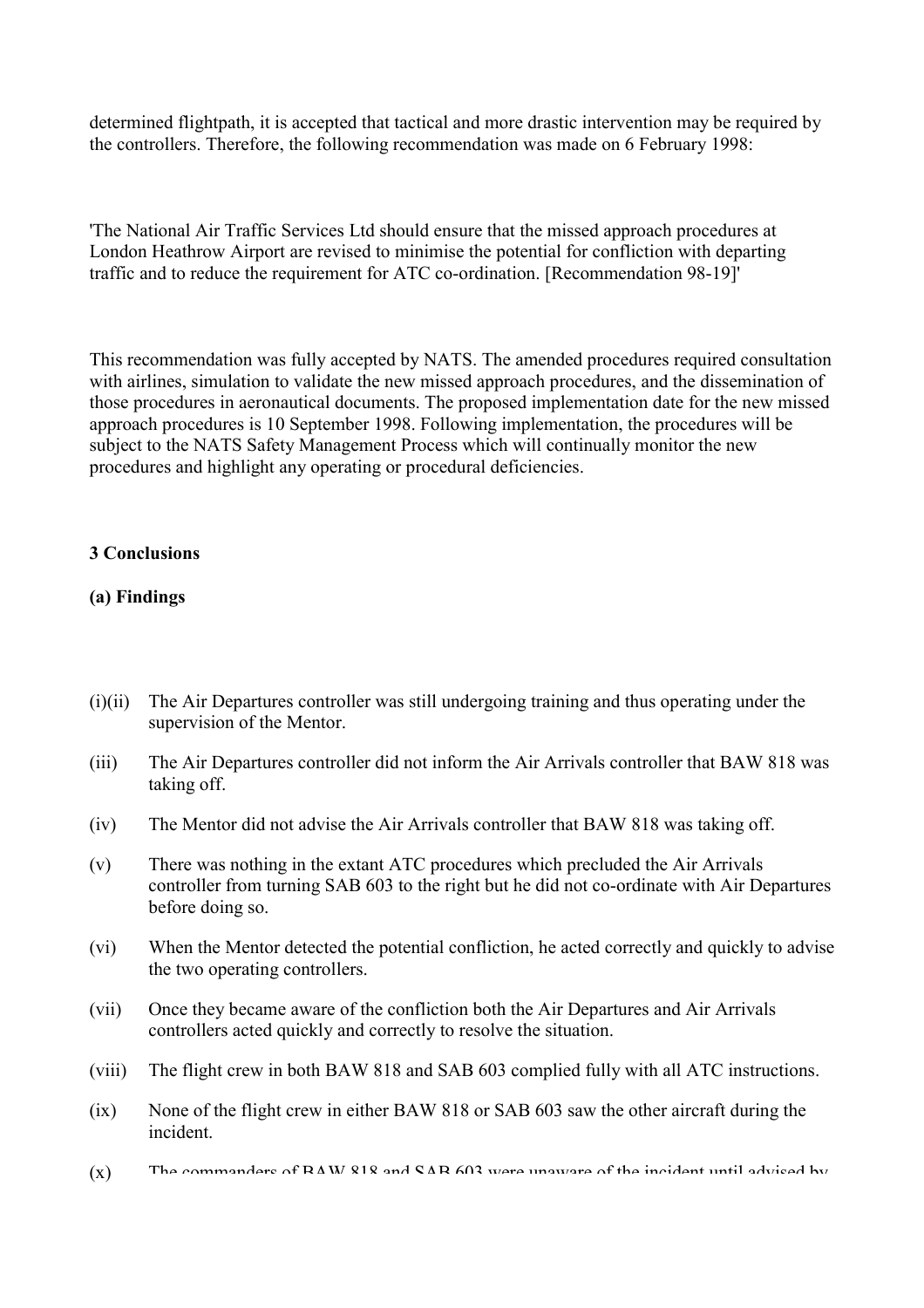the AAIB.

<span id="page-28-0"></span>(xi) The AIRPROX reporting procedures detailed in MATS Part 1 were not fully complied with in that the aircraft operators were not informed of the incident.

# **(b) Causes**

The following causal factors were identified:

- (i) Co-ordination between Air Arrivals and Air Departures during the missed approach of SAB 603 was incomplete, primarily because neither Air Departures nor the Mentor advised Air Arrivals that BAW 818 was airborne, but also because Air Arrivals did not obtain agreement from Air Departures before turning SAB 603 to the right.
- (ii) The ATC procedures current at the time of the incident for the integration of the missed approach aircraft into the departure flow placed too great a reliance on potentially fallible human communication at a time of increased workload.
- (iii) The LHR ATC instructions relating to missed approaches were not sufficiently clear or comprehensive regarding the co-ordination required and the definition of a conflicting aircraft.

# **4 Safety recommendations**

The following recommendations were made during the course of the investigation:

4.1 The National Air Traffic Services Ltd should ensure that the missed approach procedures at London Heathrow Airport are revised to minimise the potential for confliction with departing traffic and to reduce the requirement for ATC co-ordination.

[Recommendation 98-19 made 6 February 1998]

4.2 The National Air Traffic Services Ltd should reduce the present blanking on the Air Traffic Monitor screens at London Heathrow Airport to maximise the operationally relevant information presented to controllers. [Recommendation 98-20 made 6 February 1998]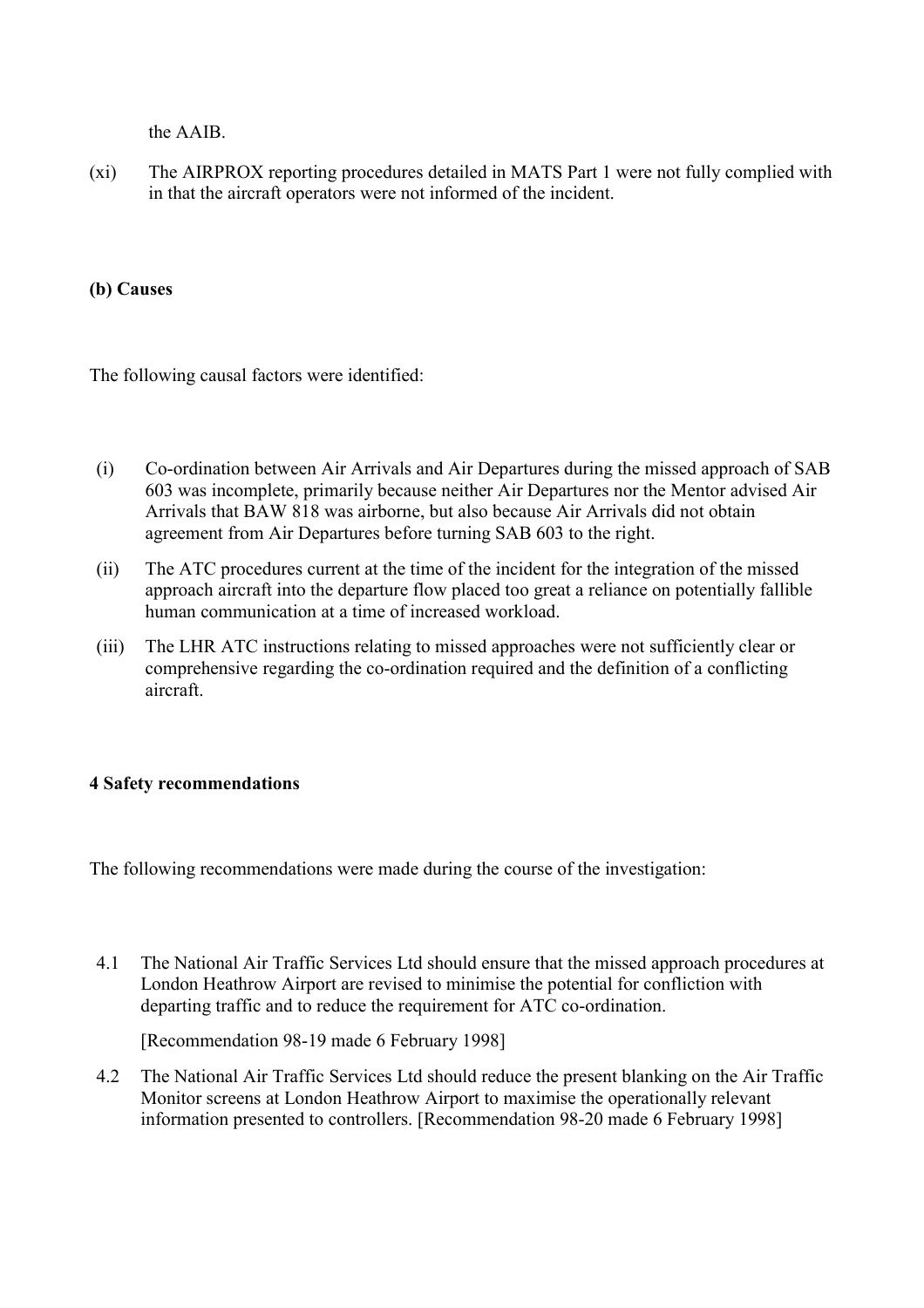**M M Charles** 

**Inspector of Air Accidents** 

**Air Accidents Investigation Branch** 

**Department of the Environment, Transport and the Regions** 

## **August 1998**

Return to Inspector's Investigations (Formal Reports) IndexReturn to Air Accidents Investigation Branch IndexReturn to [DTLR Aviation Index](http://www.aviation.dtlr.gov.uk/)Return to Home Page[Web Site Term](http://www.dft.gov.uk/wwwterms.htm)s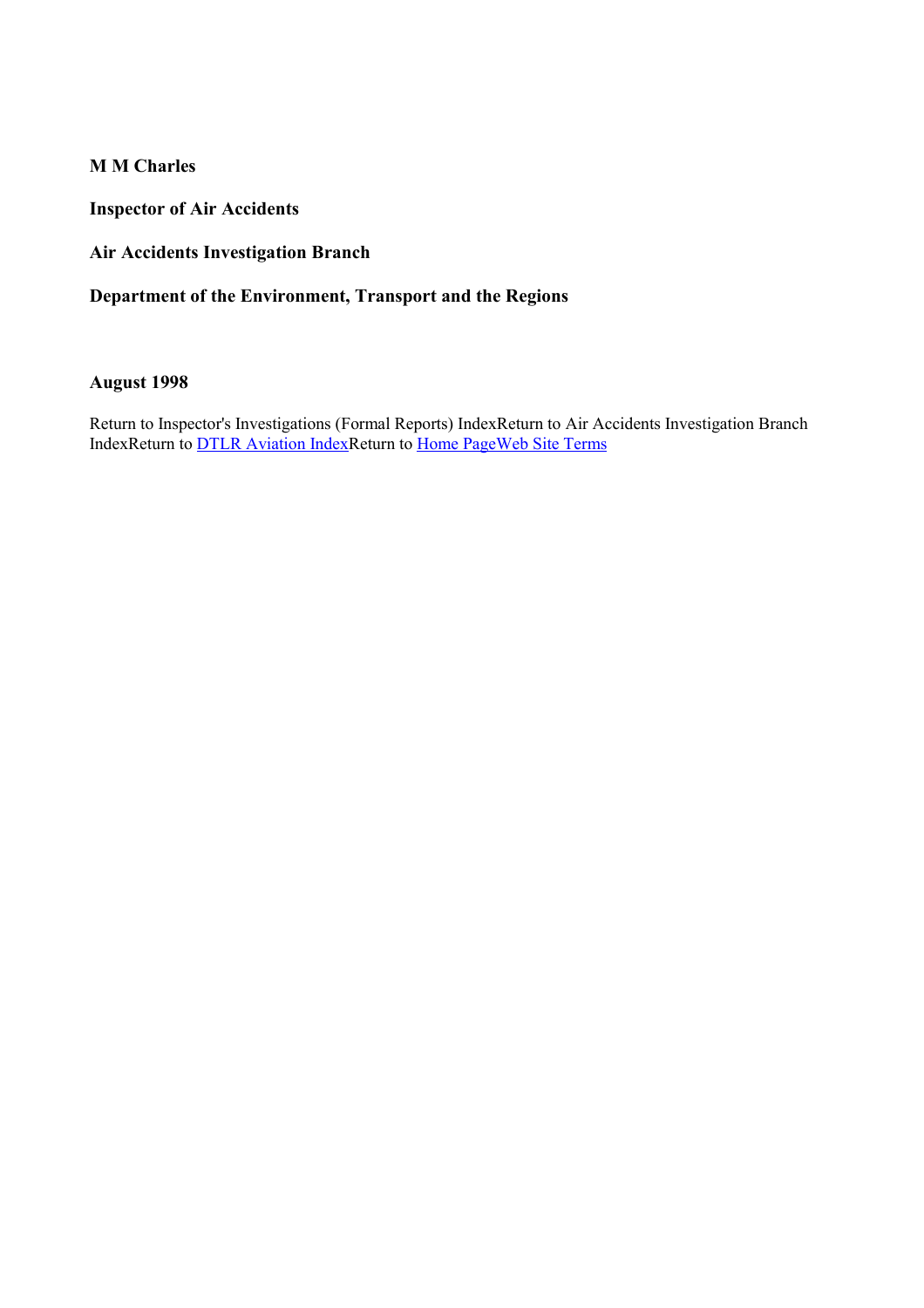# **APPENDIX A**

#### RAC 3-2-5-14 (10 Apr 97)

# **MIDHURST SIDs**

**LONDON HEATHROW** 

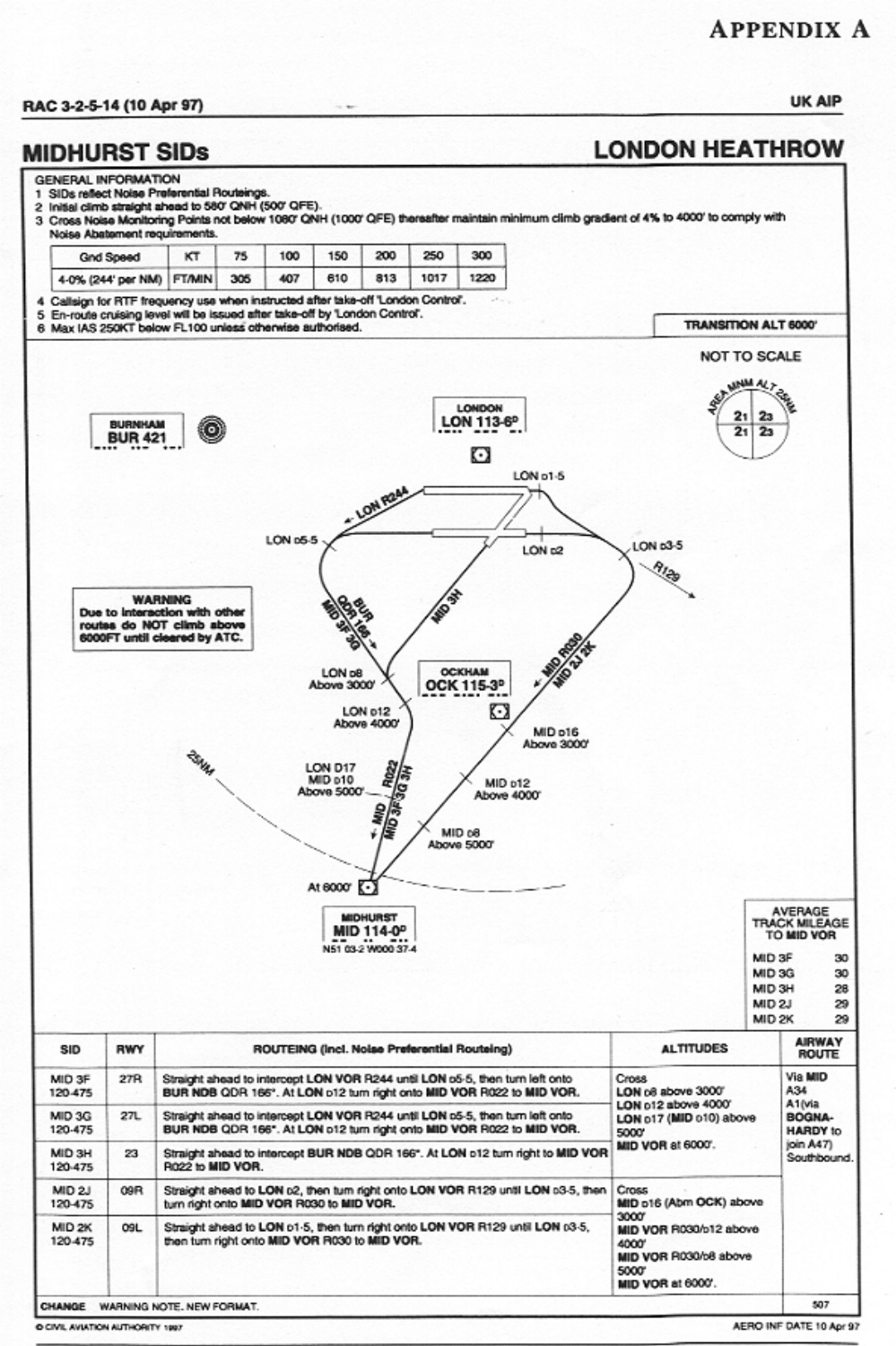# **APPENDIX B**

#### (10 Apr 97) RAC 3-2-5-14-1

**BROOKMANS PARK SIDs** 

#### **LONDON HEATHROW**

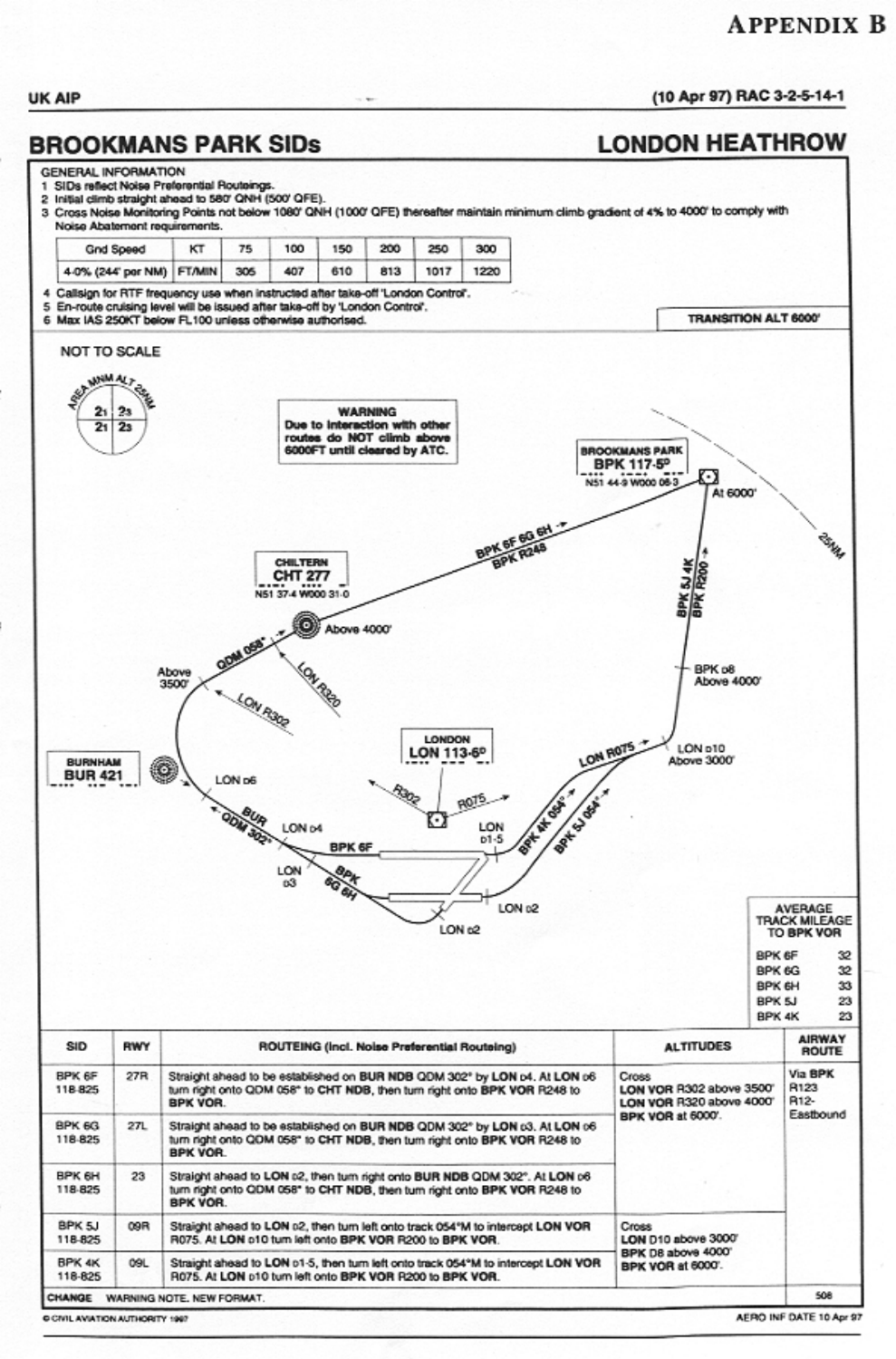# **Boeing 737-200 and Boeing 757: Appendix C**

**Aircraft Incident Report No: 5/98 - (EW/C97/8/11)**

**Report on an incident near London Heathrow Airport on 27 August 1997 - AIRPROX (C) : Boeing 737-200 and Boeing 757** 

**Appendix C** 

# **MANUAL OF AIR TRAFFIC SERVICES Part 2 1-3-1**

# **CHAPTER 3**

# **MISSED APPROACH PROCEDURES AND EMERGENCY HOLDING PATTERNS**

# **1. INTRODUCTION**

The following procedures apply to all aircraft (except those on a SVFR clearance) carrying out a missed approach at Heathrow whether pilot or controller initiated.

#### **SVFR**

It is absolutely essential that both the TC LL(FIN) Director and the Air Controller are aware that they are controlling a Special VFR flight, and to this end the ADC flight progress strip is to be adequately marked and the fact passed on verbal handover from the Radar Director to the Air Controller.

# **2. MISSED APPROACHES**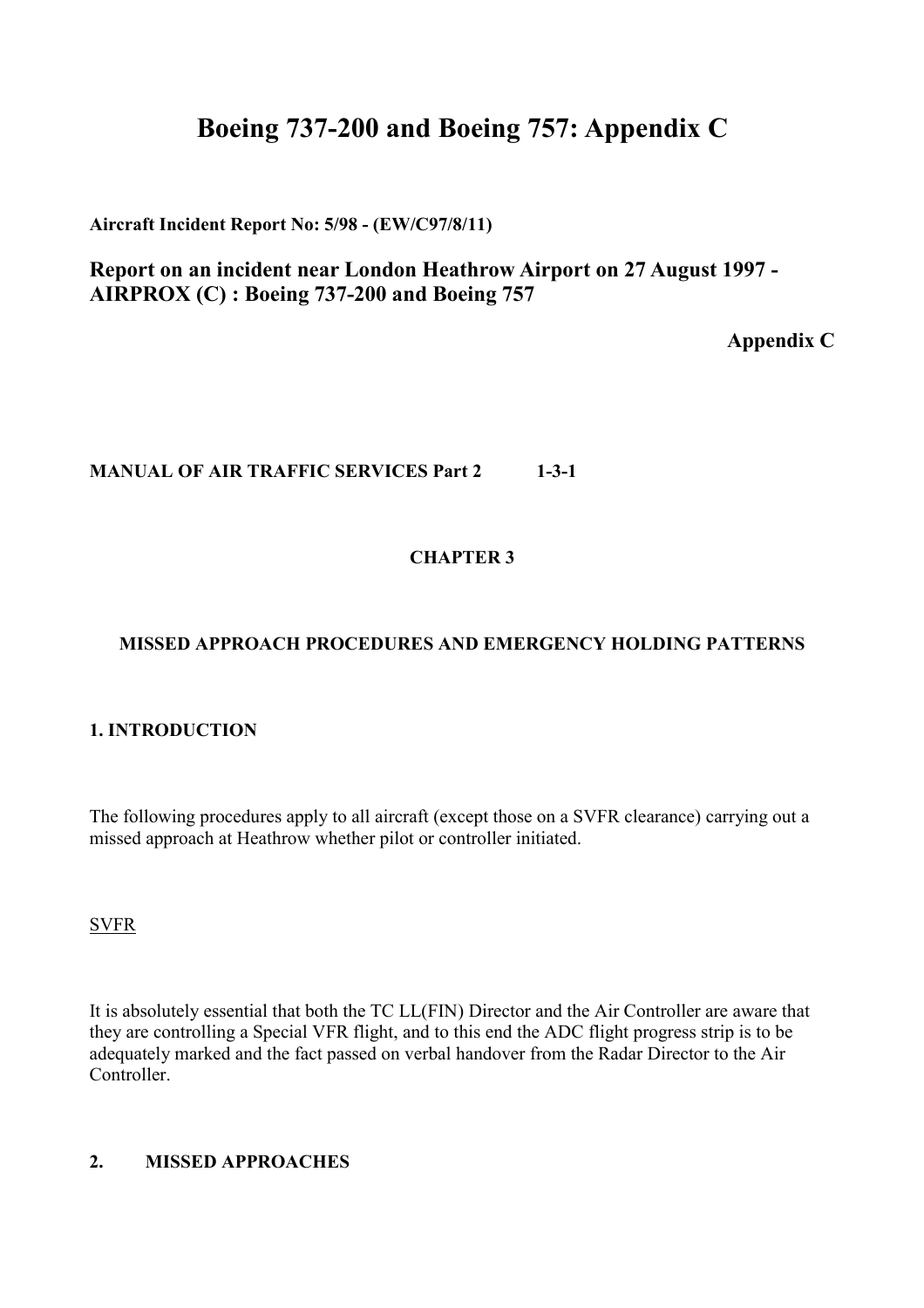The missed approach procedure for all Runways is:

Climb straight ahead to 3000ft then as directed by ATC.

NOTE: Normally missed approaches from Runways 27R/09L will be turned, after co-ordination, towards the North and from Runways 27L/09R towards the South. Missed approaches from Runway 23 will be turned after co-ordination to the left.

The aerodrome controller may issue a tactical heading to an aircraft executing a missed approach to solve an immediate confliction.

# **3. MISSED APPROACH HOLDING PATTERNS**

If an aircraft is required to hold following a missed approach then it will do so in a 1 minute racetrack pattern turning left at the facility.

| <b>CHILTERN</b> | Inbound track to the NDB $293^{\circ}$ (M). |
|-----------------|---------------------------------------------|
| (CHT)           | Minimum holding altitude 4000ft QNH.        |

EPSOM Inbound track to the NDB  $274^{\circ}$ (M).

(EPM) Minimum holding altitude 3000ft QNH.

# **4. MISSED APPROACH AND RADIO FAILURE**

In the event of a missed approach and associated radio failure the aircraft will "climb straight ahead to 3000ft". At London (LON) DME range l0nms turn left/right for Epsom (EPM) NDB and enter the hold. The aircraft will then commence an approach as detailed in *RAC 3-2-5-l0 para 5.66*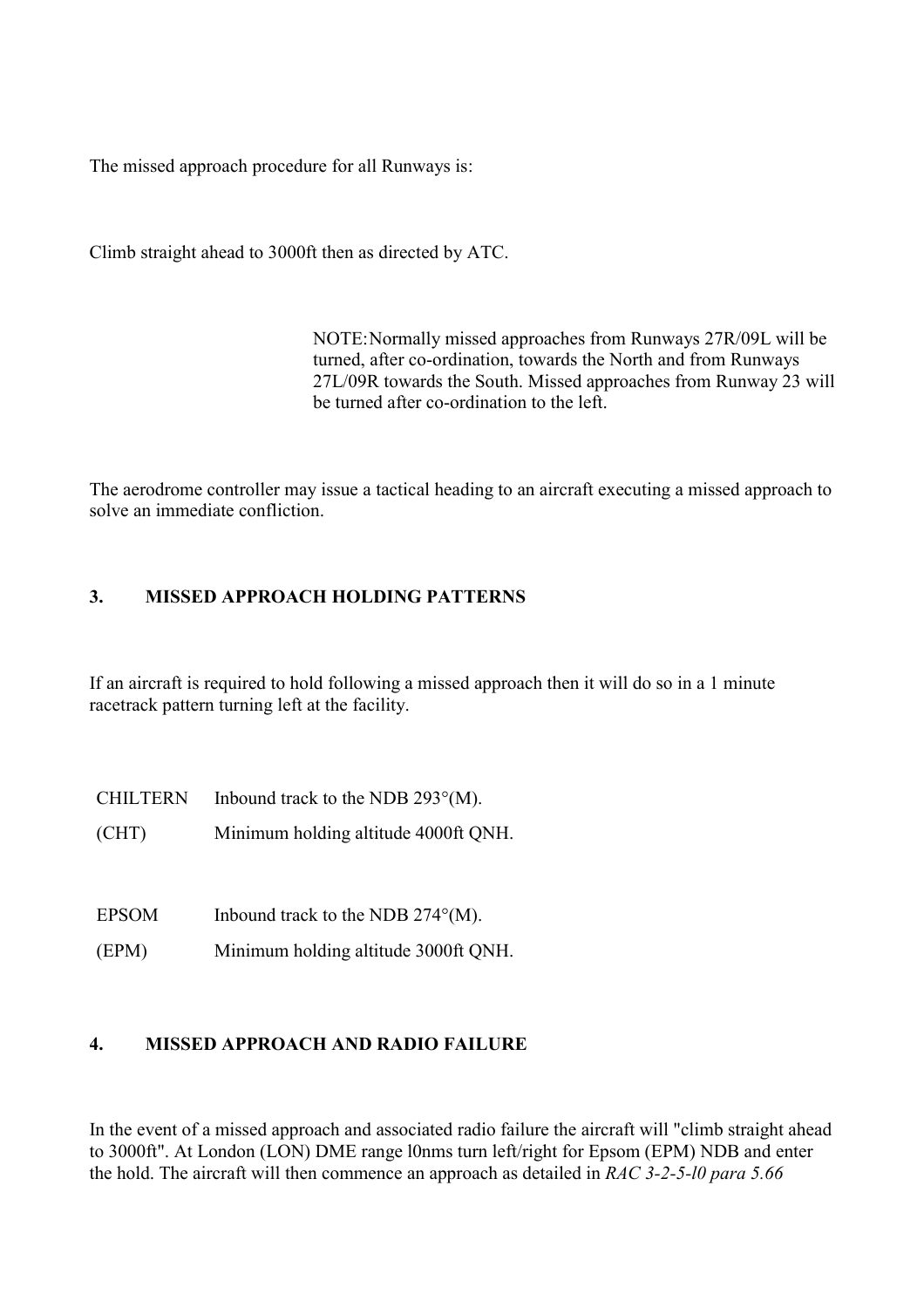# **5. AERODROME CONTROL ACTION**

In no circumstances is any clearance at 3000ft or below at KILBA, or BURNHAM to be issued unless prior co-ordination has been effected with Northolt. This requirement exists to protect the Northolt missed approach and climb-out path.

Aircraft carrying out a missed approach shall not be instructed to make any turns below 1500ft QNH unless there are overriding safety reasons, in which case the SVFR Controller is to be informed immediately.

# **5.1 Air Departures Controller**

On becoming aware of, or on being informed of a go-around from any runway the Air Departures Controller is to:

- a) Co-ordinate with Air Arrivals to establish separation between the go-around and any conflicting departing traffic.
- b) Suspend potentially conflicting departures until otherwise agreed with the appropriate Radar **Director**
- c) TC LL will inform the Air Departures Controller when normal departures can resume.

### **5.2 Air Arrivals Controller**

On becoming aware of, or initiating, a go-around the Air Arrivals Controller is to:

- a) Activate the missed approach alarm.
- b) Co-ordinate with Air Departures to establish separation between the go-around and any conflicting departing traffic.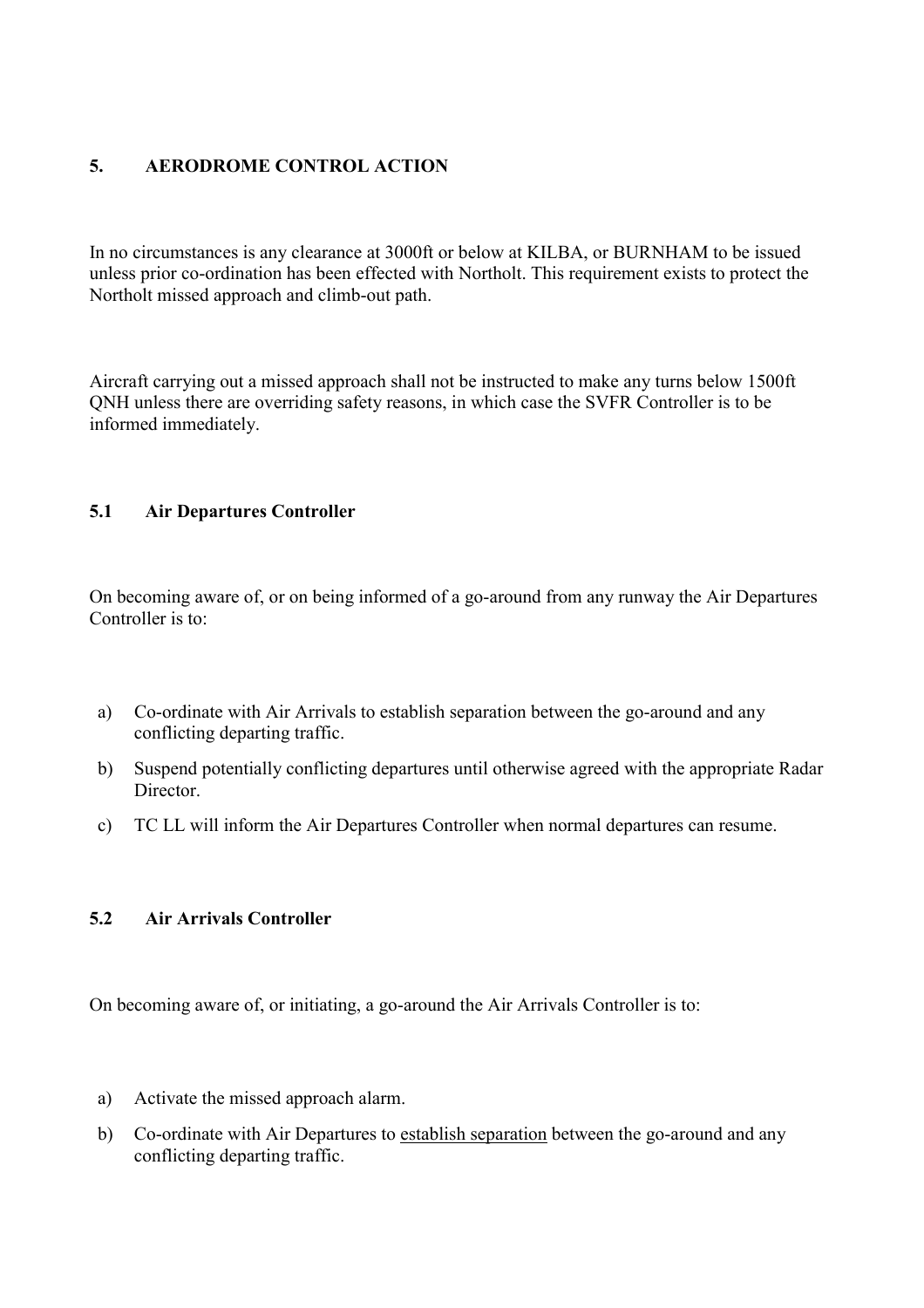c) Pass details of the callsign, heading and any other action taken under *paragraph b)* above to TC LL(INT N) via the priority line. The reason for the missed approach should also be passed. The Air Arrivals Controllers preferred direction of turn may also be stated. INT N will issue a frequency for the aircraft to contact and any heading and/or altitude restrictions.

> NOTE: If the missed approach traffic has had to turn south, then the above liaison should be conducted with TC LL(INT S) on the priority line.

# **5.3 Aerodrome Control Aural Alarm System**

When the missed approach alarm is activated the bell situated above the ADC Supervisors desk will be automatically triggered giving an intermittent ring. The alarm bell will automatically stop when the missed approach alarm button is de-activated.

It is possible to cancel the ring by pressing the Bell C/OFF button situated on the Supervisors desk.

# **5.4 Aerodrome Control Supervisor**

Details of all missed approaches are to be recorded on the appropriate report form.

# **6. ACTION IN THE EVENT OF A MISSED APPROACH - HCS**

In order to reduce Flight Plan loading in HCS, Flight Plan information on inbound aircraft is discarded after the track of the aircraft passes a parameter distance and level from Heathrow. If an aircraft executes a missed approach there is the danger that the Flight Plan and code/callsign pairing will be lost, unless action is taken to prevent it.

Procedure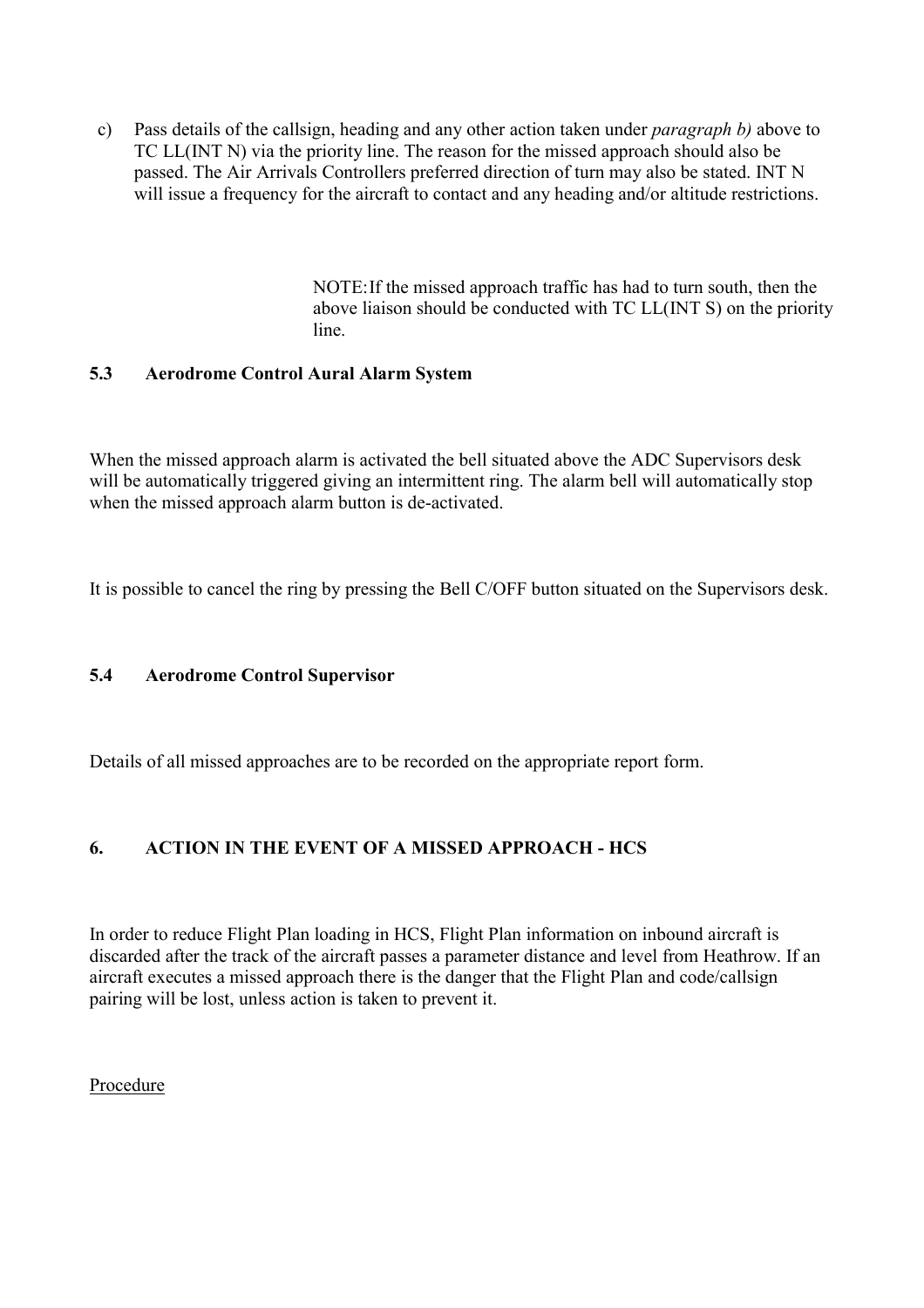To prevent SSR Code/Callsign conversion being lost when an aircraft carries out a missed approach an HCS Hold (HM) Message must be entered by the Tower ATSA. When the aircraft has landed a Remove Strips (RS) Message must be entered. The Air Arrivals Controller is responsible for ensuring that a HM Message is entered.

Flight Progress Strip Marking

The Air Arrivals Controller is to annotate Box M (Domestic) of the FPS with the letters "HM" contained in a circle. This action will draw attention to the need for an "RS" Message to be entered.

# FEB 97 AMENDMENT 20 HEATHROW AIRPORT - LONDON

Return to Main ReportReturn to Inspector's Investigations (Formal Reports) IndexReturn to Air Accidents Investigation Branch IndexReturn to [DTLR Aviation Index](http://www.aviation.dtlr.gov.uk/)Return to Home Page[Web Site Term](http://www.dft.gov.uk/wwwterms.htm)s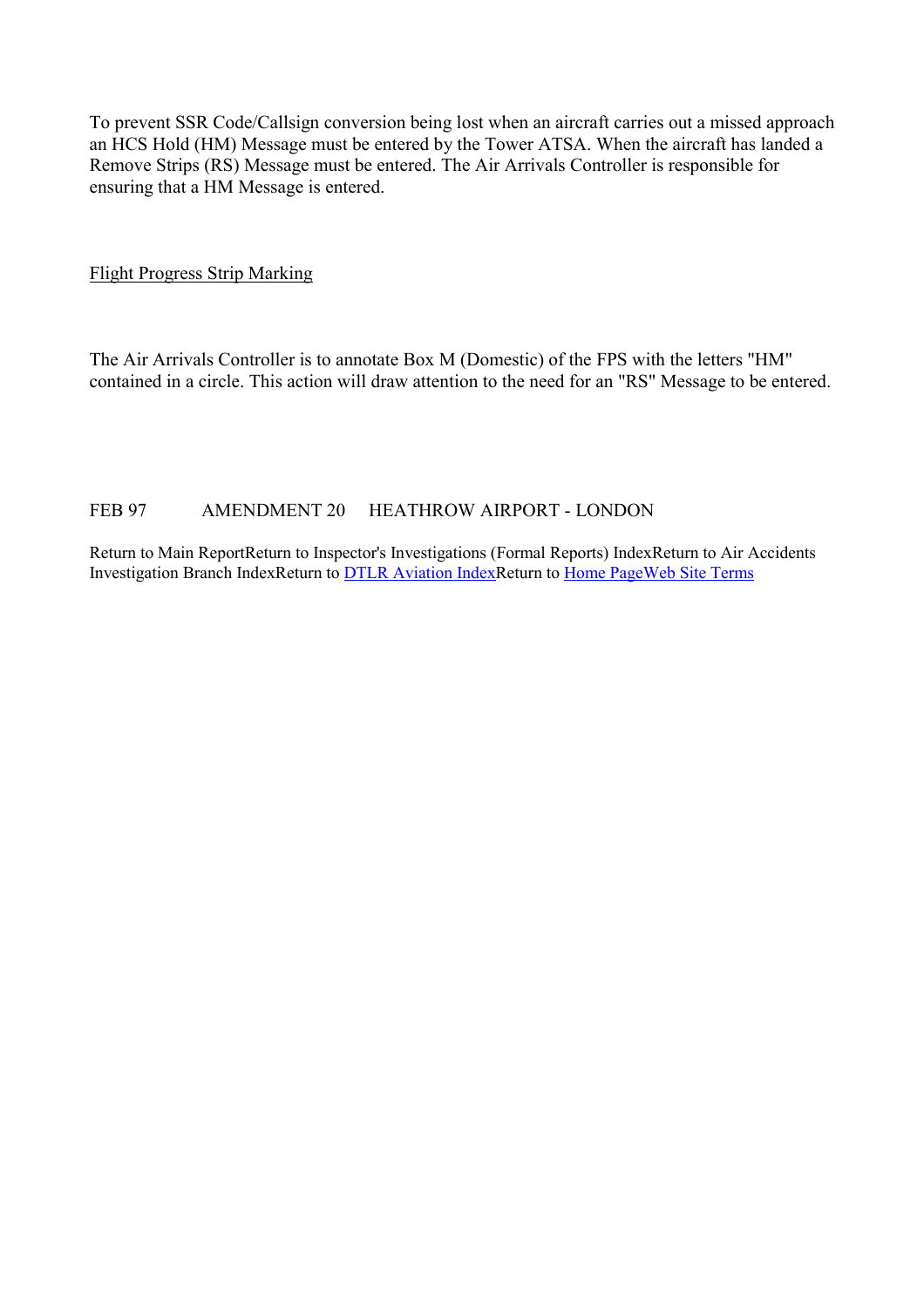# **Boeing 737-200 and Boeing 757: Appendix D**

**Aircraft Incident Report No: 5/98 - (EW/C97/8/11)**

**Report on an incident near London Heathrow Airport on 27 August 1997 - AIRPROX (C) : Boeing 737-200 and Boeing 757** 

**Appendix D** 

MANAGER ATC

**NATS HEATHROW** 

**UNIT SUPPLEMENTARY INSTRUCTION 29/97** 

# **MISSED APPROACH PROCEDURES AND EMERGENCY HOLDING PATTERNS**

The following text replaces entirely MATS Part 2 Section 1 Chapter 3.

**1. INTRODUCTION** 

The following procedures apply to all aircraft (except those on a SVFR clearance) carrying out a missed approach at Heathrow whether pilot or controller initiated.

SVFR

As the published AlP Procedure does not apply to aircraft on a SVFR clearance the Arrivals FPS is to he appropriately annotated as a 'SVFR' arrival. An aircraft operating on a SVFR clearance, whilst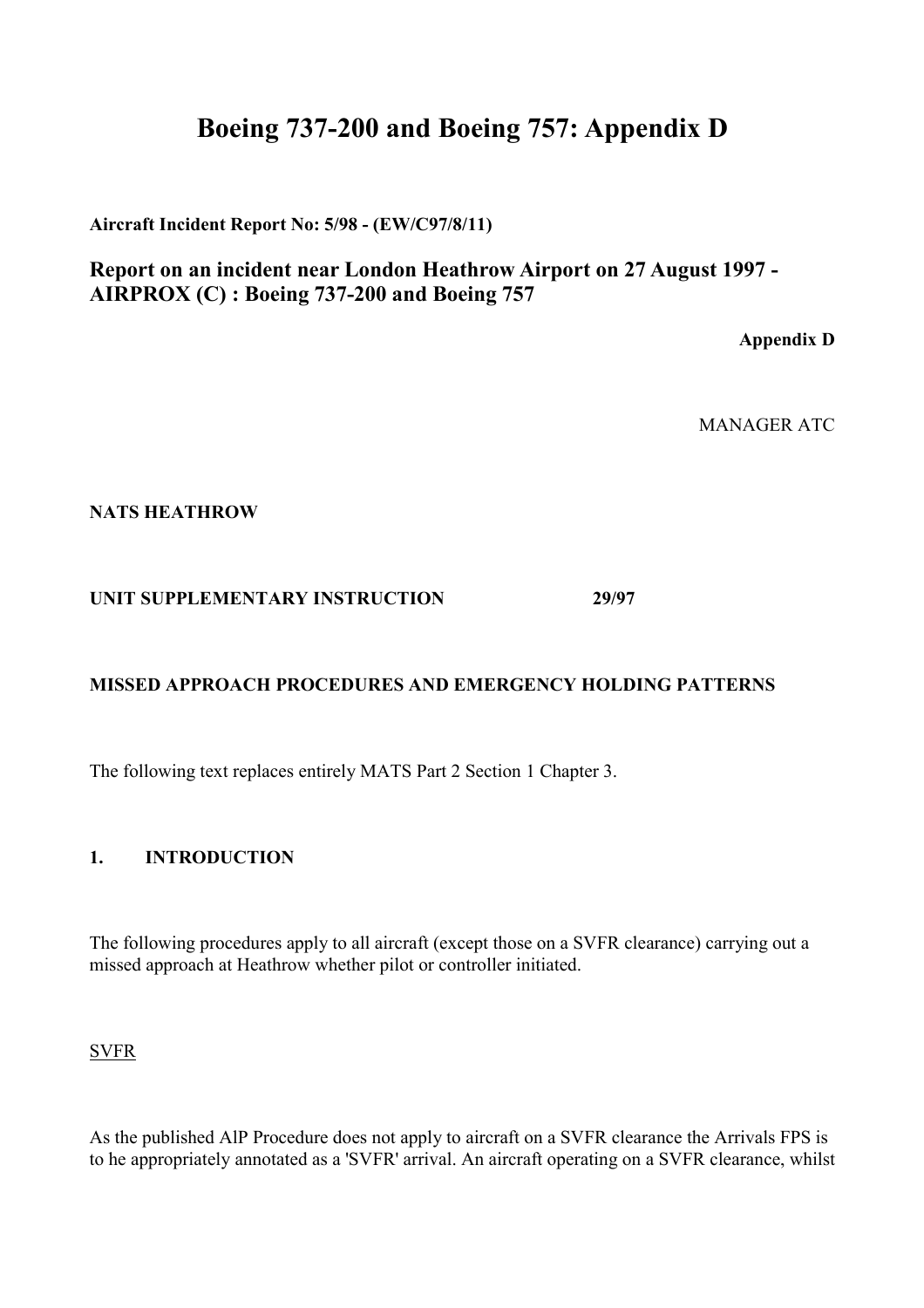willing to accept headings may need to continue to fly with visual reference to the ground and therefore may not wish to climb into cloud.

# **2. MISSED APPROACHES - AlP PUBLISHED PROCEDURE**

The missed approach procedure for all Runways is:

Climb straight ahead to 3000ft then as directed by ATC.

NOTE: Normally missed approaches from Runways 27R/09L will be turned, after coordination, towards the North and from Runways 27L/09R towards the South. Missed approaches from Runway 23 will be turned after co-ordination to the left. It is stressed that if a decision is made to turn a missed approach aircraft towards the departure runway, the arrivals controller must ensure that specific authority is obtained from the departure controller and acknowledged.

> The arrival controller may issue a tactical heading to an aircraft executing a missed approach to solve conflictions with departing traffic.

Air Arrivals and Air Departure Controller Actions are detailed in Paragraph 3.1 and 3.2 of this Chapter.

# **3. ACTION IN THE EVENT OF A MISSED APPROACH - AERODROME CONTROL**

For the purposes of this procedure departing traffic is defined as an aircraft that

has received take off clearance that cannot be safely cancelled or.

has commenced its take off roll or

is airborne and at or below 3000ft.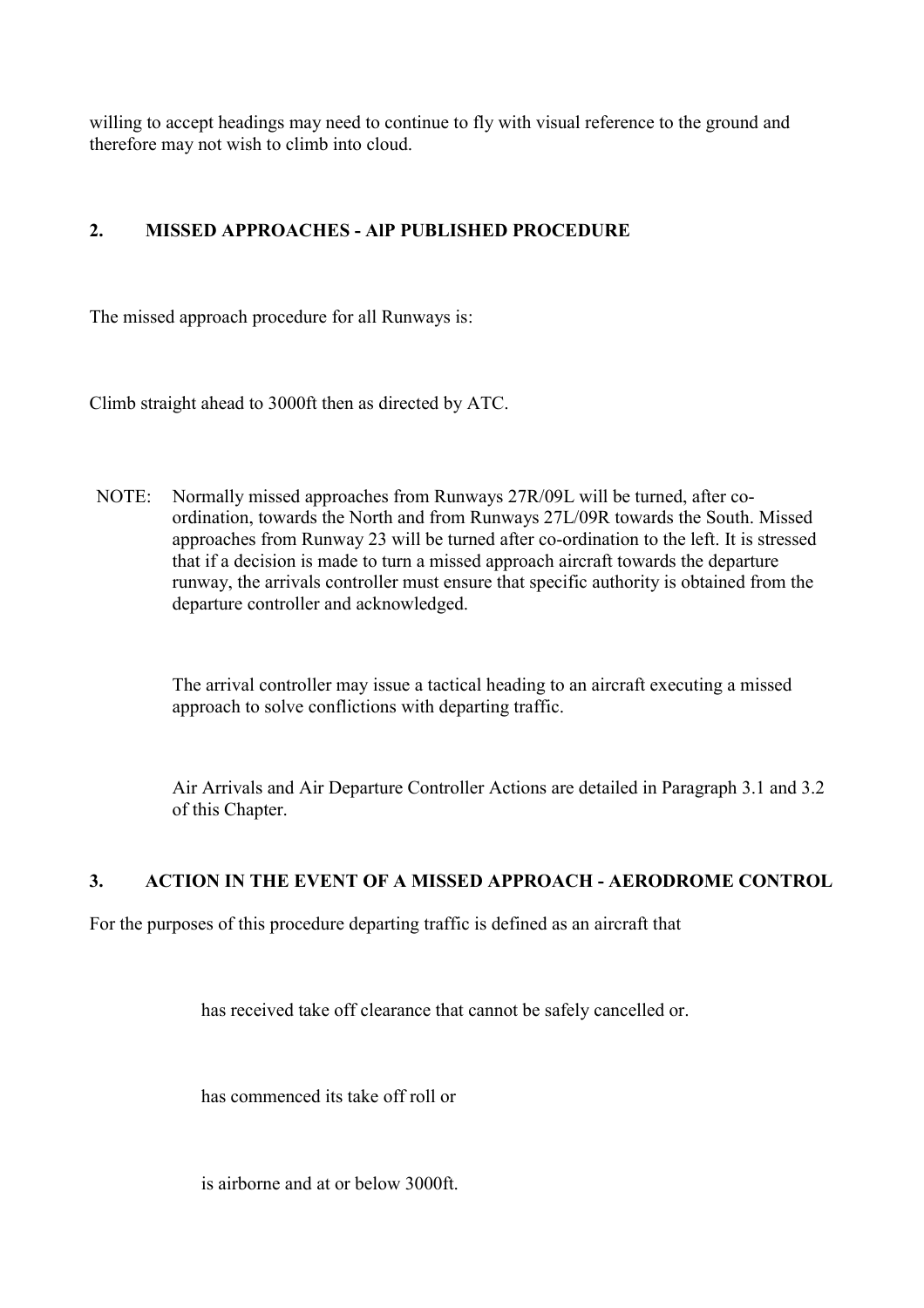Aircraft carrying out a missed approach shall not be instructed to make any turns below 1500ft QNH unless there are overriding safety reasons, in which case the SVFR Controller is to be informed immediately.

In no circumstances is any clearance at 3000ft or below at KILBA, or BURNHAM to be issued unless prior co-ordination has been effected with Northolt. This requirement exists to protect the Northolt missed approach and climb-out path.

# **3.1 Air Arrivals Controller**

On becoming aware of, or initiating, a 'go-around' the Air Arrivals Controller is to:

- a) Activate the missed approach alarm.
- b) Co-ordinate with Air Departures to establish separation between the 'go-around' and departing traffic. Air Departures is required to inform Air Arrivals of all departures and Air Arrivals is to acknowledge this information. Actions taken to establish separation between the missed approach aircraft and any departing aircraft, including details of any tactical radar headings that are being used must be confirmed with Air Departures and an acknowledgement obtained.
- c) Pass details of the callsign, heading and all action taken under paragraph h) and c) above to TC LL(INT N) via the priority line. The reason for the missed approach should also be passed. INT N will issue a frequency for the aircraft to contact and any heading and/or altitude restrictions.

NOTE: If the missed approach traffic has had to turn south, then the above liaison should be conducted with TC LL(INT S) on the priority line.

# **3.2 Air Departures Controller**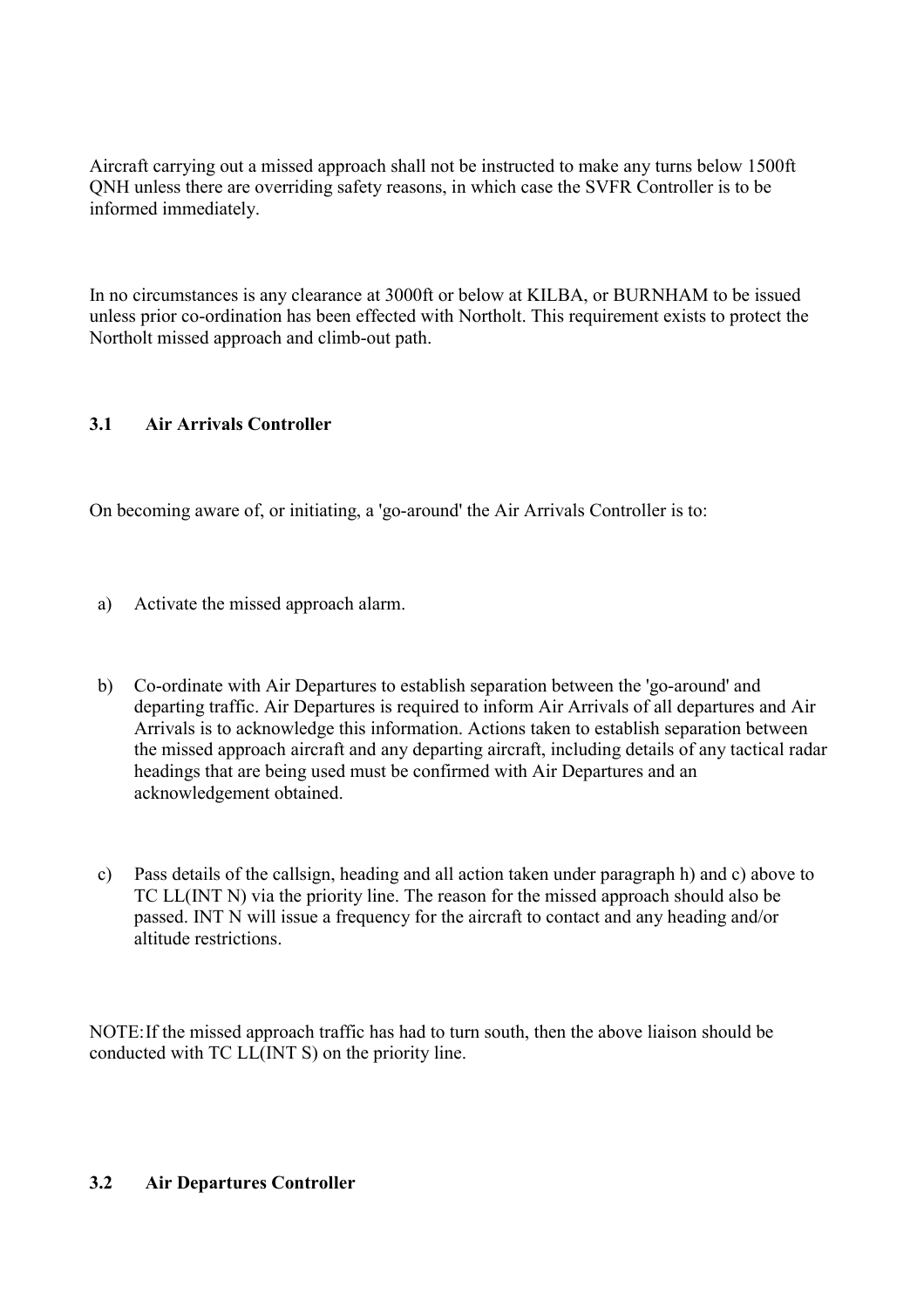On becoming aware of, or on being informed of a 'go-around' from any runway the Air Departures controller is to:

- a) Suspend departures until otherwise agreed with the appropriate Radar Director and Air Arrivals.
- b) Co-ordinate with Air Arrivals to establish separation between the 'go-around' and all departing traffic. The Air Arrivals controller is to be informed of all departures as defined in para 3. Air Arrivals is to acknowledge this information. Actions taken to establish separation between departing aircraft and the missed approach aircraft, including details of any tactical radar headings that are being used must be confirmed with Air Arrivals and an acknowledgement obtained.
- c) Inform the appropriate TC Outbound Radar Controller of any heading instructions given to departing aircraft.
- d) TC LL and Air Arrivals will inform the Air Departures Controller when normal departures can resume.

# **3.3 Aerodrome Control Aural Alarm System**

When the missed approach alarm is activated the bell situated above the ADC Supervisor's desk will be automatically triggered giving an intermittent ring. The alarm bell will automatically stop when the missed approach alarm button is dc-activated.

It is possible to cancel the ring by pressing the 'Bell C/OFF' button situated on the Supervisor's desk.

## **3.4 Aerodrome Control Supervisor**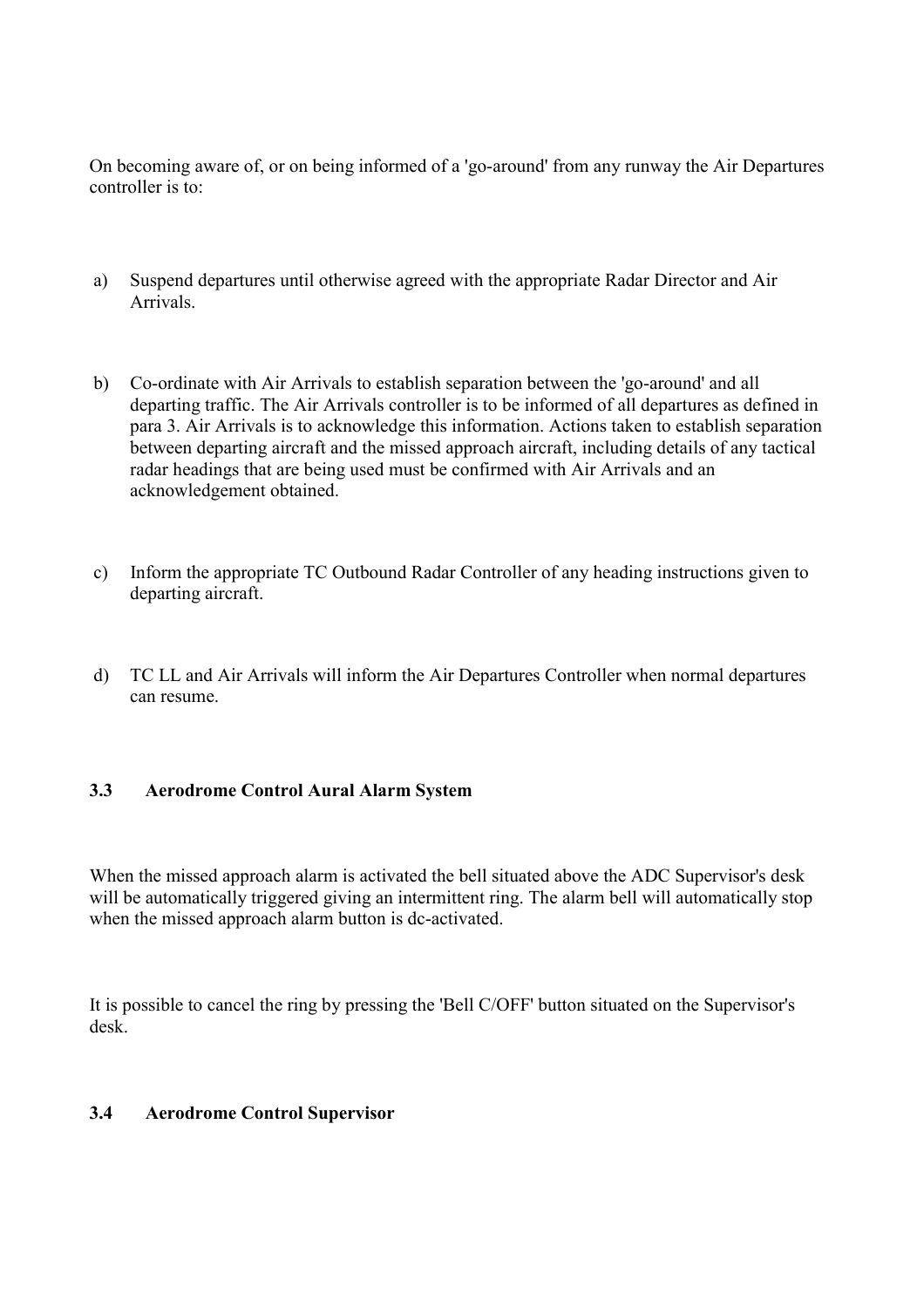Details of all missed approaches are to be recorded on the appropriate report form.

# **4. ACTION IN THE EVENT OF A MISSED APPROACH - HCS**

In order to reduce Flight Plan loading in HCS, Flight Plan information on inbound aircraft is discarded after the track of the aircraft passes a parameter distance and level from Heathrow. If an aircraft executes a missed approach there is the danger that the Flight Plan and code/callsign pairing will be lost, unless action is taken to prevent it.

Procedure

To prevent SSR Code/Callsign conversion being lost when an aircraft carries out a missed approach an HCS Hold (HM) Message must be entered by the Tower ATSA. When the aircraft has landed a Remove Strips (RS) Message must be entered. The Air Arrivals Controller is responsible for ensuring that a HM Message is entered.

Flight Progress Strip Marking

The Air Arrivals Controller is to annotate Box M (Domestic) of the FPS with the letters "HM" contained in a circle. This action will draw attention to the need for an "RS" Message to be entered.

# **5. MISSED APPROACH HOLDING PATTERNS**

If an aircraft is required to hold following a missed approach then it will do so in a 1 minute racetrack pattern turning left at the facility.

CHILTERN Inbound track to the NDB 293°(M).

(CHT) Minimum holding altitude 4000ft QNH.